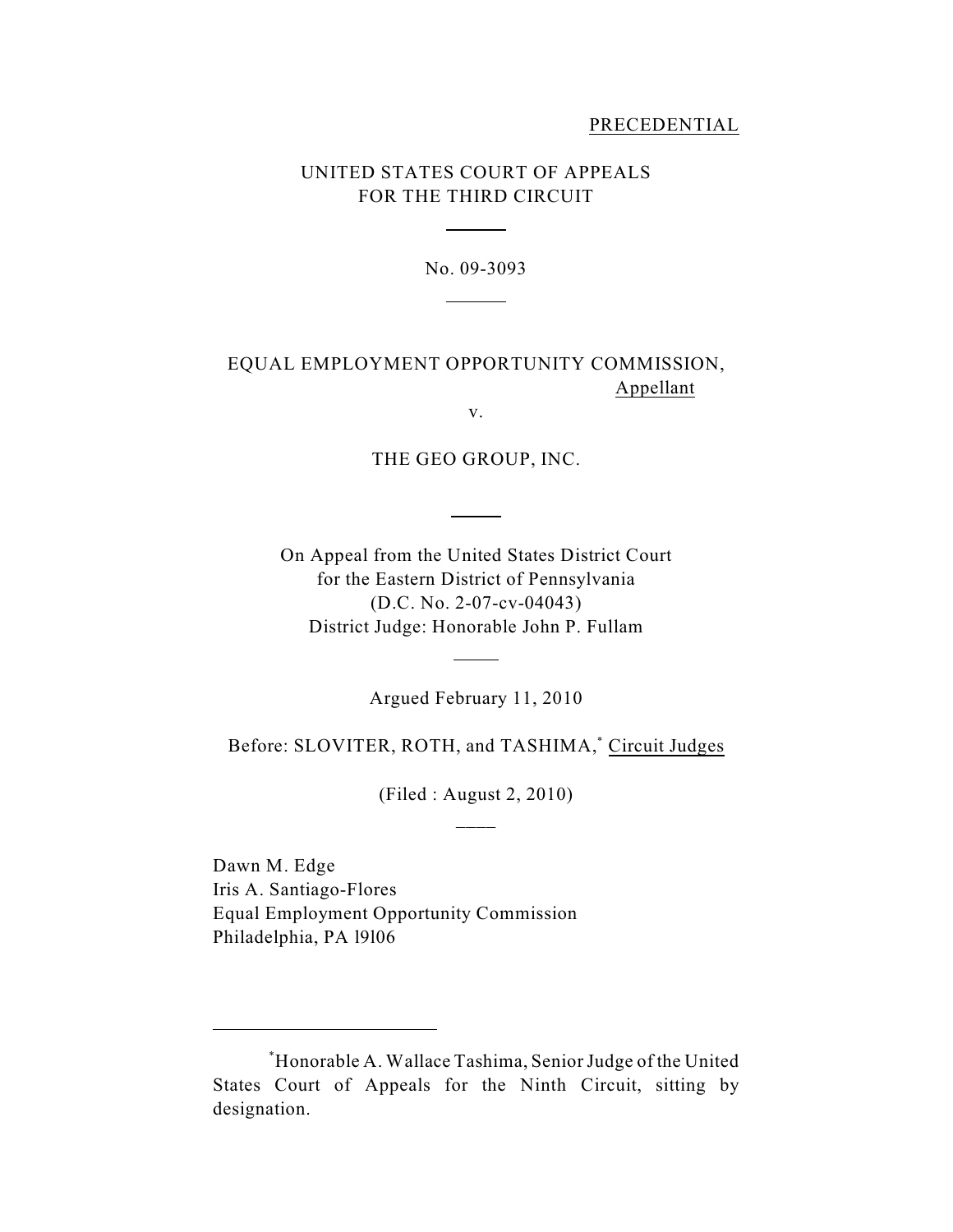James L. Lee Carolyn L. Wheeler Lorraine C. Davis Elizabeth E. Theran (Argued) Equal Employment Opportunity Commission Washington, D.C. 20507

Attorneys for Appellant

John P. Gonzales Joseph J. Santarone, Jr. Marshall, Dennehey, Warner, Coleman & Goggin King of Prussia, PA l9406

Walter F. Kawalec, III (Argued) Marshall, Dennehey, Warner, Coleman & Goggin Cherry Hill, N.J. 08002

Attorneys for Appellee

### OPINION OF THE COURT

l

 $\overline{\phantom{a}}$ 

SLOVITER, *Circuit Judge*.

**I.**

The Equal Employment Opportunity Commission ("EEOC") appeals from the decision of the District Court granting the summary judgment motion of defendant, the GEO Group, Inc. ("GEO"). GEO is a private company that was contracted to run the George W. Hill Correctional Facility (the "Hill Facility"), which is the prison for Delaware County, Pennsylvania. The EEOC filed its complaint pursuant to Title VII of the Civil Rights Act of 1964, as amended, 42 U.S.C. §§ 2000e, *et seq.*, on behalf of a class of Muslim women employees, alleging that GEO violated Title VII's prohibitions on religious discrimination when it failed to accommodate the class members by providing them an exception to the prison's dress policy that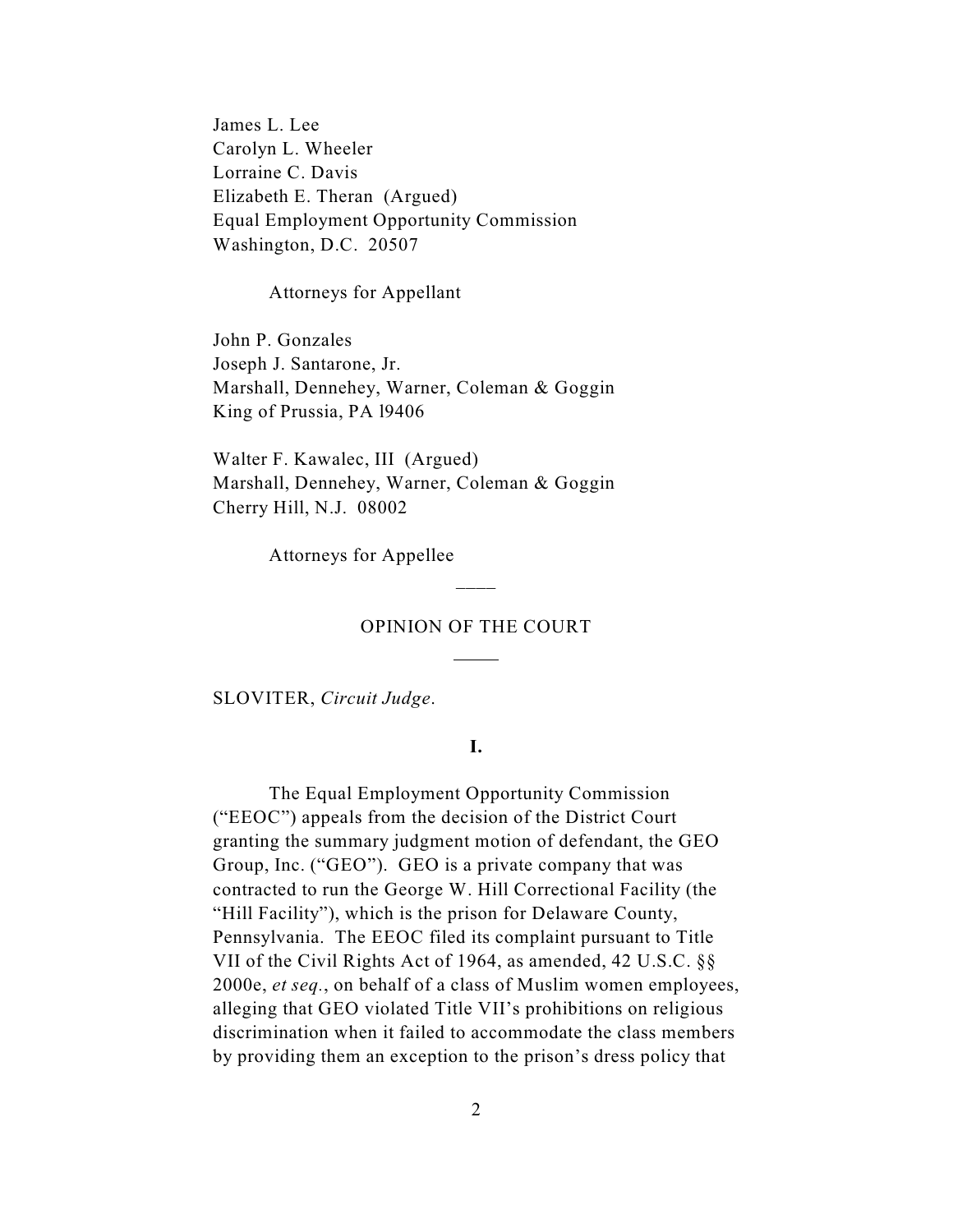otherwise precluded them from wearing Muslim head coverings called khimars at work. GEO moved for summary judgment, arguing in part that a deviation from its policy would cause it an undue hardship by compromising its institutional interests in security and safety. Although the EEOC had filed a cross motion for summary judgment, on appeal it argues that the District Court erred because questions of material fact exist about whether accommodating the class would in fact constitute an undue hardship for GEO.

GEO is a private, international corporation that, among other related things, runs federal and state prisons in the United States. The Hill Facility in Thornton, Pennsylvania holds "pretrial detainees and persons serving a county sentence of two years less one day or a state sentence of five years less one day." Appellant's Brief at 3 (quotation omitted). During the relevant period Raymond Nardolillo was the warden at the Hill Facility and Matthew Holm, who was hired in August 2004, was the deputy warden. In about February 2008, Holm became warden of the Hill Facility.

In April 2005, the Hill Facility instituted a dress policy that provided that "[n]o hats or caps will be permitted to be worn in the facility unless issued with the uniform." App. at 207. The new policy also stated that "[s]carves and hooded jackets or sweatshirts will not be permitted past the Front Security Desk." App. at 207. These directives were interpreted to prohibit the wearing of a khimar, an "Islamic religious head scarf, designed to cover the hair, forehead, sides of the neck, shoulders, and chest," which was until then worn by some female Muslim employees inside of the Hill Facility. App. at 15.

To reinforce the April 2005 prohibitions on hats, head

<sup>&</sup>lt;sup>1</sup>Although there appear to be many different styles of khimars, neither party has attempted to describe the khimars at issue here with any particularity. The quoted definition is from the complaint, and we will accept it as an accurate description that applies to the khimars worn by the class members.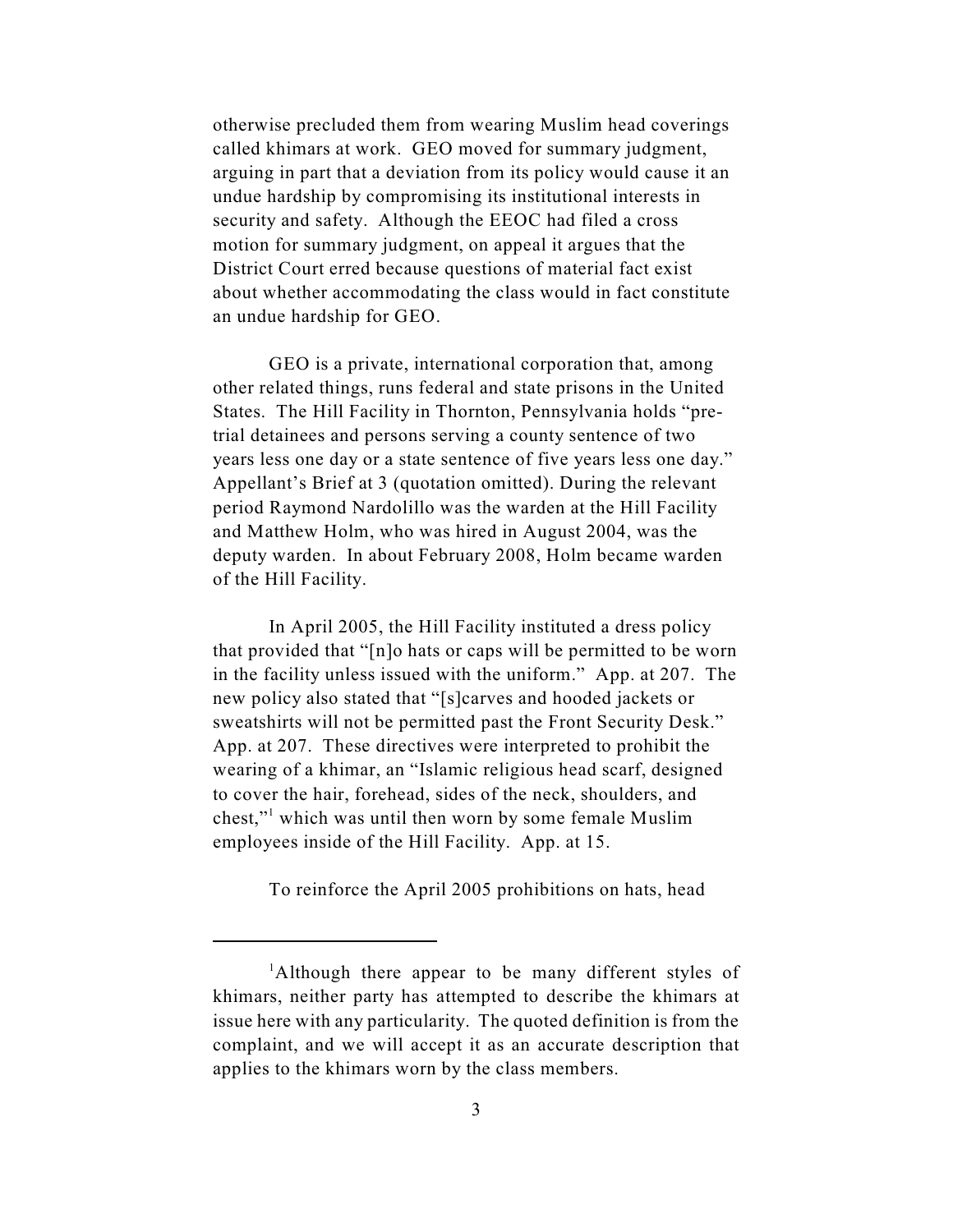scarves and hoods, Holm issued a memorandum on October 24, 2005, entitled "UNIFORM POLICY," that stated:

> Reminder! All employees, while on duty, will if required, wear only an official GEO uniform, which adheres to the dress code and standards, described in Policy 300.19. This includes, but [is] not limited to the length of your hair, scarves, hooded jackets, sweatshirts and specifically hats. The following are excerpts form [sic] the policy:

"No hats or caps will be permitted to be worn in the facility unless issued with the uniform."

"The Uniform described below is not to be altered, modified, or embellished upon. Only items approved by the Warden will be authorized."

Those employees not subjected to the uniform policy will adhere to the Facility dress code, which is posted at the Front Entrance Security Post/ION Scan.

This means that all hats, caps or religious attire will not be permitted to be worn with your uniform or by non-uniformed employees unless specifically authorized by the Warden. At this time there are no authorized hats, caps or attire, which can be worn inside the jail and there are no exceptions to this policy.

App. at 215.

After the October 2005 memorandum was issued, Holm and Nardolillo adopted and enforced a "zero tolerance headgear policy. . . ." Appellant's Br. at 6. According to GEO, the noheadgear policy was adopted for safety and security reasons to prevent the introduction of contraband into the prison facility and to avoid misidentification.

Three Muslim women employees of the Hill Facility, Carmen Sharpe-Allen, Marquita King, and Rashemma Moss, protested, claiming that wearing of the khimar was required by the Islamic religion. They sought an exception to the policy, arguing that before the April 2005 dress code, they had all been wearing some style of khimar or head covering at work. After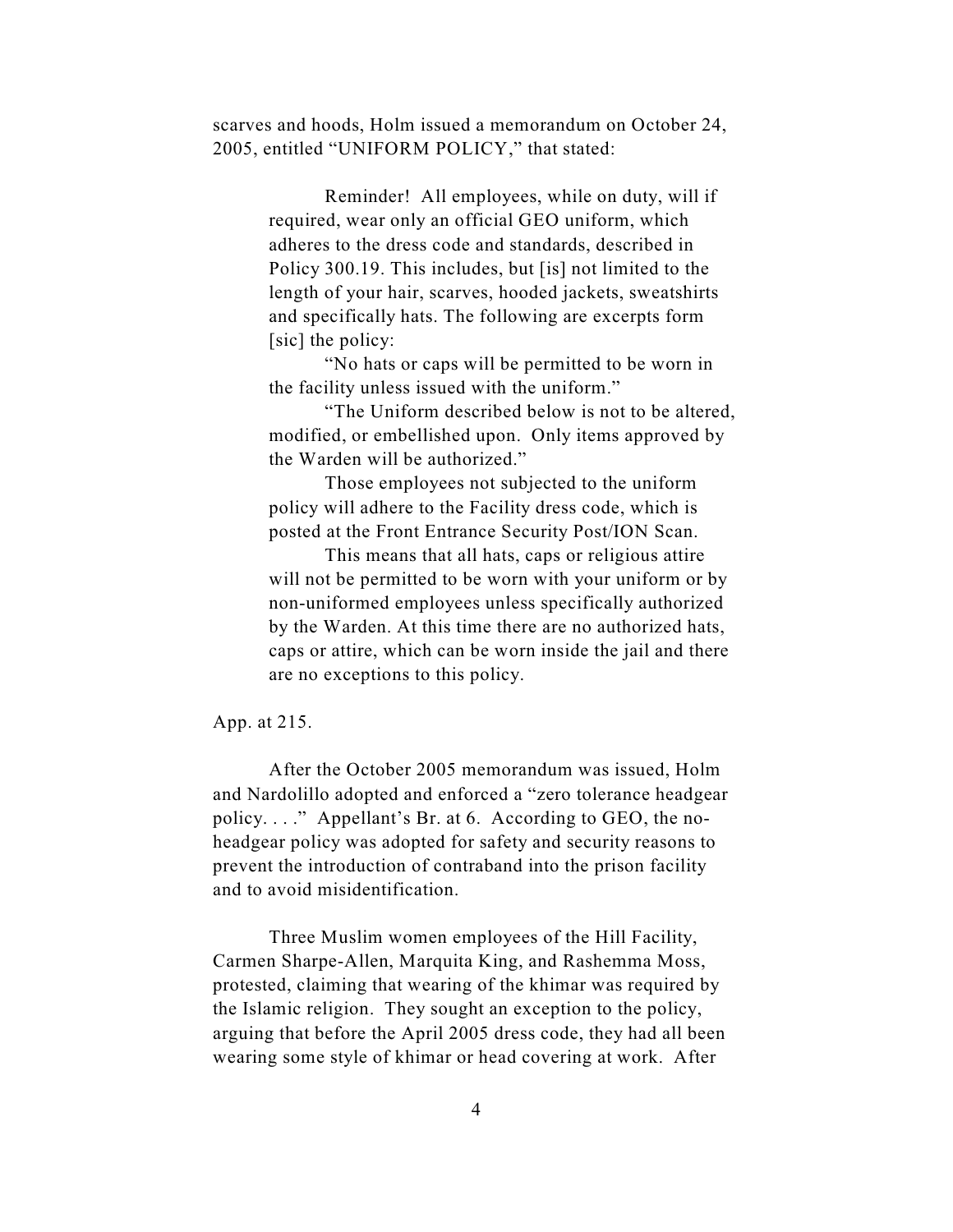the April 2005 dress code was instituted, they were all prevented from doing so.

Sharpe-Allen was hired as a medication nurse at the Hill Facility in 2004. During her interview for that position she explained that her faith required her to wear a khimar, and that she "wasn't willing to compromise" concerning the wearing of her khimar at work. App. at 43. According to Sharpe-Allen, the interviewer told her that "[h]e didn't see it being a problem." App. at 44. Part of Sharpe-Allen's initial job at the Hill Facility was to "go from cell block to cell block" to "dispense medication" accompanied by a prison "officer." App. at 45.

In early 2005, Sharpe-Allen became the chronic infectious disease nurse, a position in which she worked "closely with the doctor" in the infirmary "with the inmates who had infectious diseases, such as hepatitis, [and] HIV . . . [to] ma[k]e sure that they got their medication, [and] made sure it was ordered . . . . [and in which she] did all of the PPDs, which is the tuberculosis test, for the entire prison." App. at 49. "From November 2004 through mid-July 2005, when Sharpe-Allen went out on medical leave, she wore her khimar to work daily at" the Hill Facility. Appellant's Br. at 8. When Sharpe-Allen was preparing to return to work from that medical leave, colleagues called to tell her that she could not "wear [her] khimar when [she] c[a]me back to work." App. at 52. Sharpe-Allen then spoke with someone in human resources at the Hill Facility who told her that "the khimar would be an issue." App. at 54. As a result, Sharpe-Allen asked to speak with Warden Nardolillo.

According to Sharpe-Allen, when she and Nardolillo spoke, $2$  the warden told her that the policy would be enforced

 $\alpha$ <sup>2</sup> Sharpe-Allen testified that she had two meetings with the warden, but she could not remember exactly what transpired at either of them. According to Sharpe-Allen's testimony, Nardolillo took the consistent position at both meetings that she would not receive an exception to the no khimar rule.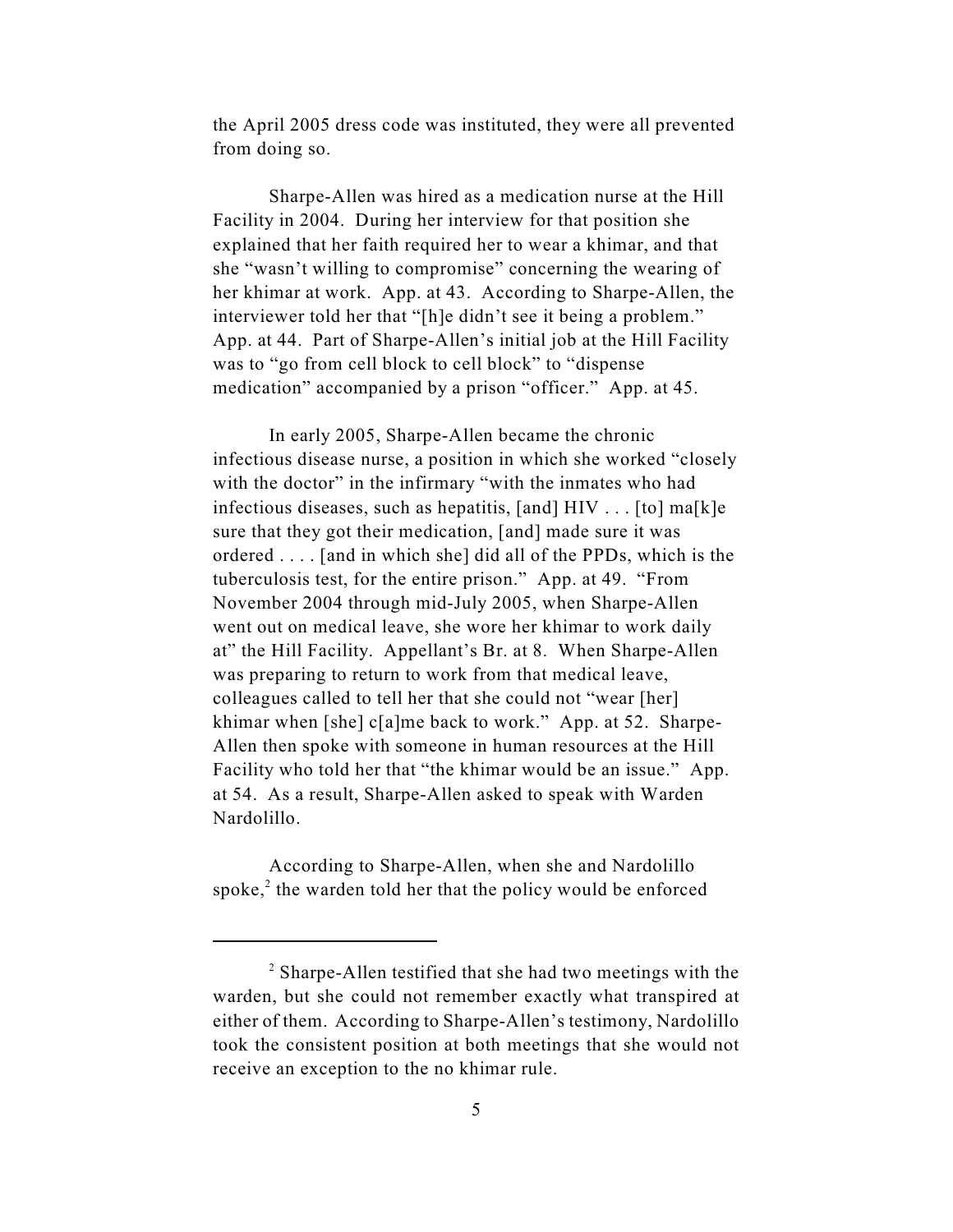against her but asked if she would be willing to "wear a headpiece [or] hairpiece . . . ." App. at 58. He also told Sharpe-Allen that her "job was there, if [she] wanted it, [she] just couldn't wear [her] khimar," but that if she refused to work without the khimar or resign, the prison would have to fire her. App. at 59. Sharpe-Allen told Nardolillo that she enjoyed her job and that the khimar had never presented any problem in the past, but also that she would not compromise about wearing the khimar to work. In December 2005, Allen was fired on the ground that "she had 'effectively abandoned her job' by 'refus[ing] to comply with [the] directive to return to work without the wearing of her'" khimar. Appellant's Br. at 10 (quoting App. at 216-17).

Marquita King is a Muslim woman who was hired at the Hill Facility in July 2000 as an "intake specialist" at the prison: the person who does the paperwork to process new prisoners into the facility. King's job entailed such duties as performing a "bench warrant check" on new prisoners. App. at 129. She would also have corrections officers bring individual prisoners to her so that she could ask them questions and input their answers into a computer. Unlike the corrections officers, she had no keys to the facility. At her interview for the job, King wore her khimar and a veil. The interviewer asked King if she would take her veil off at work, and King agreed that would be acceptable. There was no discussion of King's khimar at the interview, and she wore it to work for the first five years of her employment.

In October 2005, King was told by a fellow employee that she and other Muslim women were no longer allowed to wear their khimars at work. King then called warden Nardolillo who, according to King, told her that she "will be fired if [she] ha[s] a khimar on [her] head" at work. App. at 131. Stressed by this new situation, King took leave for the next four to six weeks. When she returned, King took off her khimar at work.

Rashemma Moss began working as a correctional officer at the Hill Facility in March 2002, a job which sometimes required her to be close to inmates and sometimes even to come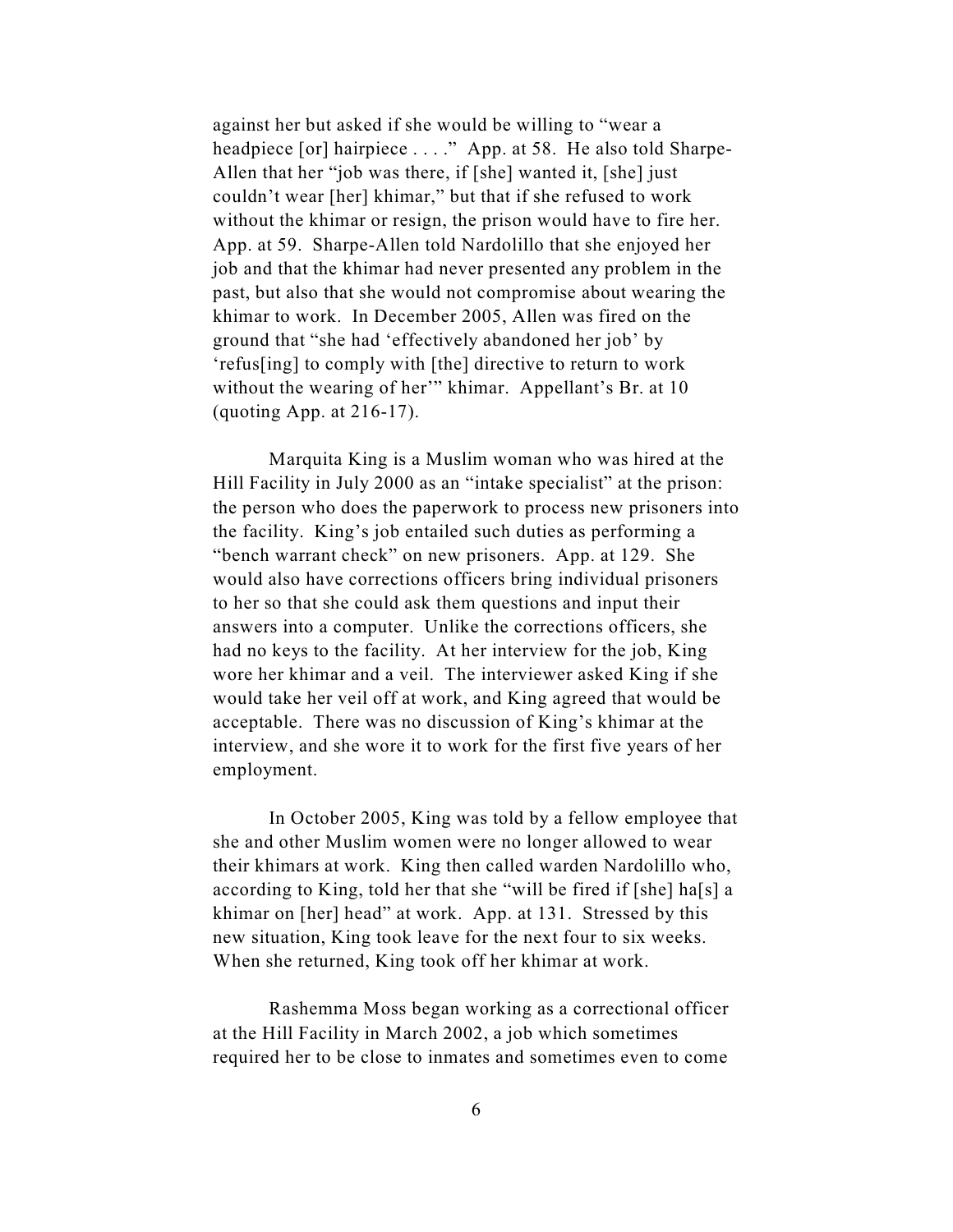into physical contact with them. In July 2005, after Moss took her Shahada – "the Muslim confession of faith," Appellant's Br. at 6 n.2 – at work she began to wear underneath her hat a triangle shaped underscarf that she would tie around her head. In a meeting in October 2005, Nardolillo told Moss that she could no longer wear her head scarf, and that she would be suspended without pay if she did. Thereafter, Moss stopped wearing her head scarf to work.

In September 2007, the EEOC as plaintiff, with Sharpe-Allen as the charging party, filed a complaint alleging that GEO violated Title VII's prohibitions on religious discrimination when GEO failed to accommodate the religious beliefs of Sharpe-Allen and other female Muslim GEO employees by refusing their requests for an exception to the Hill Facility's dress policy that would have allowed them to wear khimars at work.

GEO moved for summary judgment, in part asserting the affirmative defense that it would be an undue hardship as a matter of law for the prison to allow its Muslim employees a complete exception to the non-headgear policy because such an accommodation would compromise the prison's interest in safety and security and/or would result in more than de minimis cost. The EEOC opposed that motion on the ground that these interests were insufficiently founded, relying heavily on the report of its expert, George Camp (the "Camp Report"), which generally concluded that: "(1) GEO's professed reasons for denying any of its female employees the ability to wear a khimar lack merit and substance; (2) GEO made no genuine attempt to, nor reasonable offer of, an alternative method (of which several exist) for accommodating the wearing of the khimar; and (3) [t]here is no sound legitimate correctional reason for GEO to deny its female employees to wear a khimar within the secure perimeter of the facility." App. at 219.

The District Court granted GEO's motion, finding dispositive this court's reasoning in *Webb v. City of Phila.*, 562 F.3d 256, 258 (3d Cir. 2009). In *Webb* this court held that the dress code adopted by the Philadelphia police, which did not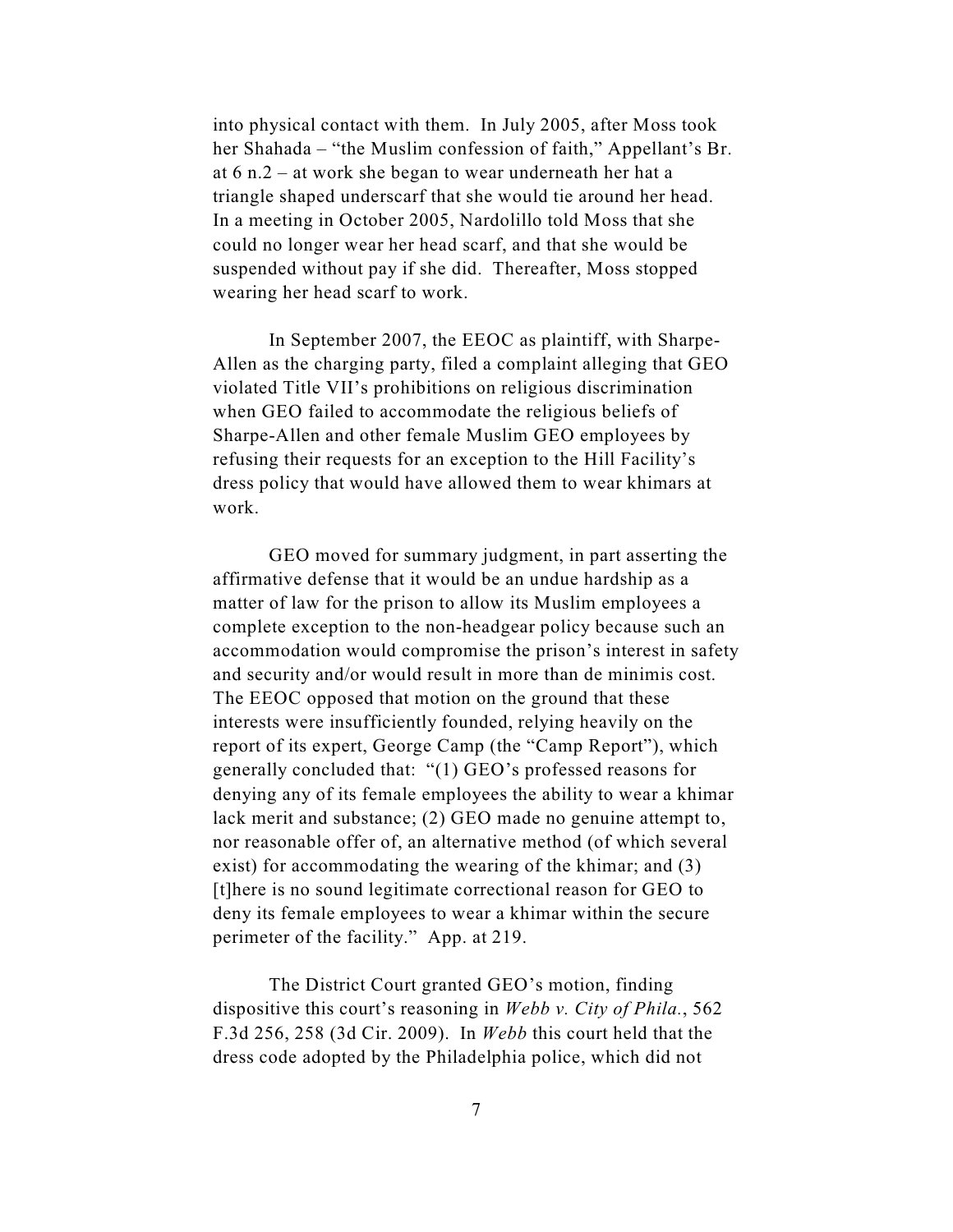"authorize[] the wearing of religious symbols or garb as part of the uniform" and therefore precluded Muslim women from wearing khimars on the job, was not a violation of Title VII. *Id.* In granting GEO's motion for summary judgment, the District Court concluded that there was "no meaningful distinction between prison guards and similar personnel, on the one hand, and police officers," who were at issue in *Webb*. *EEOC v. GEO Group, Inc.*, No. 07-cv-04043-JF, 2009 WL 1382914, at \*1 (E.D. Pa. May 18, 2009). The Court also stated that the "same considerations advanced to justify the regulation in question apply equally to prison guards and employees working in the medical department." *Id.*

## **II.**

Our review of the District Court's grant of summary judgment is plenary. *Jackson v. Danberg*, 594 F.3d 210, 215 (3d Cir. 2010). Summary judgment "should be rendered if the pleadings, the discovery and disclosure materials on file, and any affidavits show that there is no genuine issue as to any material fact and that the movant is entitled to judgment as a matter of law." Fed. R. Civ. P.  $56(c)$ .<sup>3</sup>

Title VII of the Civil Rights Act of 1964 reads, in relevant part:

> (a) It shall be an unlawful employment practice for an employer -

(1) to fail or refuse to hire or to discharge any individual, or otherwise to discriminate against any individual with respect to his compensation, terms, conditions, or privileges of employment, because of such individual's . . . religion . . .; or

(2) to limit, segregate or classify his employees or

<sup>&</sup>lt;sup>3</sup> The District Court had jurisdiction under 28 U.S.C.  $\S$ 1331. We have jurisdiction under 28 U.S.C. § 1291.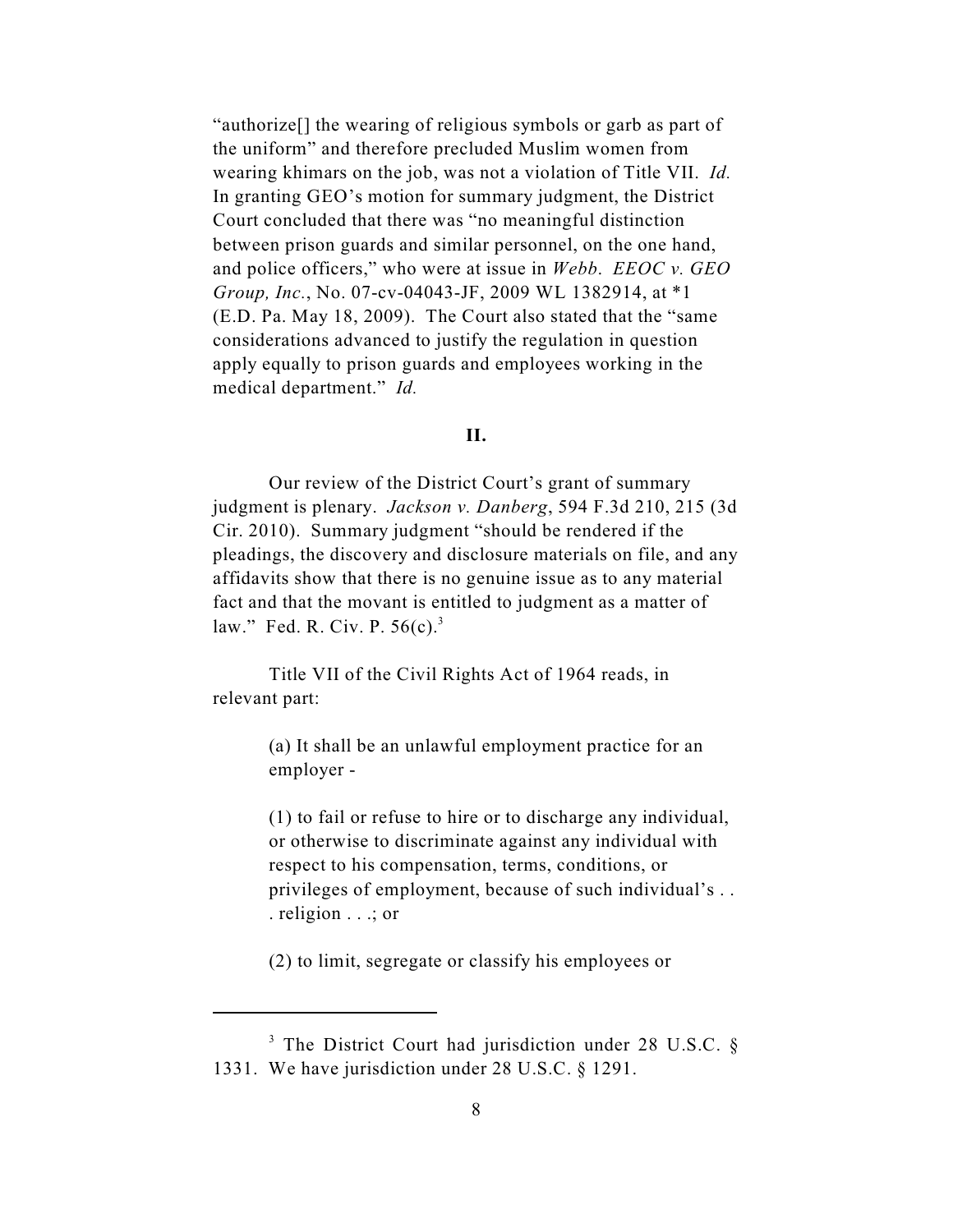applicants for employment in any way which would deprive or tend to deprive any individual of employment opportunities or otherwise adversely affect his status as an employee, because of such individual's . . . religion . . . .

42 U.S.C. § 2000e-2(a). "Religion" is defined to include "all aspects of religious observance and practice, as well as belief, unless an employer demonstrates that he is unable to reasonably accommodate to an employee's . . . religious observance or practice without undue hardship on the conduct of the employer's business." *Id.* § 2000e(j).

This court has recently stated: "To establish a prima facie case of religious discrimination, the employee must show: (1) she holds a sincere religious belief that conflicts with a job requirement; (2) she informed her employer of the conflict; and (3) she was disciplined for failing to comply with the conflicting requirement." *Webb*, 562 F.3d at 259. "[T]he burden [then] shifts to the employer to show either [1] it made a good-faith effort to reasonably accommodate the religious belief, or [2] such an accommodation would work an undue hardship upon the employer and its business." *Id*. (citation omitted).

GEO does not argue that the EEOC failed to present a prima facie case. Instead, GEO argues that it offered plaintiffs "a reasonable accommodation, by offering to permit the Muslim women employees to wear a hairpiece in place of the khimar" because "it fulfills the stated religious requirement that the hair be covered." Appellee's Br. at 13-14; *see Ansonia Bd. of Educ. v. Philbrook,* 479 U.S. 60, 68 (1986) (noting that there is "no basis in either the statute or its legislative history for requiring an employer to choose any particular reasonable accommodation."). GEO notes that one female Muslim employee found that a hairpiece was sufficient to fulfill the religious requirement to cover her hair. We are not persuaded by this argument. There is no evidence about the proposed hairpiece nor any details about the Muslim employee who found it acceptable. We are unwilling to delve into any matters of theology, and will

therefore decline GEO's invitation to decide on our own what might constitute a reasonable substitute for a khimar under the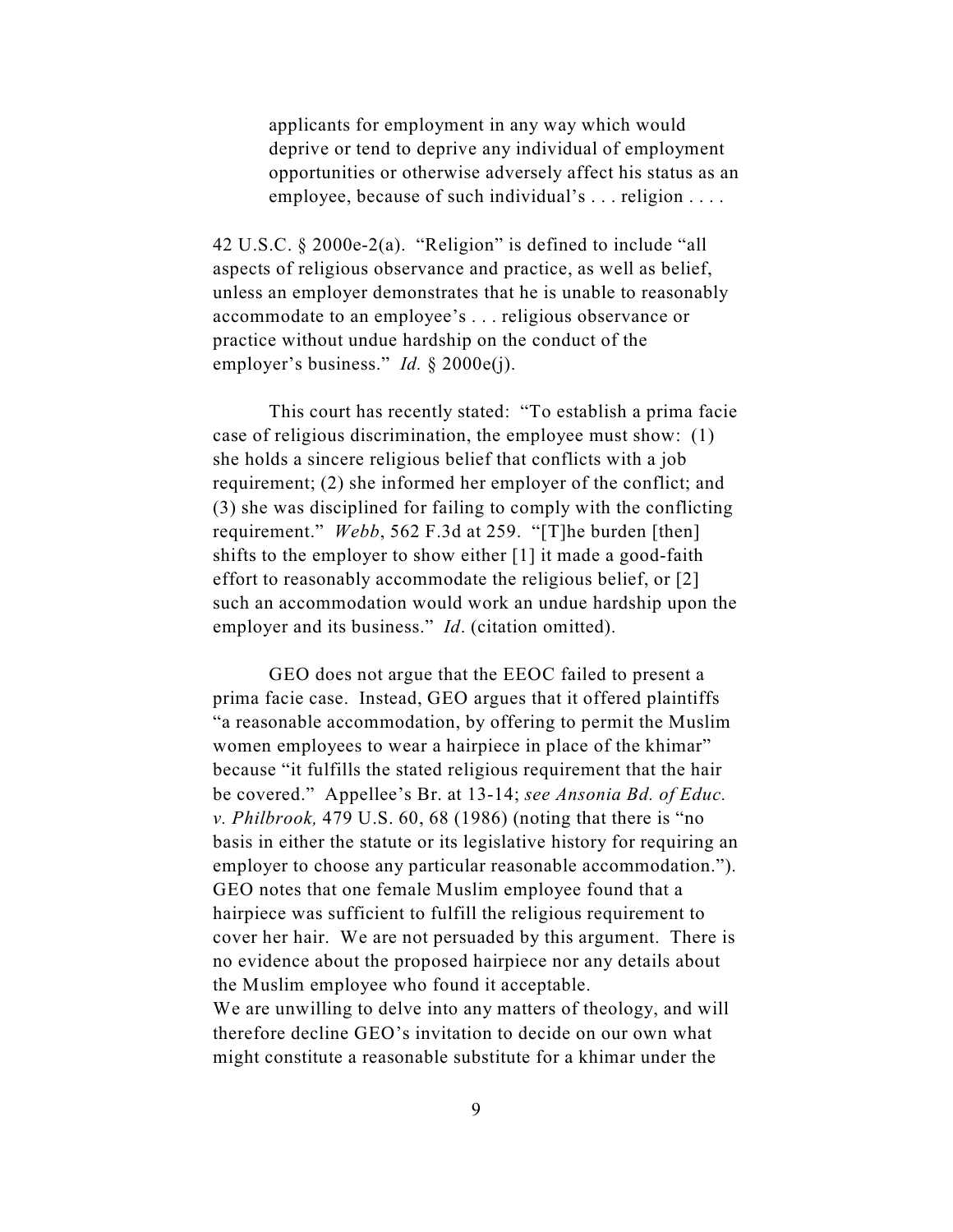Islamic faith. GEO does not challenge the assertion of the three Muslim employees that they believe wearing the khimar is integral to their religion, and we proceed on the basis that this is their sincere religious belief.

In response to the EEOC's motion for summary judgment, which relied primarily on the Camp Report and the deposition testimony of the three female employees, GEO proffered the testimony of the two GEO wardens. Warden Holm testified that before he became deputy warden at the Hill Facility, he had previously worked as the lead investigator for GEO at the Taft Correctional Institution in Taft, California. In that position, he was responsible for "initial criminal investigation on new crimes committed by inmates, all serious crimes committed by inmates." App. at 169. His "personal focus" was on "internal affairs, violations of the rules by staff." App. at 169. He investigated GEO staff for, among other things, having introduced contraband to prisons, and for "actually selling and distributing controlled substances to inmates." App. at 169. Holm was also the lead investigator of "a fairly large disturbance at the Taft Correctional Facility that involved approximately 900 to 1,000 inmates," an incident that he described as "more or less a riot . . . ." App. at 169. According to Holm, that investigation involved "issues about identification of inmate and video surveillance." App. at 169. Before working with the GEO Group, Holm was a California police officer for 18 years.

In the year after Holm was hired at the Hill Facility, he and Nardolillo made numerous changes to the prison's policies to address what they perceived as the prison's "need[] to . . . improve the performance of the facility and the staff and to enhance security and tighten a few things up." App. at 171. One thing that Holm had noticed was that despite a long-standing, apparently unspoken ban on prison employees wearing unauthorized hats, that ban was not well-enforced. Although the only hats that were authorized were a black baseball hat with the GEO logo on and a knit cap that could be used outdoors, Holm had observed employees wearing unauthorized hats with "different logos, different things that weren't appropriate to the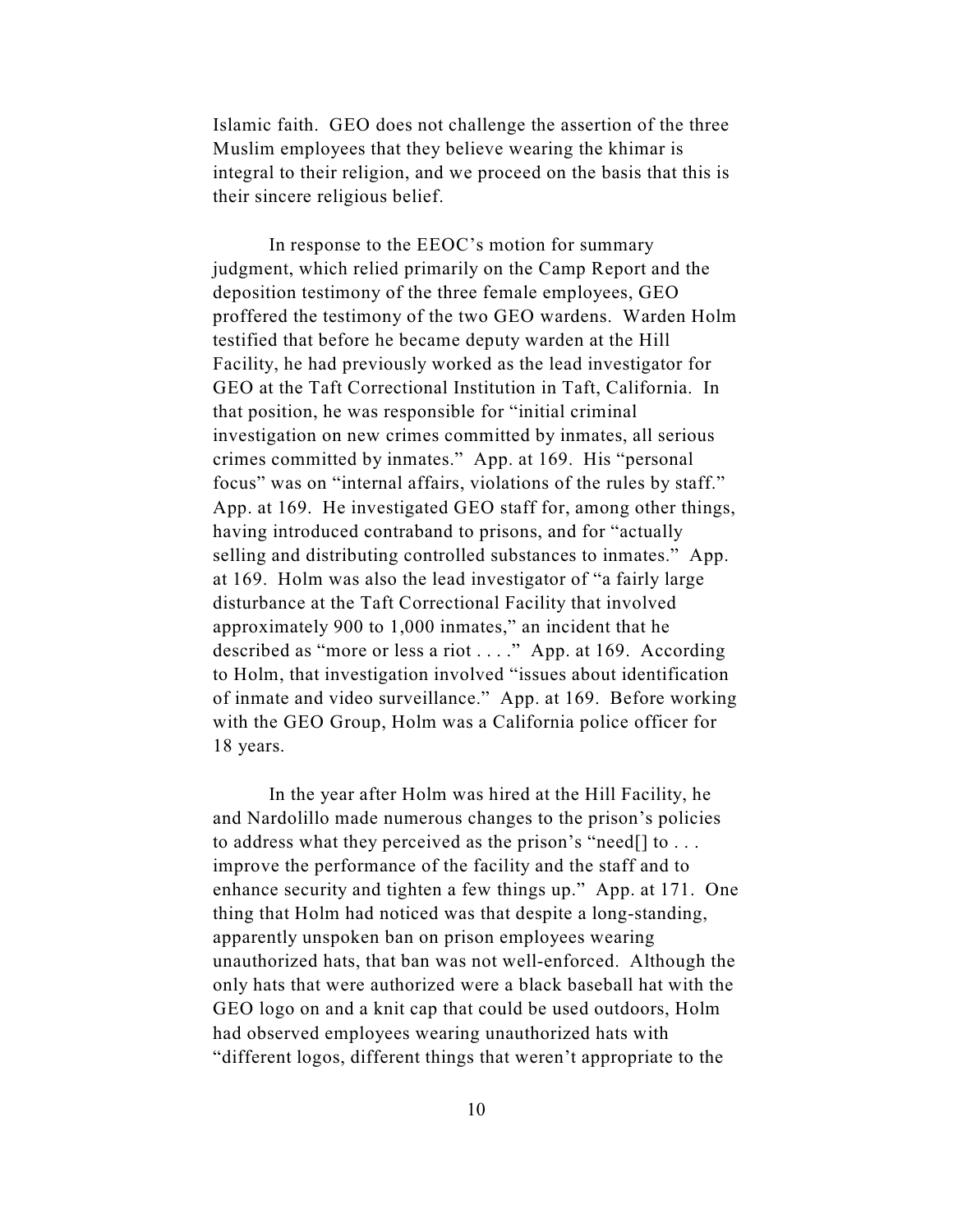uniform of the GEO Group," App. at 184, and wearing hats "backwards and sideways," App. at 183. During his deposition, Holm also recalled one incident of an employee wearing a "New York Yankees baseball hat inside the institution while in full uniform." App. at 183.

This concerned Holm in part because of his view that "the band inside of a baseball cap is an excellent place to hide small amount[s] of narcotics and small amounts of contraband. A wire, a small knife, anything can go in there." App. at 183. "[A]nother issue" he had with employees wearing hats was "based on [his] personal experience": the "identification of an individual wearing a hat when they would be inside [the] secure portion [of the prison] . . . where we rely heavily on video surveillance . . . [because a hat] distorts the identity of the individual wearing the cap, which to me is an overall safety and security issue for the prison because it would be entirely possible for an inmate to get a uniform shirt, put a hat on, pull it real close . . . [so that] it distorts the view of their face and you can't tell who they are when they walk out." App. at 183.

Holm's experience was that "during the riot in Taft Correctional Facility based on the review of video surveillance, which is what  $[GEO]$  based most of  $[its]$  investigation on ... there were probably better than 300 or 400 inmates that [GEO] couldn't identify . . . simply because they had a baseball cap on." App. at 184. Moreover, one "inmate put a hat on . . . change[d] [his] shirt . . . pulled [a] hat over his face and walked out the front door." App. at 203. As a result, Holm approached Nardolillo to crack down on employees wearing unauthorized hats and other "headgear."

When asked for additional reasons for why this no-khimar policy was adopted, Holm opined that a head scarf could be "taken away from an individual and used against them, in any form of a choking movement . . . . [i]t could be used as a restraint device . . . [and it] provides unwanted material for inmates to grab ahold of and/or use against [the] staff." App. at 201. Asked to distinguish the safety difference presented by a "head covering" and that presented by "someone's shirt or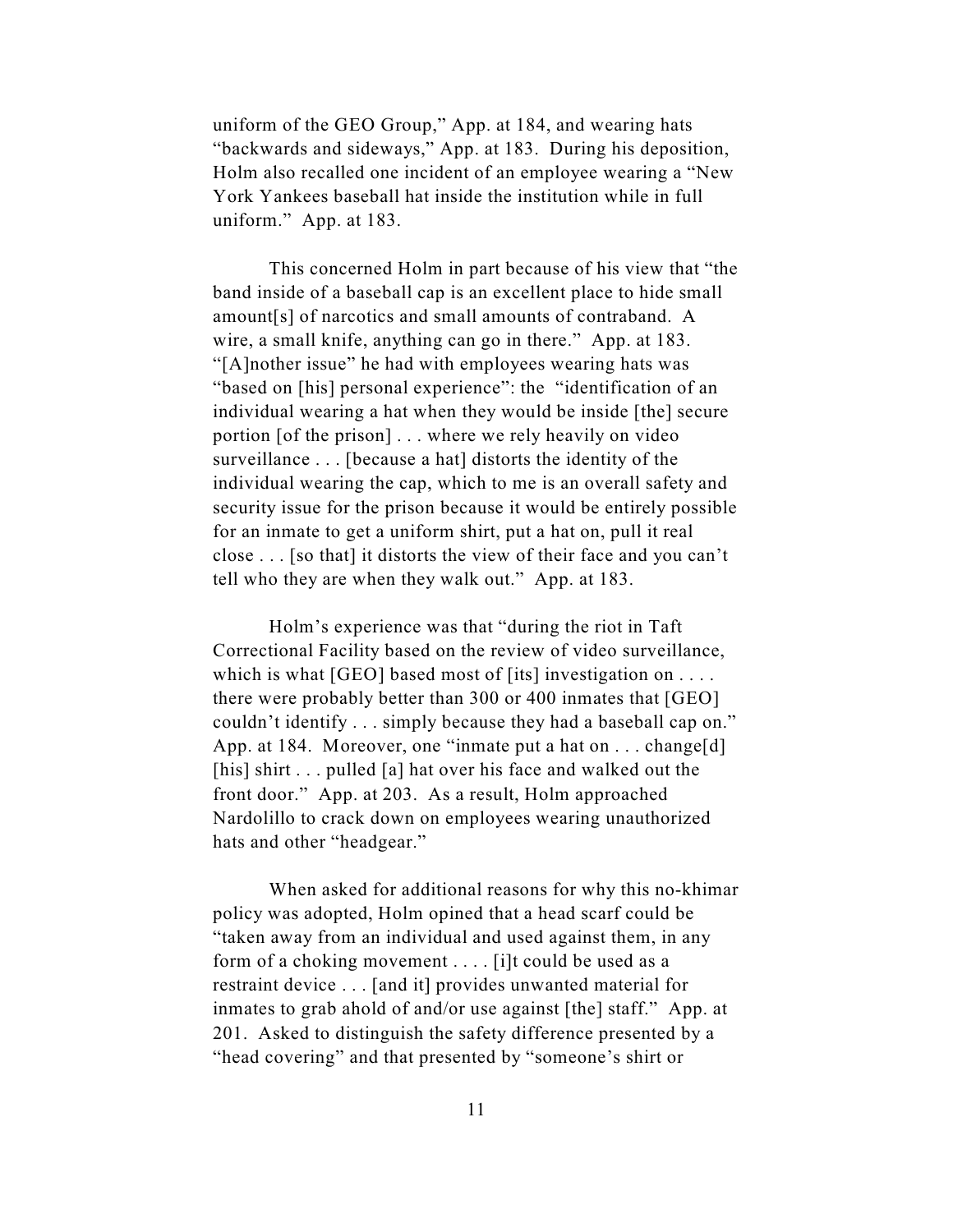someone's pants," Holm answered that a khimar, if "grabbed from the behind by the sides of it, . . . immediately becomes a choking instrument," App. at 201, as would a man's tie, an item of clothing also generally forbidden for anyone who "has direct contact with inmates on a daily basis . . . . ," App. at 202. Holm also noted that because a "khimar [has] [a] band right across the forehead and . . . it has the two pieces of material that come down the side of [the] face, anything that casts a shadow on the face, be it from above or the side . . . it casts a shadow," making identification difficult. App. at 202.

Warden Nardolillo also explained that the justification for the new zero-tolerance headgear policy was instituted because "[w]e have had some security issues that were becoming extremely problematic. One primarily being the increased introduction of contraband, specifically drugs, into the institution." App. at 75.

The EEOC characterizes Holm's testimony as "utterly speculative and conclusory." EEOC Br. at 39. However, Holm had significant prior experience in prison administration, and that practical experience adds weight to the concerns that he expressed as the basis for the no-headgear policy. We must therefore decide whether GEO made the necessary showing of the undue hardship defense.

An "undue hardship" is one that results in more than a de minimis cost to the employer. *Webb*, 562 F.3d at 260 (citing *Trans World Airlines, Inc. v. Hardison*, 432 U.S. 63, 84 (1977)). "Both economic and non-economic costs can pose an undue hardship upon employers . . . ." *Id*. (citations omitted). In deciding whether undue hardship exists, "[w]e focus on the specific context of each case, looking to both the fact as well as the magnitude of the alleged undue hardship." *Id*. (citing *Protos v. Volkswagen of Am., Inc.*, 797 F.2d 129, 134 (3d Cir. 1986)). In *Webb*, we stated that the Supreme Court's decision in *Trans World Airlines*, 432 U.S. at 84, "strongly suggests that the undue hardship test is not a difficult threshold to pass." *Webb*, 562 F.3d at 260. A religious accommodation that creates a genuine safety or security risk can undoubtedly constitute an undue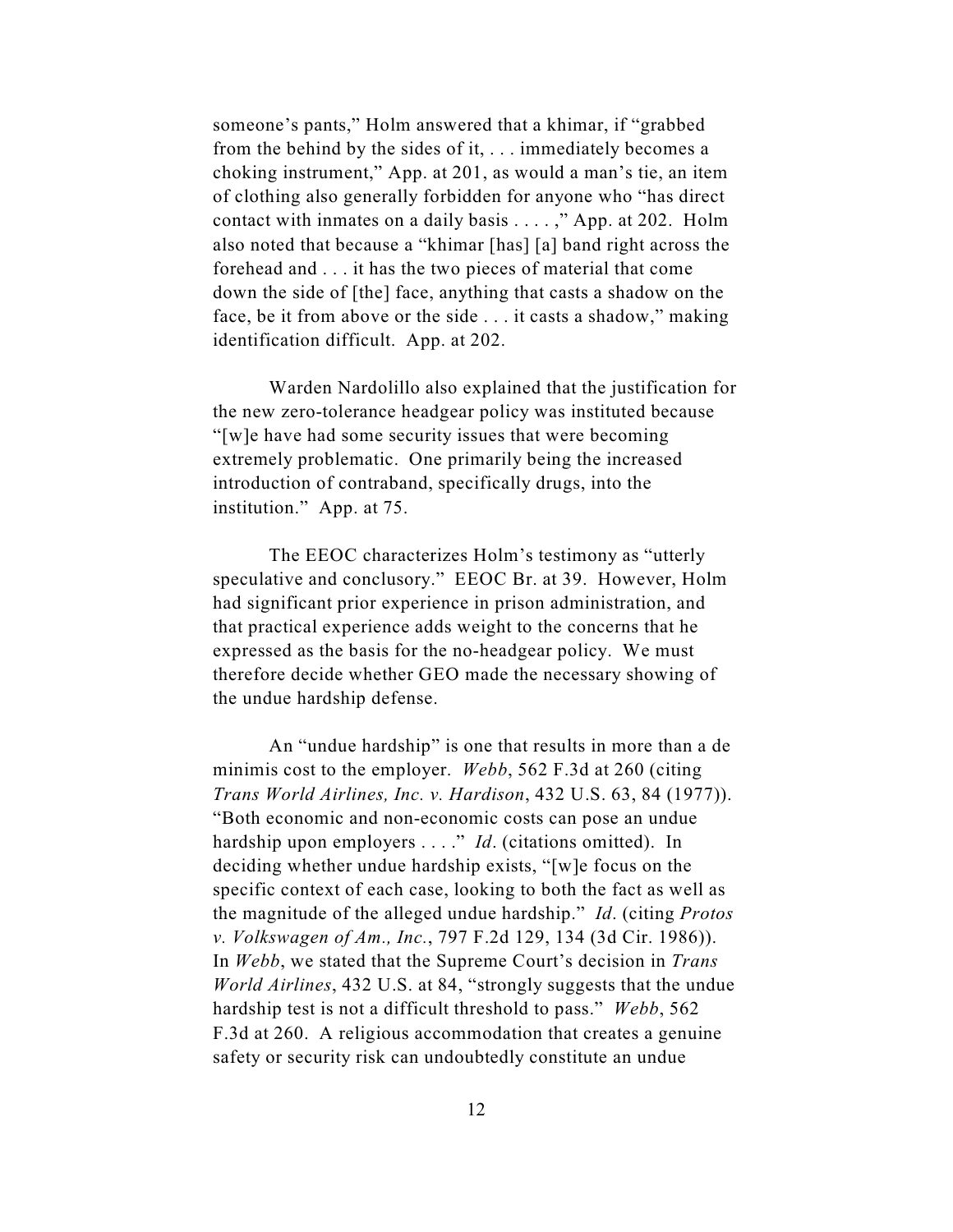hardship for an employer-prison. As noted above, the specific safety and security risks that GEO asserts regarding the wearing of head coverings in prison are the "smuggling of contraband, misidentification and the use of [a] khimar as a strangulation weapon in a conflict with an inmate." Appellee's Br. at 17.

We agree with the EEOC that the *Webb* court did not purport to establish a per se rule of law about religious head coverings or safety "that would govern in all religious discrimination cases, all 'paramilitary organization' cases, or even all police department cases." Appellant's Br. at 31-32. GEO does not disagree. Nonetheless, *Webb* is relevant to this case by analogy, as some security and uniformity interests held by the police force are also implicated in the prison context.

In its brief to this court, GEO also supports its no headgear policy "due to its effect on [its] legitimate interest [ ] in requiring uniformity of appearance among prison employees to promote an environment of discipline and an *esprit de corps.*" Appellee's Br. at 19. It notes that this interest was cited in *Webb* where we stated "that uniform requirements are crucial to the safety of officers (so that the public will be able to identify officers as genuine, based on their uniform appearance), morale and esprit de corps, and public confidence in the police." 562 F.3d at 262 (citing *Fraternal Order of Police Newark Lodge No. 12 v. City of Newark*, 170 F.3d 359, 366 (3d Cir. 1999)). The EEOC points out that unlike the City of Philadelphia in *Webb*, GEO's witnesses did not refer to the uniformity of appearance as justification for GEO's dress code policy at the summary judgment stage, suggesting that this was an afterthought that arose only after the *Webb* opinion was filed. In fact, both wardens did testify about their concern regarding the employees' lack of uniform appearance, *see* App. at 77-81 (Nardolillo) and App. at 183 (Holm). $4$  Even the EEOC's expert Camp concurred

 $\frac{4}{1}$  In *Webb*, there was uncontradicted evidence that the Philadelphia Police Department had a "vital" interest in maintaining its "uniform as a symbol of neutral government authority, free from expressions of personal religion, bent or bias."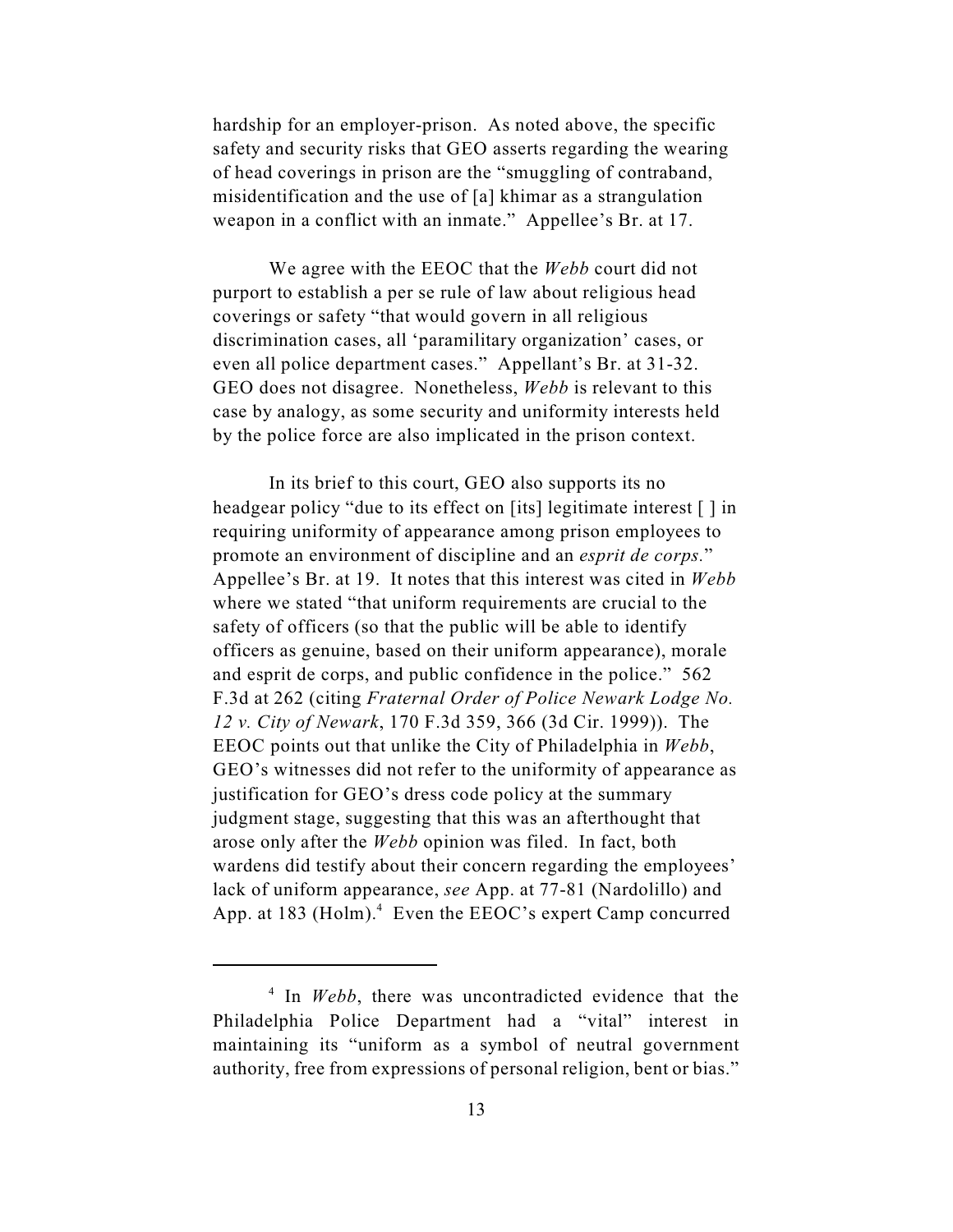"that uniformed employees should wear only agency issued visible items." App. at 226. It is unnecessary for us to decide whether this interest alone would support summary judgment, as we decide the case on different grounds.

GEO also argues that the costs that it would incur were it to adopt the accommodation requested by the Muslim employees of allowing them to wear khimars would "cause an undue burden with respect to prison resources." Appellee's Br. at 18. According to GEO, this is because "Muslim female employees can move freely throughout [the prison]" and "[w]hen doing so . . . must pass through numerous checkpoints to pass between secured portions of the facility" including "approximately [sixteen] different entry/exit doors that are monitored by closedcircuit video cameras at which visual identification/recognition is required prior to the door being electronically opened." Appellee's Br. at 18. Although GEO has not entirely convinced us that adopting the proposed accommodations of allowing female Muslim employees to wear khimars but removing them at each checkpoint would require locking down the prisoners in each such location, we recognize that adopting the proposed procedure would necessarily require some additional time and resources of prison officials.

In the last analysis, GEO's no headgear policy must stand on the testimony of Holm and Nardolillo that (1) khimars, like hats, could be used to smuggle contraband into and around the

*Webb*, 562 F.3d at 261. Although neither warden in this case tied the uniformity of appearance requirement to safety concerns, we cannot completely reject their concern about staff wearing unauthorized hats and the need for staff adherence to the dress code in order for the employees to present the appearance of a disciplined prison staff. *See, e.g.*, App. at 78, 84 (Nardolillo); App. at 183, 185 (Holm). Similarly, the concern referred to in *Webb* about the need for police to present an appearance of religious neutrality is also applicable to prison staff, as we can take judicial notice of the prevalence of different religious groups within a prison.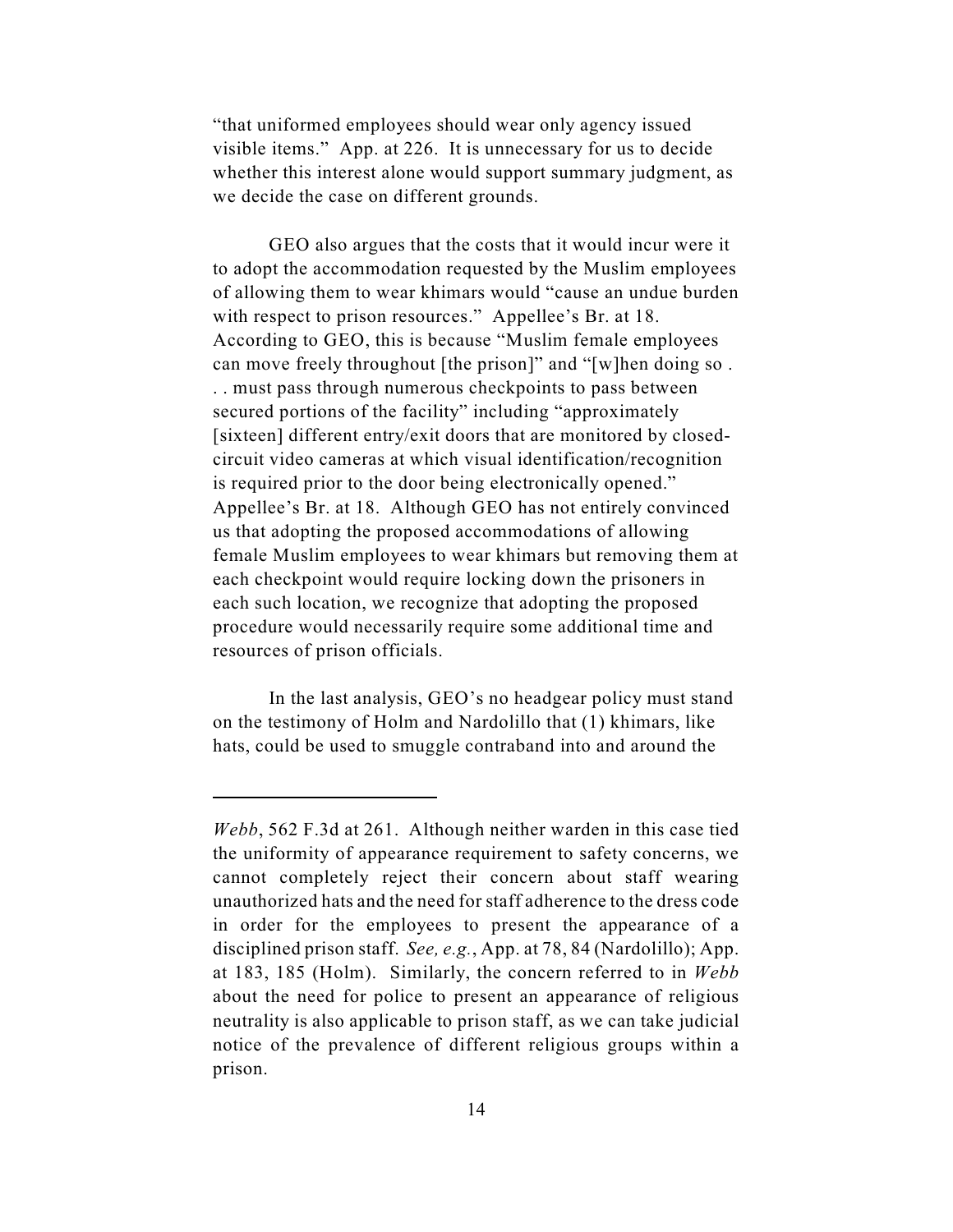Hill Facility, (2) that khimars can be used to conceal the identity of the wearer, which creates problems of misidentification, and (3) that khimars could be used against a prison employee in an attack. To be sure, GEO acknowledges that "there were no reports of these types of incidents at [the Hill Facility] during Warden Nardolillo's and Warden Holm's tenure[s] at the facility," but we agree with GEO that a prison "should not have to wait for a khimar to actually be used in an unsafe or risky manner, risking harm to employees or inmates, before this foreseeable risk is considered in determining undue hardship." Appellee's Br. at 17. In other words, because "[i]n a prison setting, the safety of the employees and inmates is of top priority . . . . [GEO] should not be prevent[ed] from countering, through appropriate policies, the risks which might be posed by the plaintiff[s'] preferred accommodation." Appellee's Br. at 17.

Even assuming khimars present only a small threat of the asserted dangers, they do present a threat which is something that GEO is entitled to attempt to prevent. To GEO, the fact that inmates have other clothes that could also be used to strangle a guard "does not mean that the facility would be out of line in banning something else which can also be used as such a weapon," especially given that a khimar does not have a legitimate penological justification. Appellee's Br. at 36. It argues that unlike other clothing, "the khimar is already located about the guard's head, virtually around the neck already." Appellee's Br. at 36.

The arguments presented by the parties make this a close case. The EEOC has an enviable history of taking steps to enforce the prohibition against religious discrimination in many forms and its sincerity in support of its arguments against the application of the no headgear policy to Muslim employees wearing khimars is evident. On the other hand, the prison has an overriding responsibility to ensure the safety of its prisoners, its staff, and the visitors. A prison is not a summer camp and prison officials have the unenviable task of preserving order in difficult circumstances.

In *Bell v. Wolfish*, the Supreme Court, albeit faced with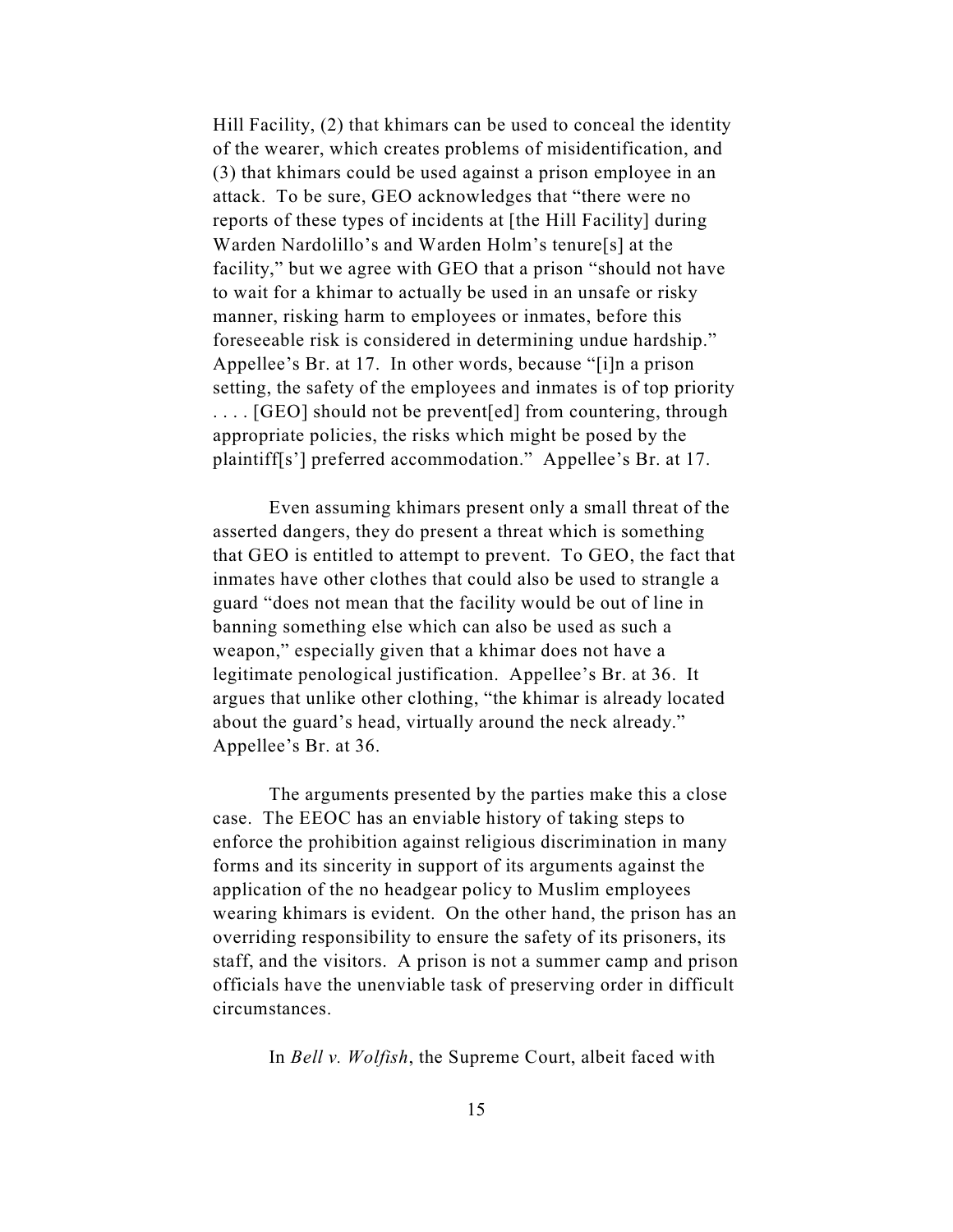different prison regulations that were challenged under the Fourth Amendment, noted that "[t]he Government also has legitimate interests that stem from its need to manage the facility in which the individual is detained." 441 U.S. 520, 540 (1979). The Court also noted that prisons are "unique place[s] fraught with serious security dangers" and therefore the effective management of a detention facility is a valid objective that may justify imposition of various conditions. *Id.* at 559. In that case, the Court cautioned the federal courts to make only limited inquiry into prison management because "[t]he wide range of 'judgment calls' that meet constitutional and statutory requirements are confided to officials outside of the Judicial Branch of Government." *Id.* at 562. Although we do not take those remarks to deter federal courts from upholding the constitutional rights of prisoners and prison staff alike, they must be considered in making the kind of delicate balance called for in this case.

This court's recent opinion in *Webb* held that notwithstanding the sincere religious beliefs of the plaintiff police officer of the need to wear a khimar, that belief was subordinate to the police department's policy prohibiting the wearing of a khimar because "'safety is undoubtedly an interest of the greatest importance.'" *Webb*, 562 F.3d at 262 (quoting *Fraternal Order of Police*, 170 F.3d at 366). The District Court did not err by relying on *Webb* in granting summary judgment to GEO. We reach the same result in balancing the respective considerations here.

We respond to the comments of our dissenting colleague. Judge Tashima takes issue with our acceptance of GEO's explanation that its no-headgear policy was based on its interest in safety, i.e., prevention of the introduction of contraband, and the undue hardship that the proffered accommodations would entail. He has a lengthy discussion impugning the reasons given by Warden Nardolillo and Deputy Warden (later Warden) Holm for the 2005 change in policy. We find that criticism unfairly cynical.

Deputy Holm had transferred to the Hill Facility in 2004,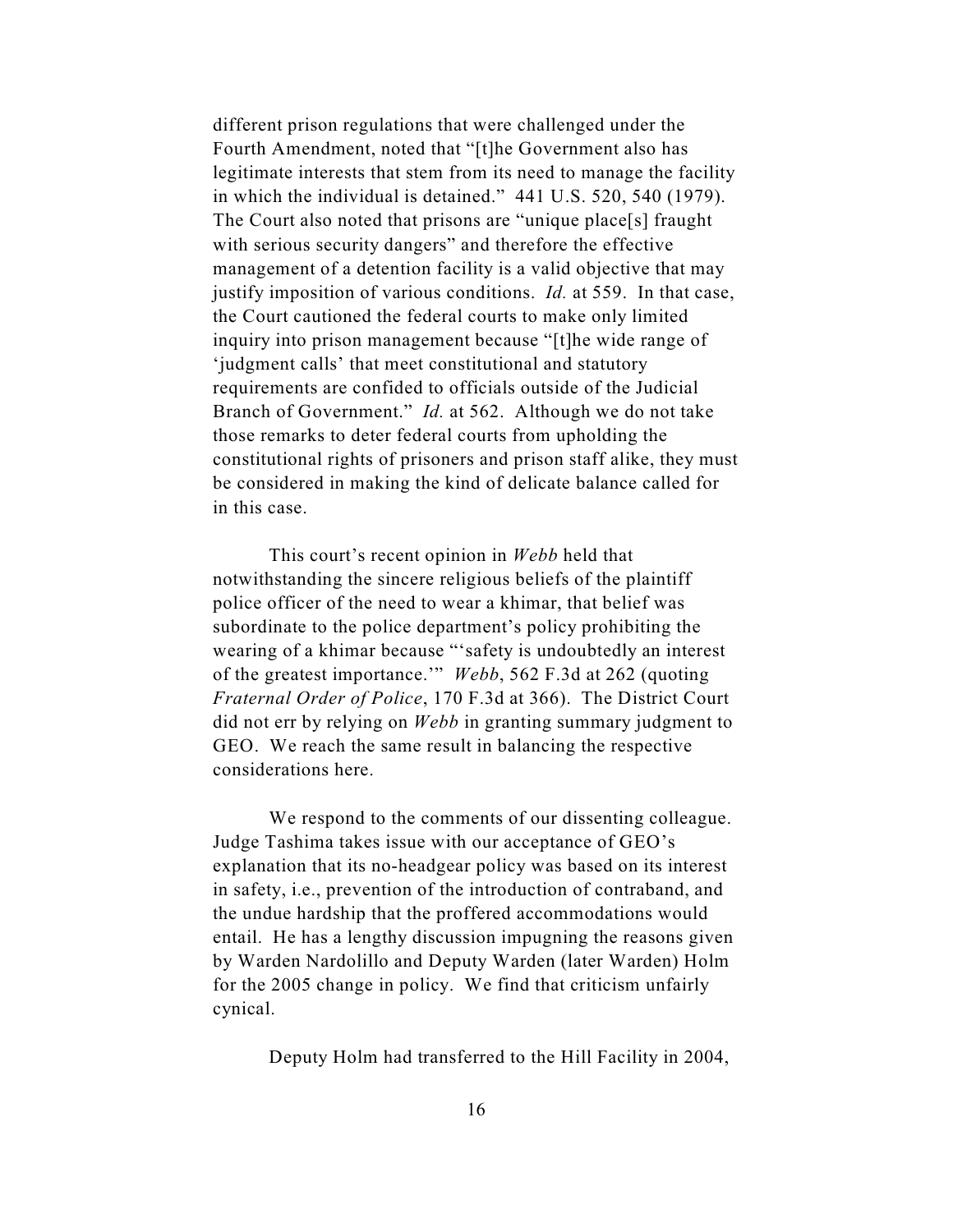after working for another GEO facility for six years. App. at 170. In that capacity he focused on internal affairs, violations of the rules by the staff, including, inter alia, introduction of contraband. App. at 169. He had previously been a state police officer for eighteen years. App. at 170. Thus, it should not be considered surprising that after he was transferred to the Hill Facility he reviewed the security procedures. His testimony persuasively refutes any suggestion by the Dissent that Nardolillo and Holm were not actually concerned about the introduction of contraband. Holm testified that the issue of contraband was the subject of discussion with Nardolillo "probably close to 100" times. App. at 173. Certainly a prison facility should not be faulted for making changes that strengthened its security policies when reviewed by a new set of eyes.

The Dissent downplays GEO's claim that the accommodations suggested by the EEOC would cause undue hardship. The khimar-switching proposals, either switching khimars or removing them at checkpoints, are facially implausible and time consuming. They would need to be removed, folded, and stored in a locker not yet available. It is worth noting that there are elaborate precautions taken when visitors to the prison wear khimars. A female officer escorts the visitor to the ladies' room where the khimar is removed, the visitor is photographed, and the khimar replaced. This process entails considerable time and effort for the staff, but the authorities deem it necessary to protect against contraband. App. at 102-03, 286.

The Dissent apparently believes it is unlikely that a khimar may be used to strangle the wearer. The Dissent posits the possibility that a khimar could be worn as a bandana is worn. *See* Dissent at 13 n.1. The EEOC never introduced a khimar into evidence. Although khimars may come in different shapes and sizes we note the description adopted by a sister circuit that stated "A khimar is a traditional garment worn by Muslim women that covers the forehead, sides of the head, neck shoulders, chest and sometimes their waist," *EEOC v. Kelly Servs.,* 598 F.3d 1022, 1023 n.1 (8th Cir. 2010) (quotation and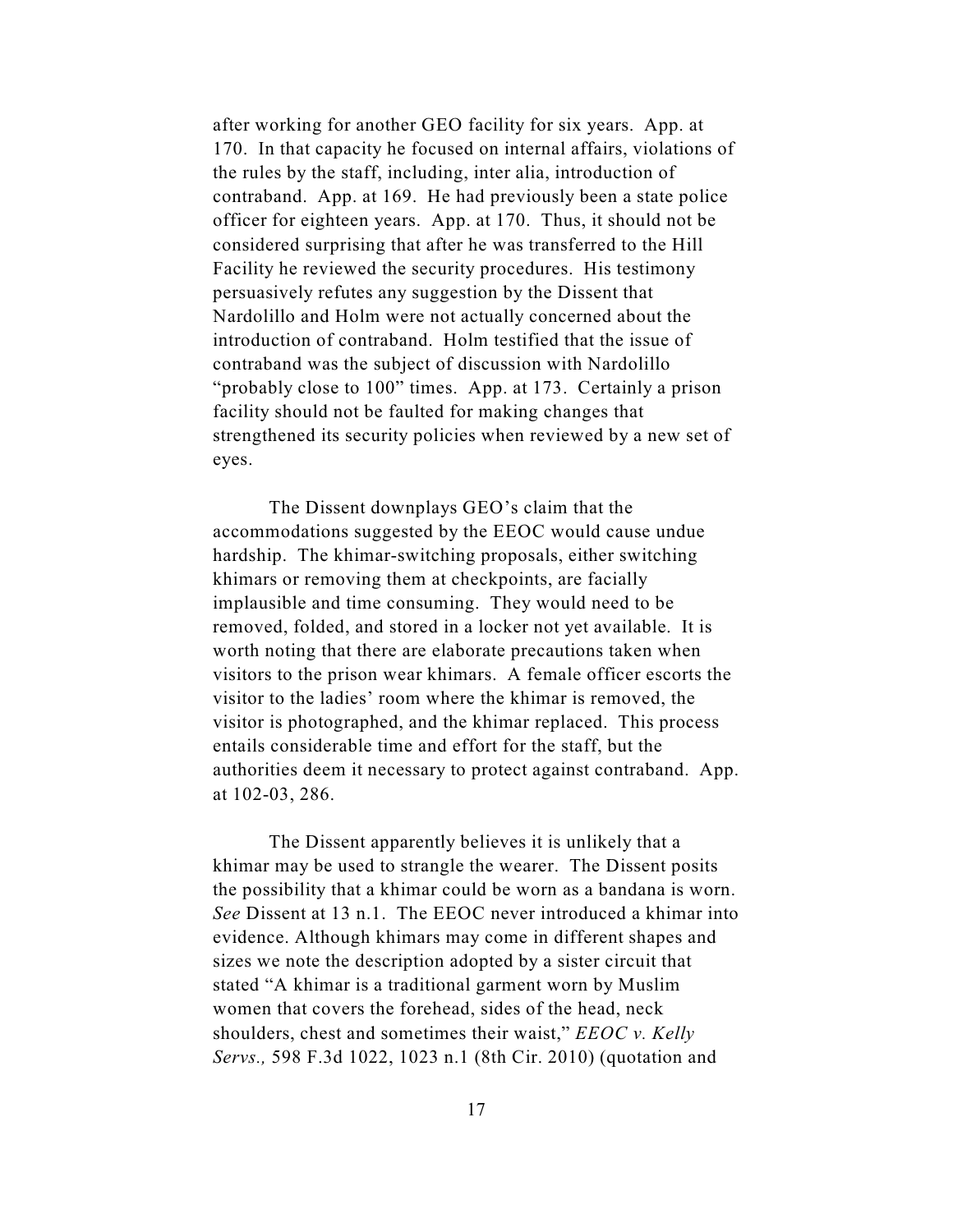citation omitted), a description similar to that provided in the EEOC's complaint. If that were the size of the garment worn by a staff member, the possibility of strangulation should not be taken lightly. Nor does the Dissent explain how allowing Muslim women to wear bandana-like khimars would entirely alleviate the safety concern as a bandana, too, could be used as a weapon. A blanket policy to prohibit all headgear except those issued with the prison uniform seems the sensible solution.

Judge Tashima notes that kitchen employees who frequently interact with prisoners continue to wear hats within the secure facility. Had the EEOC raised that issue in the District Court, GEO undoubtedly would have pointed to Nardolillo's deposition testimony that there were specific safety measures applicable to kitchen workers. App. at 79-80. In fact, the Pennsylvania Administrative Code provides:

> *General requirement*. Employees shall wear hair restraints such as hats, hair coverings or nets, beard restraints and clothing that covers body hair, that are effectively designed and worn to keep their hair from contacting exposed food; clean equipment, utensils and linens; and unwrapped single-service and single-use articles.

7 Pa. Code § 46.152(a). Anyone who has visited a prison will observe many prisoners with long, sometimes unruly, hair, a sanitary concern addressed by the general state requirement that kitchen workers who handle food wear hats. Moreover, the kitchen workers at the Hill Facility were not permitted to wear the hats outside of the kitchen. App. at 80. The Dissent's reference to kitchen hats is just another red herring.

The Dissent appears to place more reliance on the testimony of the EEOC's expert witness than on the testimony of the experienced prison officials on the site at issue. The Dissent's view of how a prison should be run, particularly its minimization of the security concerns that motivated the change in headgear policy at the Hill Facility, runs counter to the direction we have been given by the Supreme Court which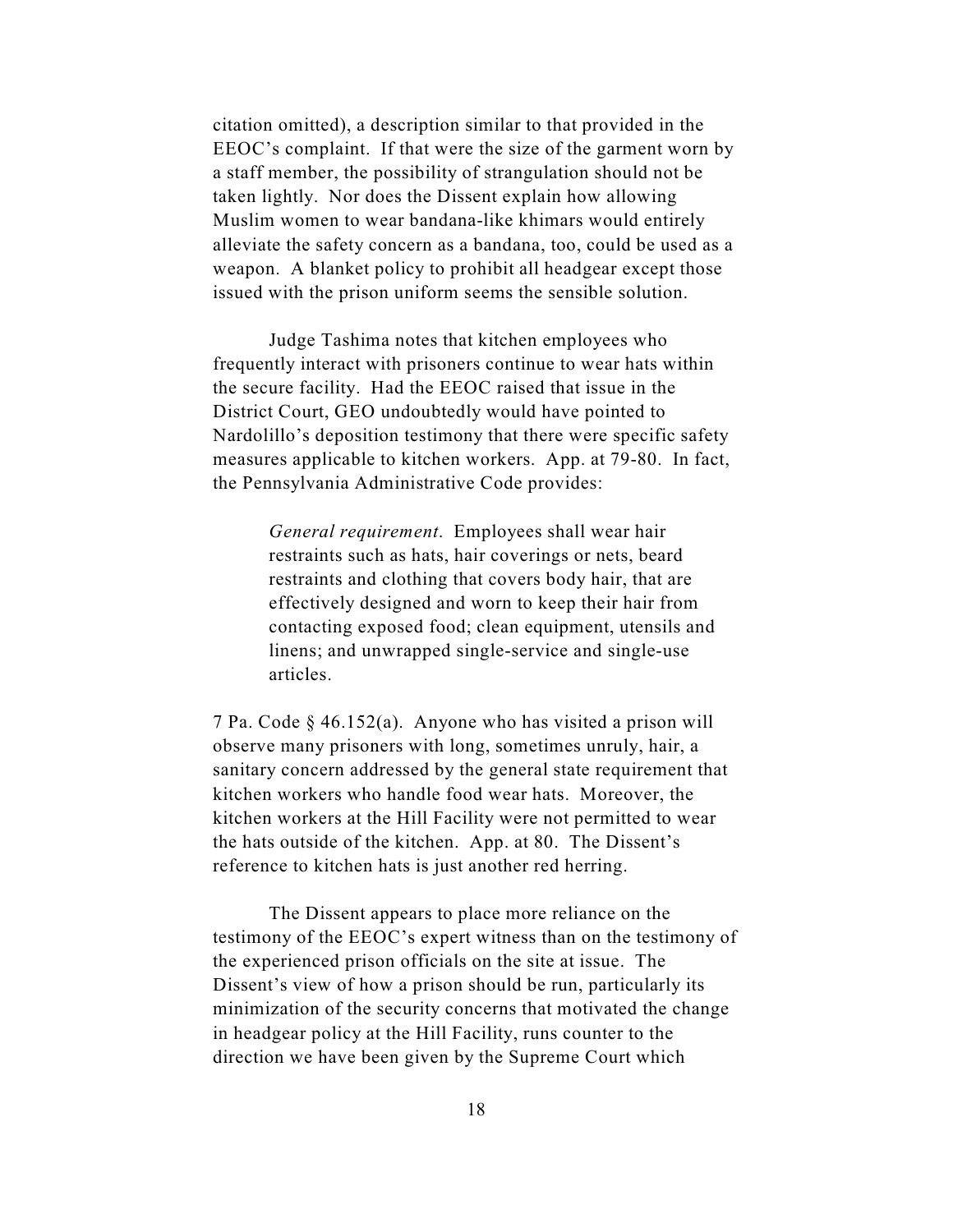stated:

Running a prison is an inordinately difficult undertaking that requires expertise, planning, and the commitment of resources, all of which are peculiarly within the province of the legislative and executive branches of government. Prison administration is, moreover, a task that has been committed to the responsibility of those branches, and separation of powers concerns counsel a policy of judicial restraint. Where a state penal system is involved, federal courts have . . . additional reason to accord deference to the appropriate prison authorities.

*Turner v. Safley,* 482 U.S. 78, 84-85 (1987).

As the en banc Ninth Circuit recently stated, its obligation is "to comply with the Supreme Court's direction that we not substitute our judgment for that of corrections facility officials." *Bull v. City and Cnty. of San Francisco*, 595 F.3d 964, 978 (9th Cir. 2010) (citation omitted).

## **III.**

Accordingly, we will affirm the District Court's order granting summary judgment to GEO.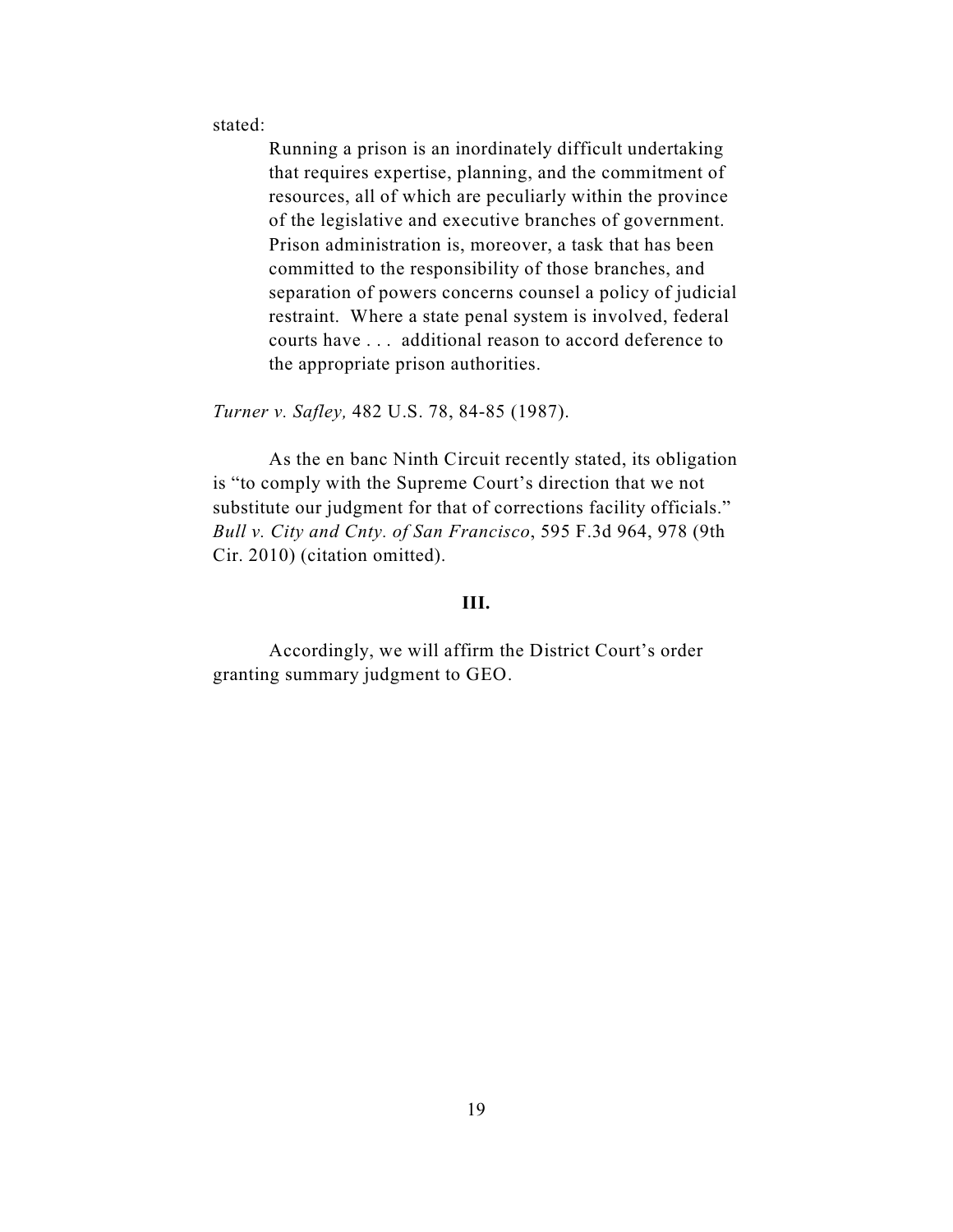# *EQUAL EMPLOYMENT OPPORTUNITY COMM'N V. THE GEO GROUP, INC.,* **09-3093**

TASHIMA, Circuit Judge, dissenting:

Because I believe the majority misapplies both longstanding Circuit law on how we review summary judgment and, in doing so, ignores our substantive Title VII law, I respectfully dissent.

The GEO Group, Inc., a private corporation, runs the George W. Hill Correctional Facility (the "prison") under contract with Delaware County, Pennsylvania. The Equal Employment Opportunity Commission ("EEOC") sued GEO on behalf of a class of Muslim women employees of GEO, alleging religious discrimination prohibited by Title VII of the Civil Rights Act of 1964, as amended ("Title VII"), 42 U.S.C. § 2000e, *et seq.* The majority holds that requiring GEO to accommodate the wearing of khimars by its Muslim women employees would work an undue hardship on GEO. But in reaching that conclusion, it chooses to give credence to the testimony of Warden Raymond Nardolillo and Deputy Warden Matthew Holm that khimars pose a threat to safety within the prison, Maj. Op. at 14, and to ignore the ample evidence in the record contradicting and undermining that testimony. In doing so, the majority fails to apply our summary judgment standard of review, which requires us to conduct a plenary review of the record and draw all inferences in favor of the non-moving party. *See, e.g., Webb v. City of Phila.*, 562 F.3d 256, 259 (3d. Cir. 2009). The majority, thus, effectively relieves GEO, as the employer and moving party asserting safety concerns, of the burden of proving the existence of the asserted safety concerns, as well as of the fact and magnitude of the asserted hardship in accommodating plaintiffs religious needs. I cannot agree that this approach and its result are consistent with Circuit law.

Viewing the record in the light most favorable to the nonmovant EEOC and the Muslim women employees it represents (collectively, "plaintiffs") and drawing all reasonable inferences from the evidence in plaintiff's favor, GEO has not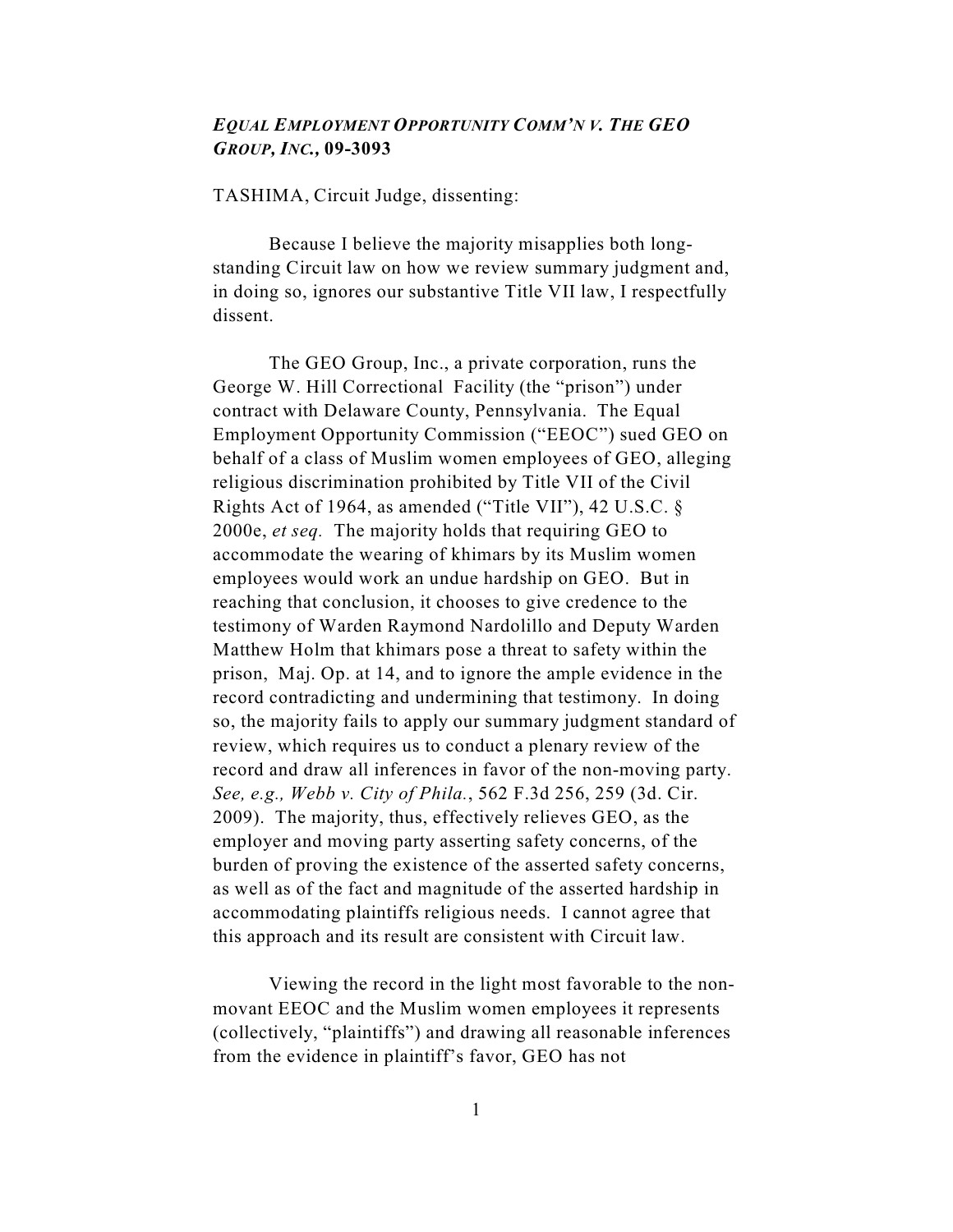demonstrated that accommodating plaintiffs' religious practice of wearing a khimar would compromise its interest in safety in a manner that could not be prevented without "work[ing] an undue hardship" upon it such that it is entitled to summary judgment. *Id.* When considered as a whole, the record before us would allow a reasonable jury to find that GEO did not make a goodfaith effort to reasonably accommodate the religious practice of its Muslim women employees. *See id.* at 262. That reasonable jury could also find that allowing its Muslim women employees to continue wearing their khimars at work would not work an undue hardship upon GEO. *Id.* I would, therefore, reverse the District Court's grant of summary judgment to GEO.

A close examination of the record reveals that Nardolillo and Holm's testimony about how, why, and when the khimar policy was changed is internally inconsistent and is further called into question by the testimony of other witnesses and GEO's own business records. The record also supports the inference that GEO's stated rationales for banning khimars may be pretextual and are highly speculative. The majority characterizes this analysis of the record as "unfairly cynical." Maj. Op. at 16. I believe that it is merely the application of the proper standard of review. The Supreme Court long ago adopted this Circuit's rule that "'[i]f . . . there is *any* evidence in record from *any* source from which a reasonable inference in the [nonmoving party's] favor may be drawn, the moving party simply cannot obtain a summary judgment.'" *Celotex Corp. v. Catrett*, 477 U.S. 317, 331 n.2 (1986) (quoting *In re Japanese Elec. Prod. Antitrust Litig.*, 723 F.2d 238, 258 (3d Cir. 1983), *rev'd on other grounds sub nom. Matsushita Elec. Indus. Co. v. Zenith Radio Corp.*, 475 U.S. 574 (1986)) (omissions in *Celotex*) (emphasis added). "[A]ny doubt as to the existence of a genuine issue for trial should be resolved against the moving party." *Id.* at 331 n.2.

The majority clearly finds the testimony of Nardillo and Holm to be persuasive, and believes that, as the testimony of "experienced prison officials on the site at issue," it should be given great weight. Maj. Op. at 18. A trier of fact might very well agree, but "at the summary judgment stage, the judge's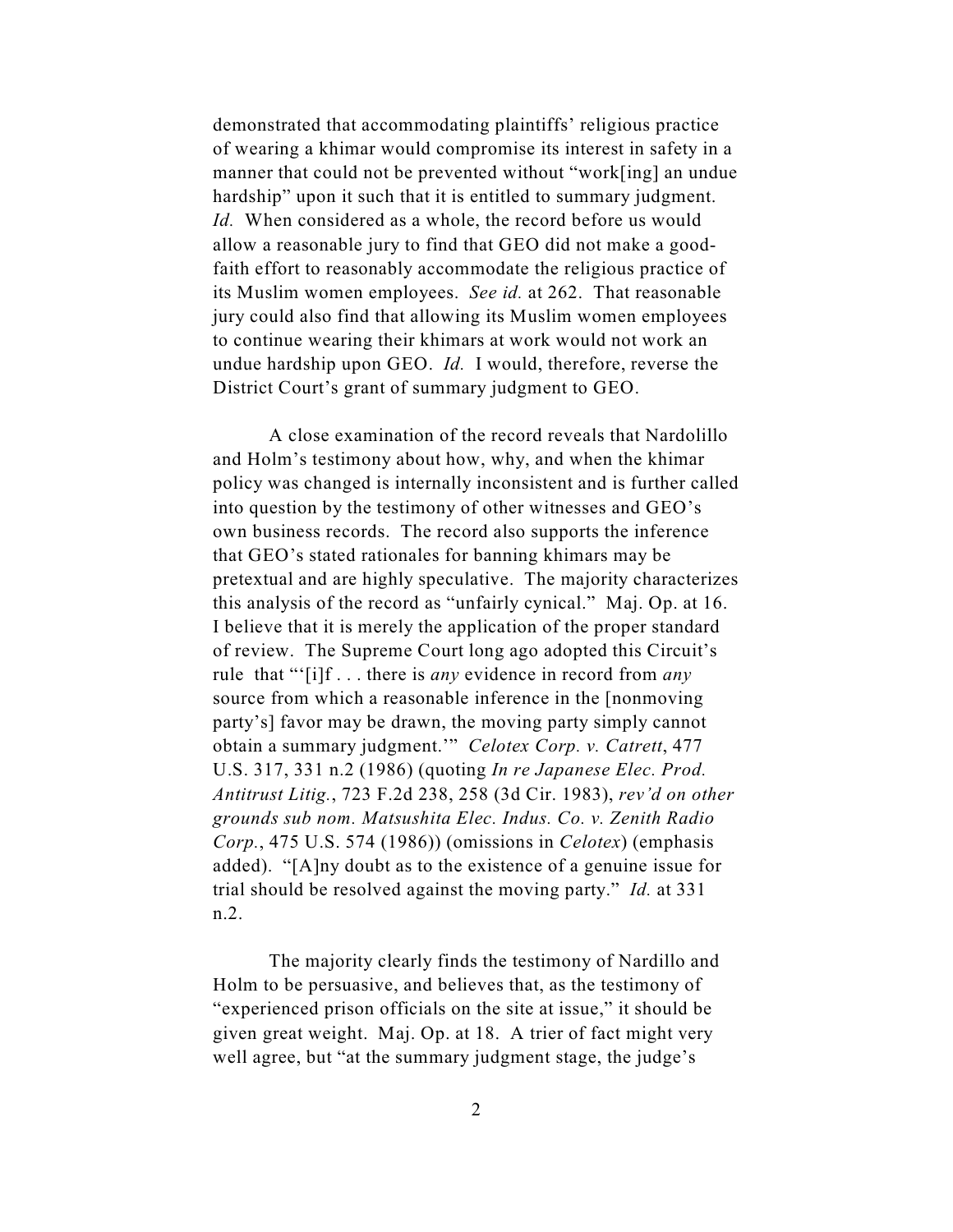function is not himself to weight the evidence and determine the truth of the matter but to determine whether there is a genuine issue for trial." *Anderson v. Liberty Lobby, Inc.*, 477 U.S. 242, 249 (1986). "[T]he judge must ask himself not whether he thinks the evidence unmistakably favors one side or the other but whether a fair-mided jury could return a verdict for the plaintiff on the evidence presented." *Id.* at 252. We must not engage in the making of "[c]redibility determinations, the weighing of the evidence, and the drawing of legitimate inferences from the facts" as these "are jury functions, not those of a judge, [when] he is ruling on a motion for summary judgment." *Id.* at 254. Thus, the purpose of my "cynical" analysis of the facts is simply to follow the Supreme Court's mandate that "[t]he evidence of the non-movant is to be believed, and all justifiable inferences are to be drawn in his favor." *Id.*

## **Facts**

## **Carmen Sharpe-Allen**

Carmen Sharpe-Allen began wearing the khimar and overgarment that make up the hijab when she converted to the Muslim faith by taking her shahada, nearly a decade before she became a GEO employee. JA 37, 39. Sharpe-Allen wore her full hijab to her November, 2004 interview for a position as a medication nurse at the prison. As a medication nurse, she would be required to visit the cell-blocks within the secure area of the prison on a daily basis. According to the dress code on record in the prison at that time, scarves were not allowed within the prison past a certain security station. Yet that policy appeared not to be enforced, as Sharpe-Allen's practice of wearing a khimar posed no obstacle for her in getting hired.

During the interview, she inquired about whether she would be allowed to wear her religious attire in her new position, because she "wasn't willing to compromise" wearing her khimar. JA 43. The prison dress code required all medical staff members to wear matching scrubs to work, in purple and teal green. JA 43, 209. Because Sharpe-Allen did not own overgarments in the colors of the medical uniform, she told the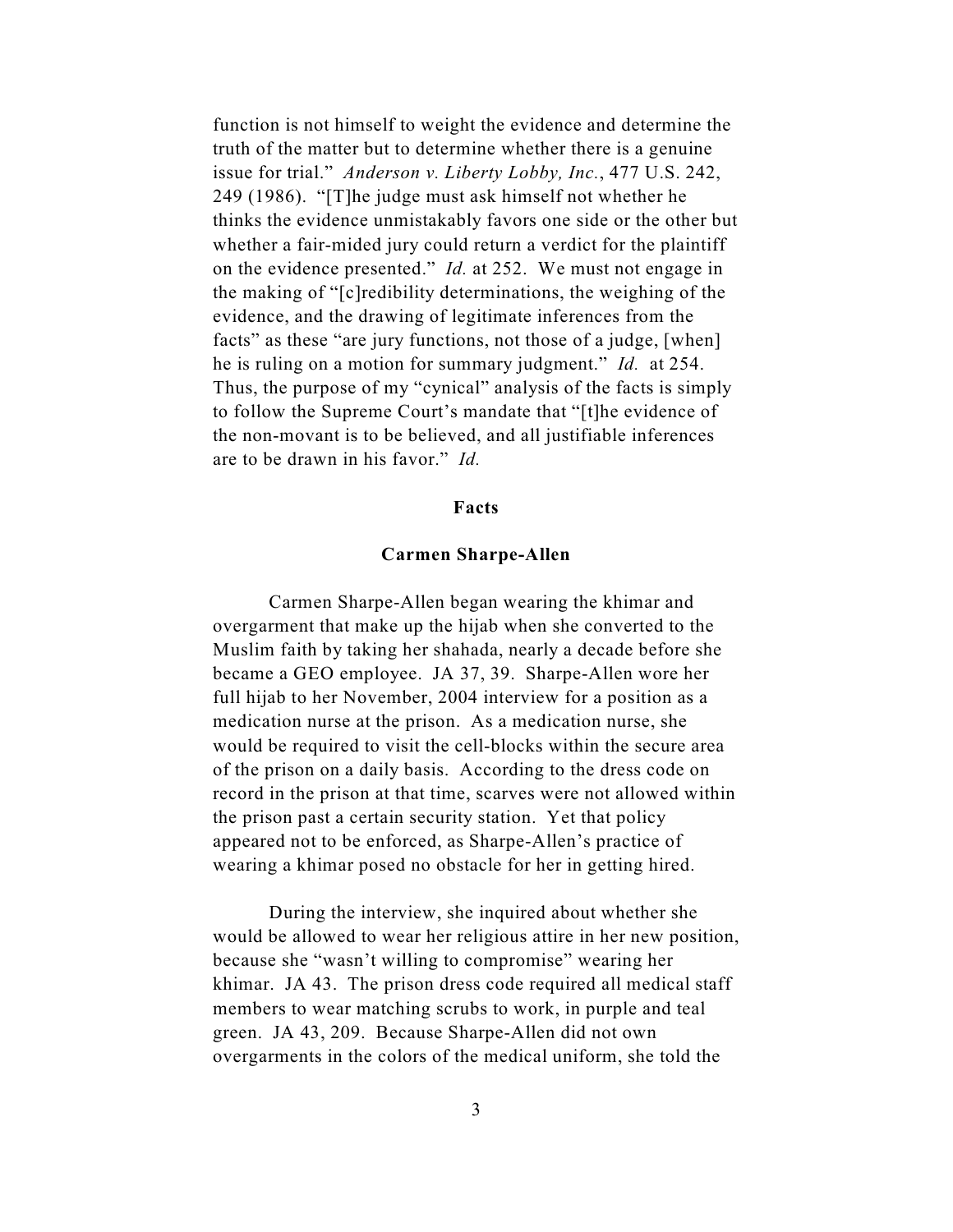interviewer, "I would be willing to wear the scrubs, but definitely wasn't compromising my khimar." JA 43. Her interviewer told her that she could wear her khimar, but he would have to ask someone else whether she could wear an overgarment instead of medical scrubs. JA 44. She was offered the job at the interview, and accepted it on the spot. JA 44. Because Sharpe-Allen agreed to wear the uniform medical scrubs with her khimar, no further inquiry was made about the possibility of wearing an overgarment. JA 44.

In 2005, Sharpe-Allen became a chronic infectious disease nurse in the prison. JA 48-49. In this new position, Sharpe Allen was no longer required to go cell-to-cell and began working almost exclusively in the infirmary. JA 49. She would only go to cells if she needed to check the results of inmates' tuberculosis tests. JA 49. Throughout her employment at GEO, she continued to wear her khimar. Sharpe-Allen's khimar posed no safety threat during the time that she was required to go cellto-cell on a daily basis. Only later, when she was mostly working in an office setting without prisoner interaction, did Nardolillo and Holm claim that her khimar was a so dangerous that it could no longer be worn.

## **Marquita King**

Marquita King has worn a khimar during all of the years that she has been a practicing Muslim, from 1993 to 2001, and after 2004. JA 124-25. Like Sharpe-Allen, she was hired while wearing traditional Muslim garb. She interviewed for her position as an intake specialist in 2000 while wearing a long dress and overgarment that were part of her religious attire, as well as a khimar and veil over her face. JA 127. Her interviewer asked whether she would be able to remove her veil when she came to work at the prison facility so that her face could be seen. JA 127. King confirmed that she could remove the veil while at work and she was offered the job during her interview and immediately accepted. JA 127. It appears that the job interviewer believed that having a veiled face would compromise safety within the prison and be unacceptable, but wearing only a khimar would not.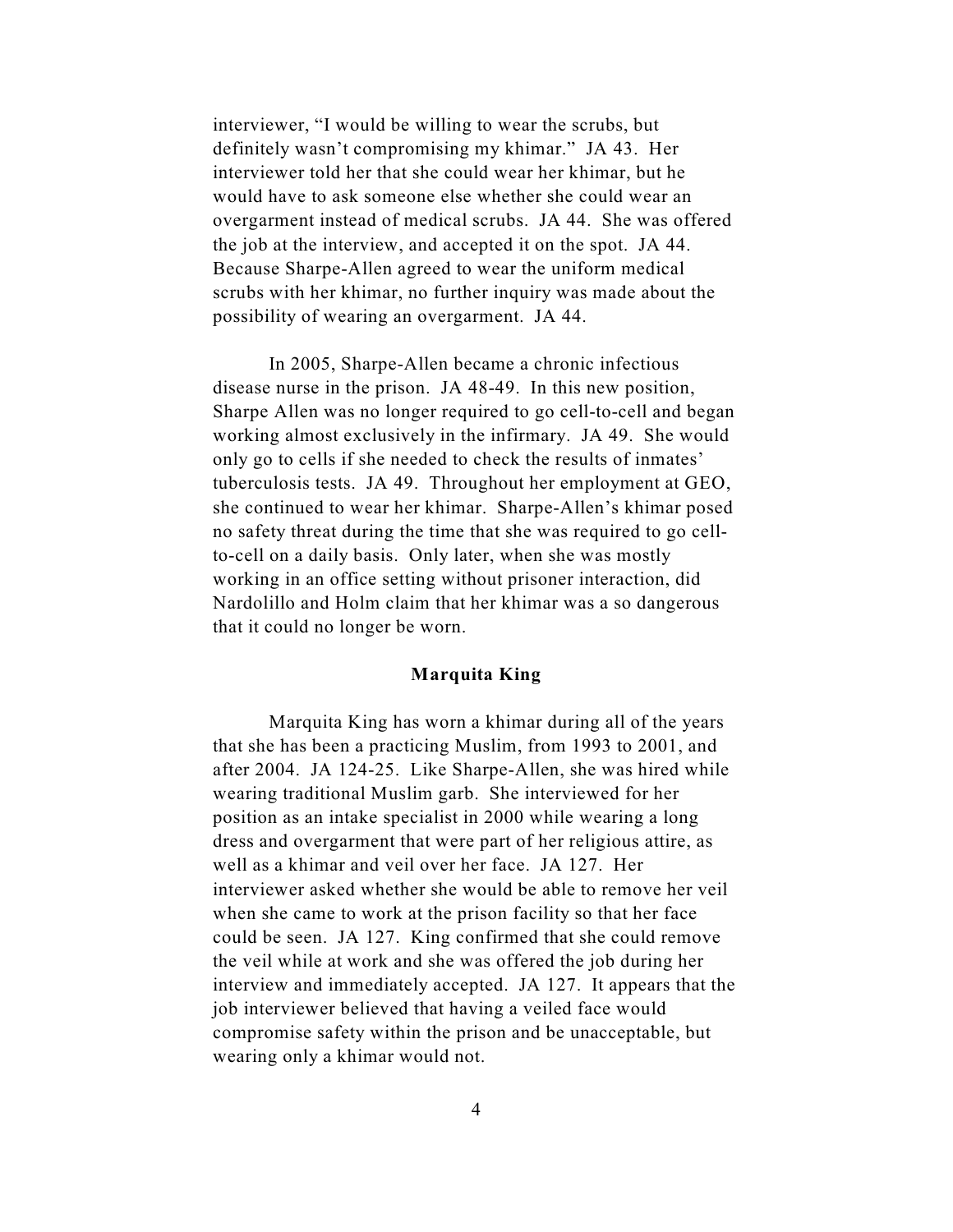King worked doing paperwork in an office setting. JA 129. Unlike correctional officers, she did not have keys to the facility. JA 129. The only time that she would interact with inmates was when they would be brought from a holding area to her desk by a correctional officer so that she could input their answers to intake questions into her computer. JA 129.

As a member of the administrative and clerical staff, King was not required to wear a uniform. JA 210. She therefore would not be bound to dress restrictions imposed only on uniform employees, such as wearing only headgear issued with one's uniform. Instead, the dress code applicable to her position only required her to wear professional attire at all times. JA 210. During the years that King was a practicing Muslim and working at the prison, she would wear her khimar with either a long dress that is part of Muslim religious attire or slacks with long shirts. JA 127. As agreed upon in her interview, she did not wear her veil to work. JA 127.

#### **Rashemma Moss**

Rashemma Moss began working at the prison in 2002 as a correctional officer. As a correctional officer, Moss is the only GEO employee involved in this suit who had to wear a correctional officer uniform, had keys to the facility, regularly worked in the secured areas of the prison with inmates, and responded to use of force incidents. JA 155. Moss did not wear a khimar to her interview, or during the first few years of her employment with GEO, as she was not yet a practicing Muslim. JA 151.

In July of 2005, Moss took her shahada, thereby becoming a full-fledged member of the Islamic faith. JA 151. In lieu of wearing an overgarment, she exchanged her correctional officer uniform for a larger size "to suffice for not showing [her] shape so it wouldn't be tight-fitting." JA 158. To cover her hair in accordance with her religion, Moss began wearing an underscarf, which she described as a "triangleshaped" piece of fabric that is "tie[d] around [one's] head, under the hat that was issued to her as part of her uniform. JA 156.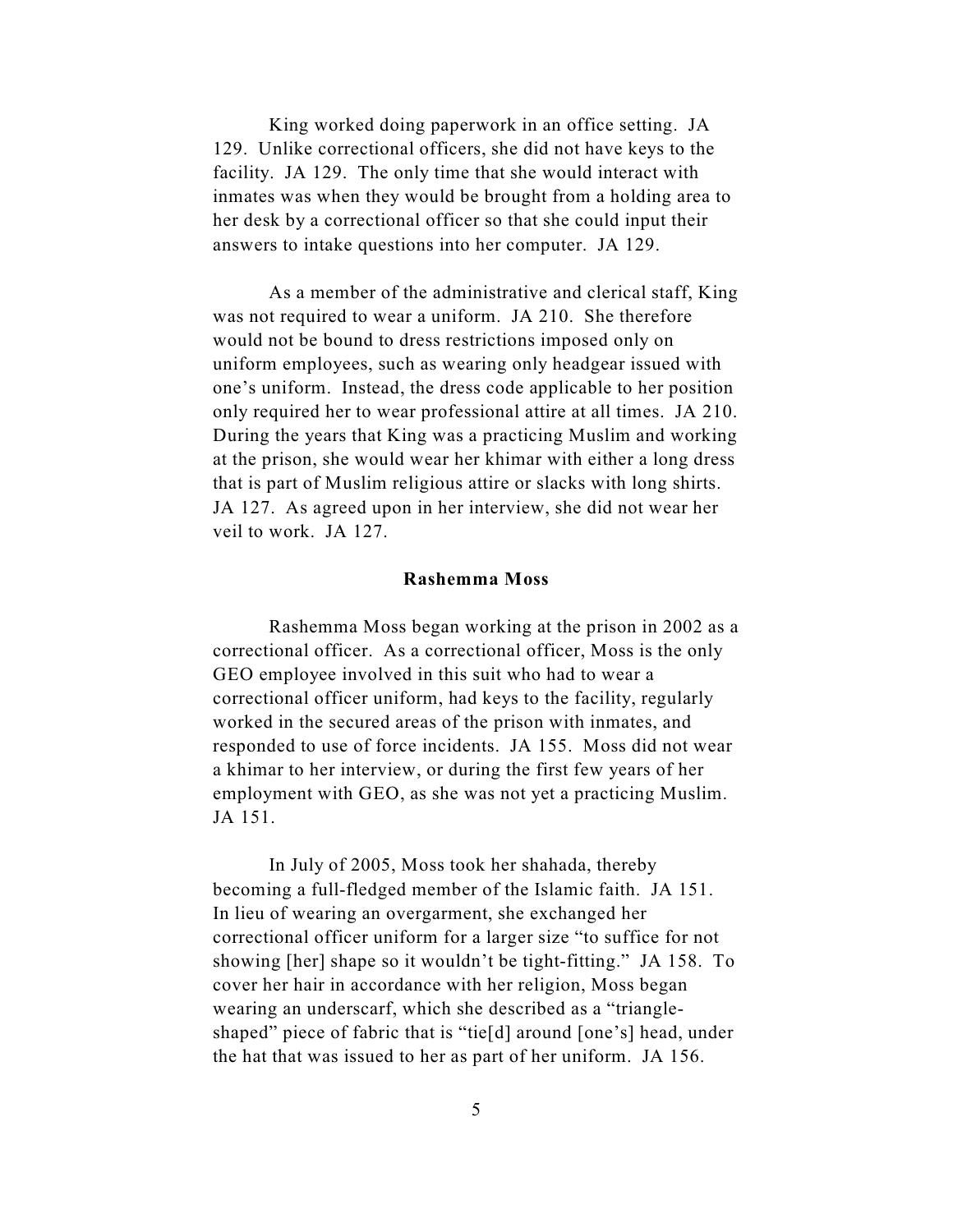Moss testified that at that time, "underscarfs was [sic] already being worn," she had already worn one to work on previous occasions and, at that time, "it was common practice [among prison employees] to wear things on [their] head[s], not necessarily an underscarf, but a hat, a scarf, a headband." JA 157.

The record indicates that events stemming from Moss' conversion to Islam prompted the change in the enforcement of the dress code. Moss asked her union representatives whether there was any policy preventing her from wearing a head covering in accordance with her faith and was told that there was not. AR 157. However, Moss decided that it would be best to confirm this with her supervisors at the prison, so in August of 2005, she wrote a "letter to the chief of security informing him that [she] was Muslim, [she] had [taken] her shahada, on what date, what the requirements were that was [sic] stipulated on [her] by [her] religion, and what I have to do." AR 157. Repeatedly receiving no response, she continued informing the next person in the chain of command, eventually writing Warden Nardolillo on October 24, 2005.

## **The Prison Dress Code**

The majority's discussion of the prison dress code is inaccurate to the extent that it indicates that the new dress code adopted by Warden Nardolillo in April of 2005 changed the facility's policy on the wearing of hats, caps, khimars, or any other headcoverings in any substantive way. *See* Maj. Op. at 3. Nardolillo did sign a new dress code on April 21, 2005. However, that new policy made only one minor change to the prison's preexisting general grooming standards, which govern the wearing of headgear by employees within the facility. JA 77. The old dress code had prohibited "scarves and hooded jackets or sweatshirts" from being worn past the "mousetrap," which is an area beyond the front desk. JA 77, 207. The new policy prohibited those items from being worn past the "ION SCAN," at the front security desk. JA 77, 207.

The prison's previous dress code had been in effect since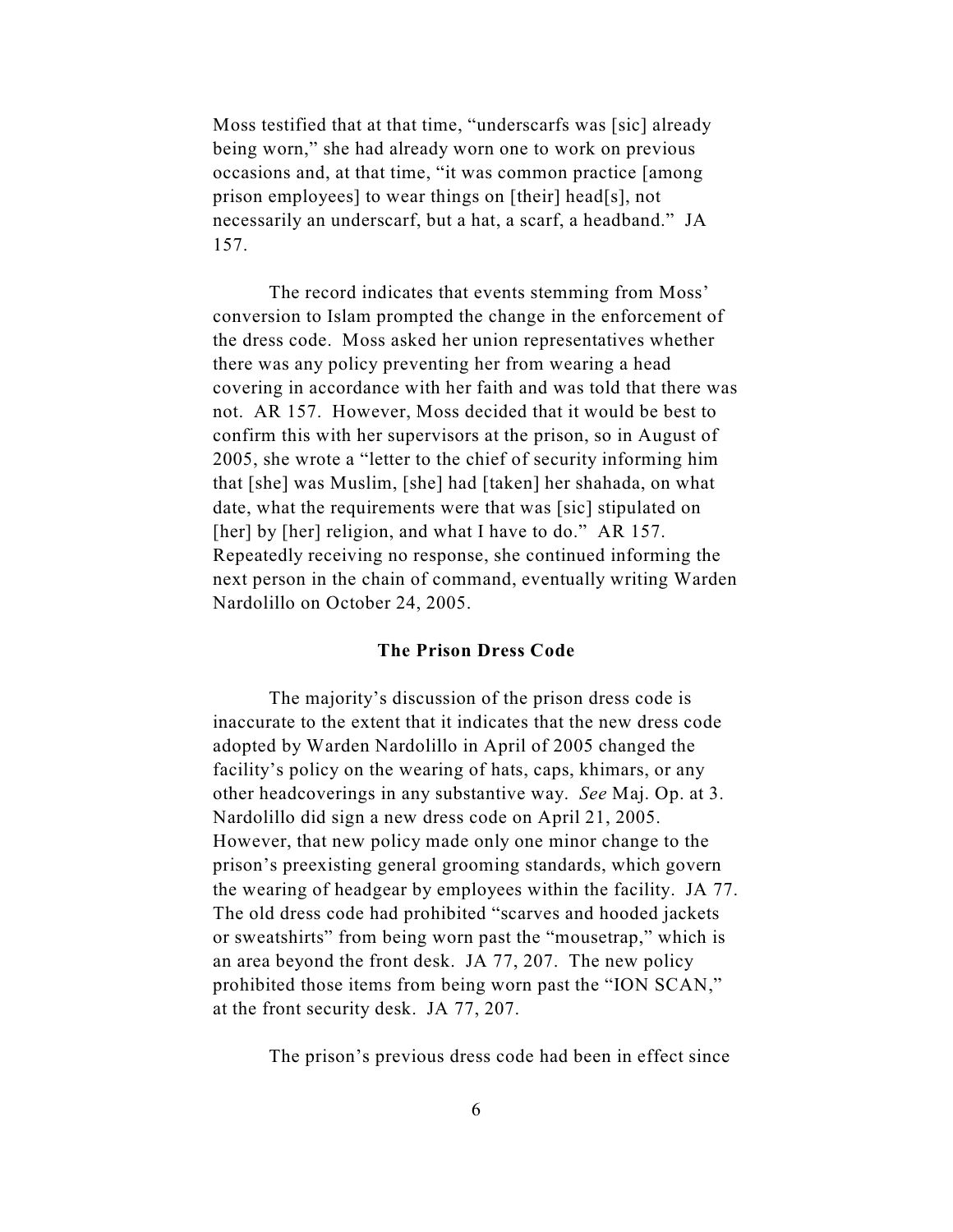February 19, 2004. JA 207. Other than the change in location at which scarves and hooded jackets or sweatshirts needed to be removed, both the 2004 dress code and the 2005 dress code contained exactly the same language regarding headgear. Therefore, there was no material in the official prison dress code with regard to hats or headcoverings between 2004, the time at which all three plaintiff Muslim women employees began wearing their khimars to work on a daily basis, and October 24, 2005, when Nardolillo issued a memorandum to employees prohibiting the wearing of hats.

The unchanged portion of the prison's official policy on personal grooming prohibits "alter[ation], modifi[cation], or embellish[ment]" of the standardized uniform provided by GEO. JA 207. It prohibited "scarves and hooded jackets or sweatshirts" from being worn past a specified security screening location. JA 207. And it provided that "[n]o hats or caps will be permitted to be worn in the facility unless issued with a uniform."

Moss testified that the hat she wore to work was issued to her as part of her official uniform. JA 156. Under the dress code as written, she should therefore have been allowed to wear the hat within the facility. This directly contradicts Nardolillo's testimony that no hats could be worn within the facility because no hats were issued with uniforms, as "the hat was not, per se, an official part of the uniform." JA 78. Nardolillo's claim that a hat was not part of the correctional officer uniform is further contradicted by GEO's own records tracking the uniforms that were issued to its correctional employees. Those records corroborate Moss' testimony that hats were distributed as part of the uniforms. JA 78-80.

Nardolillo testified that even if employees were given hats as part of their official uniform, they were not allowed to wear them within the secured perimeter of the facility. JA 83. Again, this is contradicted by Moss' testimony that various headcoverings were commonly worn by employees within the facility. JA 157. It is also contradicted by Nardolillo's own testimony that employees were "wearing whatever they wanted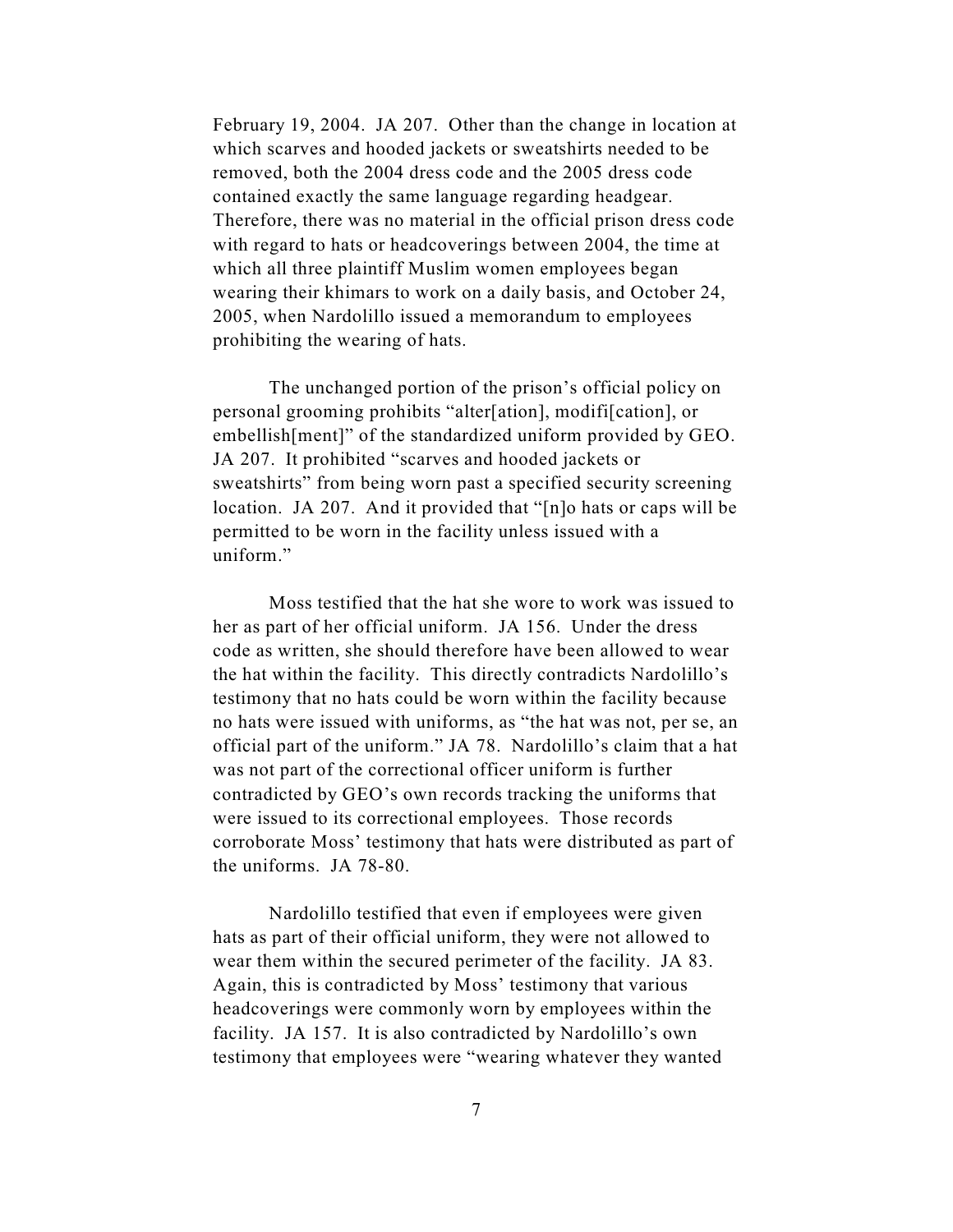to wear on their heads" until he took action to end this practice. JA 78.

Nardolillo testified that he believed the only appropriate situation in which an employee could wear a head covering was if a guard who worked at the guard shack outside of the secure perimeter of the prison was granted his personal permission to wear a GEO ski cap due to cold winter temperatures. JA 83. However, the plain language of the prison dress code that existed in 2004 and was readopted by Nardolillo in April 2005, allows hats to be worn "in the facility" if they are "issued with the uniform." JA 207. Holm testified that "there has only ever been one official hat issued with the uniform and that was to that first group of employees in 1998 and none of them wore it and it's not in existence anymore." JA 185. That statement is directly contradicted by GEO's own records, which indicate that a cap continued to be issued to correctional officers at the prison as part of their uniform through 2005. JA 80. Nardolillo testified that he did not change the policy of distributing caps to employees as part of their uniforms when he readopted the prison dress code in April of 2005. Plaintiffs presented evidence that hats continued to be commonly worn within the secure areas of the prison just as they had been under the identical and identically unenforced 2004 policy until October 24, 2005.

#### **The Implementation of the Policy**

Moss' letter explaining her religious conversion and requesting permission to continue wearing her khimar reached Nardolillo's desk on October 24, 2005. JA 157. Within hours, Moss was called into Deputy Warden Holm's office to speak with Holm and Nardillo. JA 157. Nardolillo told her that he was denying her request to wear her khimar and was stopping everyone in the facility "from wearing hats and covering their head." JA 159. At this point, Nardolillo presented Moss with the October 24, 2005 memorandum regarding the uniform policy that would later be distributed to all employees. JA 215. The memorandum differed from the official policy that had been adopted in April of 2005, stating that "all hats, caps or religious attire will not be permitted to be worn with your uniform or by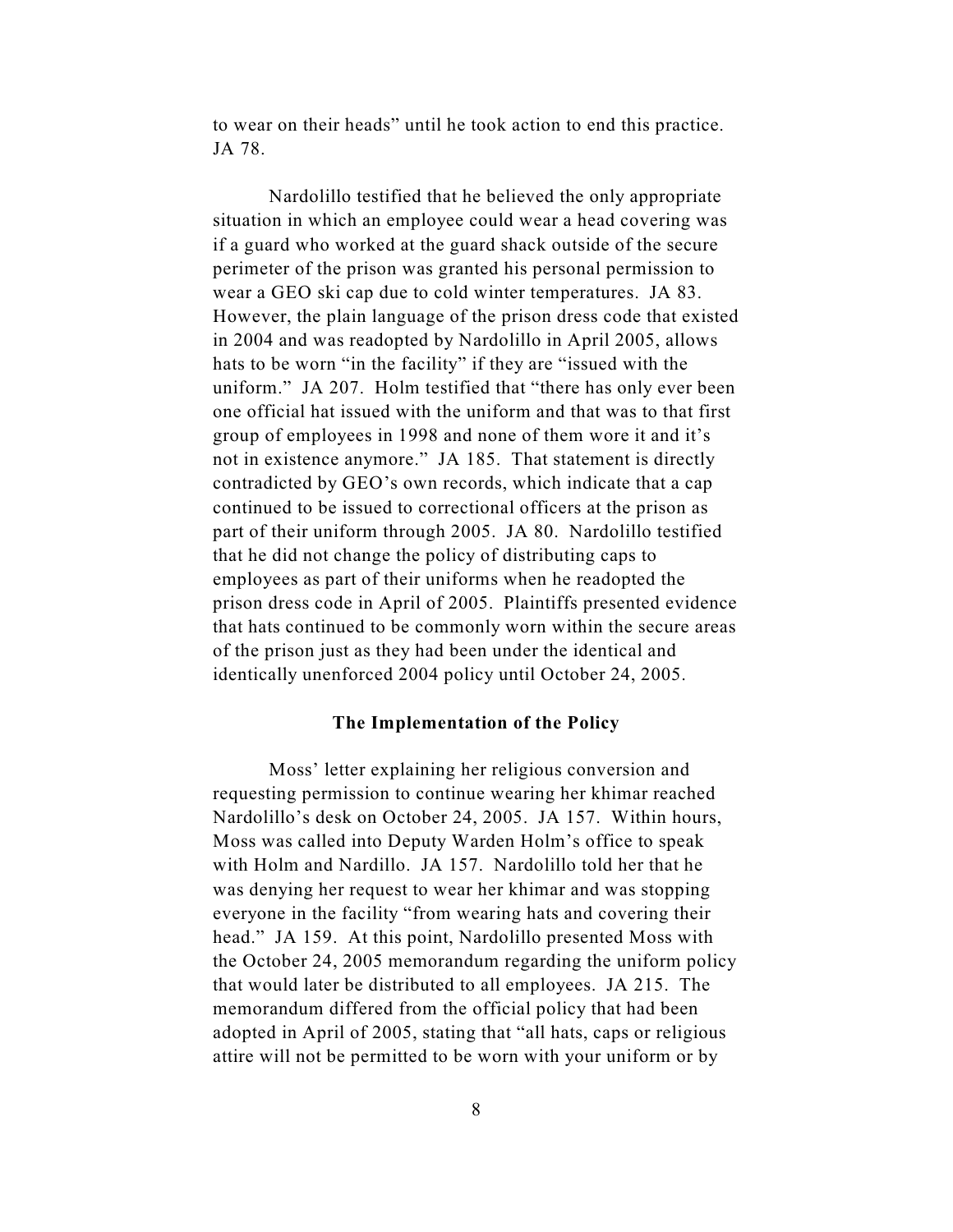non-uniformed employees unless specifically authorized by the Warden." JA 215.

The memo also clarified that "there are no authorized hats, caps or attire, which can be worn inside the jail and there are no exceptions to this policy." JA 215. The lack of a religious exception for hats contrasted with the specific religious exemption to the general grooming standards requirement that "[m]ale staff is to be clean-shaven at all times." This exception was created for men who wear beard for "Medical or Religious reasons" supported by "written documentation." JA 207.

Moss offered to get her Koran from her car to show Nardolillo and Holm that her religion required her to cover her hair, but they told her that would not be necessary. JA 159. They told her that they would be informing the other Muslim women that they could not wear head coverings either. JA 159. Nardolillo or Holm told Moss that she might be "starting a fad or a fashion statement because now others are wearing the same . . . headscarf and hat." JA 159.

Moss requested a religious exception. Nardolillo then told Moss that "no religion will be honored in the jail" and that "he doesn't care if it's a Jewish person with a turban on his head or rosary beads around their neck." JA 159. When Moss asked why Muslim women visitors to the secured area of the prison were permitted to wear their khimars, but she could not, Nardillo replied, "that will be stopped, too." JA 159. Moss then asked why female inmates were permitted to wear khimars. The Warden replied, "[d]ue to Title 37, they have the right of freedom of religion." JA 159. Moss, pointing out that she was not incarcerated, asked why she did not have the same right. JA 159. Nardolillo replied, "[b]ecause you're not. No religion will be honored." JA 159. Nardolillo continued to explain, "this is the battle he's choosing to fight." JA 159.

As Moss was leaving, Nardolillo asked her, "[i]s it really that important to you?" JA 160. She answered, "[y]es, my religion is important to me. Isn't your religion important to you? He said he really didn't think it made that big of a difference."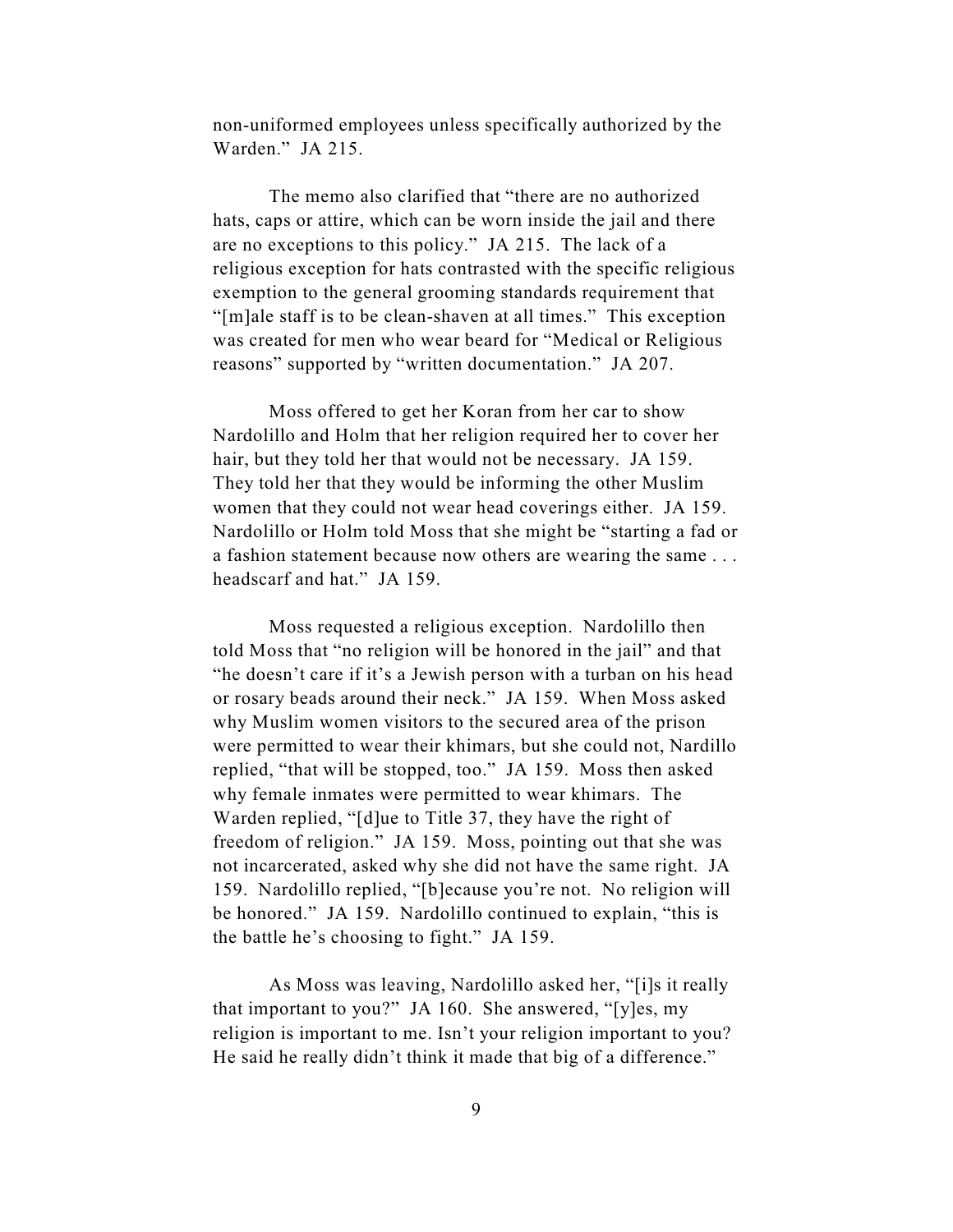JA 160. These statements clearly indicate that Nardolillo was not interested in providing any sort of religious accomodation.

The contents of the memorandum were announced at roll call that day. The change in policy became "a major topic in the facility." Employees blamed Moss for the policy change, saying that she was responsible "for people that's been [sic] wearing hats for ten years not able to wear a hat anymore." JA 161.

The next day, Moss arrived at work wearing her underscarf and hat as usual. JA 162. First thing, before Moss had reached the ION SCAN, she was called into Holm's office again. JA 162. At that point, "everybody out there still ha[d] on hats," and except for Moss, "none of them [we]re being disciplined or called into the office or told to remove their hats . . . including supervisors." JA 162. She was told that if she continued to wear her headscarf, she would be suspended without pay. JA 162. Moss stopped covering her head at work and continued to work as a correctional officer.

On October 25, 2005, King received a call at home to tell her that she could no longer wear her khimar at work and would need to speak with Nardolillo. JA 131. She called Nardolillo and reported that she had "heard that we were no longer allowed to wear our khimars." JA 131. Nardolillo confirmed the news, and said "if you show up to work, you will be fired if you have a khimar on your head." JA 131. King responded that she had been "hired with [her] khimar on . . . [and] was just in [his] office last month with [her] khimar, and there was not an issue with it." JA 131-32. Nardolillo replied that "he didn't care, this is what he's saying now." JA 132.

King took several weeks of medical leave due to stress. JA 134. When she returned to work, she wore her khimar until she arrived in the parking lot, and then took it off as she entered the building. JA 134.

Sharpe-Allen was out on a medical leave during October 2005. JA 52. Her sister, who also worked at the prison at that time, called her to tell her that the she could no longer wear her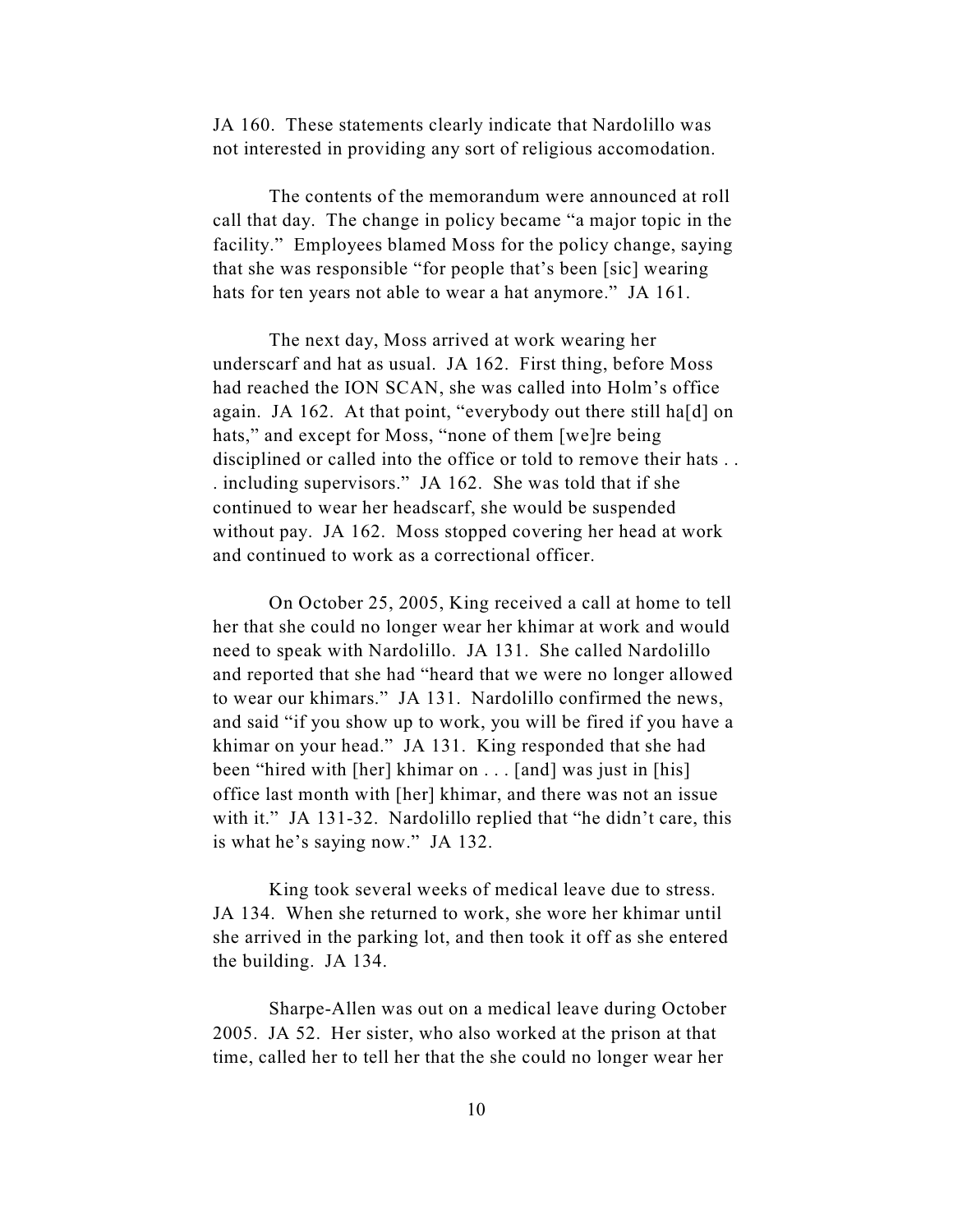khimar when she was ready to return to work. JA 52. Her human resources representative confirmed this, and so Sharpe-Allen asked to meet with the warden. JA 54. She met with Nardolillo twice, hoping to get his permission to continue wearing her khimar on the job. JA 62. Wearing her khimar during the meetings, Sharpe-Allen "stressed the fact that [she has] been here and . . . [is] doing [her] job . . . [and has] never given [him] any problem. [Her] khimar hasn't interfered." JA 61. Nardolillo "wasn't willing to compromise at all." JA 61. He told her that she "wouldn't get in the building" as long as she showed up for work wearing her khimar. JA 62. Nardolillo then terminated Sharpe-Allen, asserting that she had "effectively abandoned her job" by "refus[ing] to comply with [his] directive to return to work with the wearing of her Kimar [sic]." JA 216- 17.

## **The Asserted Rationale for the Policy**

Nardolillo and Holm have provided shifting testimony about their rationales for the prison's change in dress code policy. At times, their testimony indicated that the decision to ban all headgear was motivated by a concern about employees appearing unkempt and out of uniform. Nardolillo testified that prior to the policy change, uniformed security officers were "wearing hats inside, various and sundry type hats," with "different baseball team logos," which did not have GEO logos on them. JA 78. Nardolillo thought "it didn't look well. It was not a uniformed appearance." JA 78. Holm also testified that he wanted to change the dress code because he was unhappy that he saw a "New York Yankees baseball hat inside the institution while in full uniform, [which was] not authorized" as well as "hats being worn backwards and sideways." JA 183.

The majority focuses on testimony that the policy change was instead "prompted" by security issues. JA 75. Nardolillo stated that "[p]rimarily," he was having a problem with the increased introduction of contraband, specifically drugs, into the institution." JA 75. Holm hypothesized that "the band inside of a baseball cap is an excellent place to hide a small amount of narcotics and small amounts of contraband." JA 183. Holm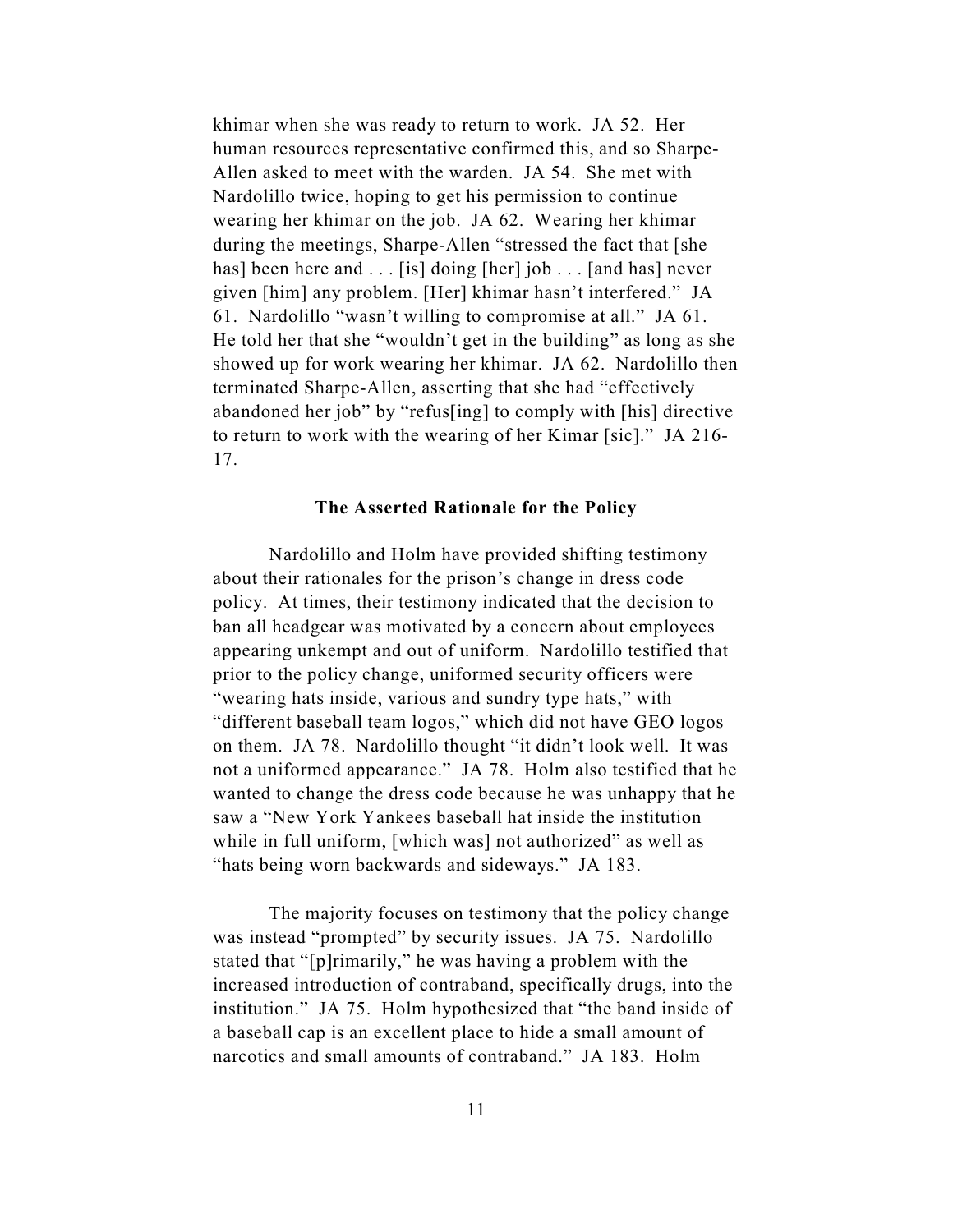recalled that at another facility, he had encountered a problem identifying which prisoners had been involved in a riot because they had baseball caps on. JA 184. This gave him concerns that "the identification of an individual wearing a hat when they would be inside . . . the secure portion of our institution where we rely heavily on video surveillance" would be difficult and create safety or escape risks. JA 184. Holm later asserted that khimars pose a special risk that hats do not because "scar[ves] and hoods . . . can be taken away from an individual and used against them, in any form of choking movement." JA 201.

GEO presented no evidence whatsoever that any employee head covering has ever been used in the prison to smuggle contraband, to conceal a prisoner's identity, or as a weapon. JA 220. Plaintiffs presented expert testimony that called into question whether the safety risk that Nardolillo and Holm feared from Khimars actually existed. For example, although Nardolillo testified that he banned headcoverings in response to an increased introduction in contraband, the prison had not actually experienced any increase in contraband introduction through employees. JA 224. Plaintiffs' expert noted that "not one of the 359 [total] serious contraband reports involved secreting contraband in a cap, hat, or khimar, and only two involved a staff member." JA 222. Of these two staffrelated contraband incidents, representing only approximately half a percent of total contraband reports, one involved a correctional officer bringing food and cigarettes in his jacket pocket, and the other involved a kitchen worker who was found with cigarettes and latex gloves in his sock. JA 224. It is worth noting that kitchen workers continue to wear hats as part of their uniform, including during their daily interactions with prisoners during meals. JA 80. After the headgear policy change, "the amount of contraband found by staff did not decrease." JA 220.

The expert also opined that khimars would not create difficulty in identifying employees because they can "be worn in such a manner so as not to inhibit visual identification of the employee, and even if it were, the temporary removal of the khimar to verify/confirm the employee's identification could be easily accomplished." JA 226. Furthermore, he pointed out that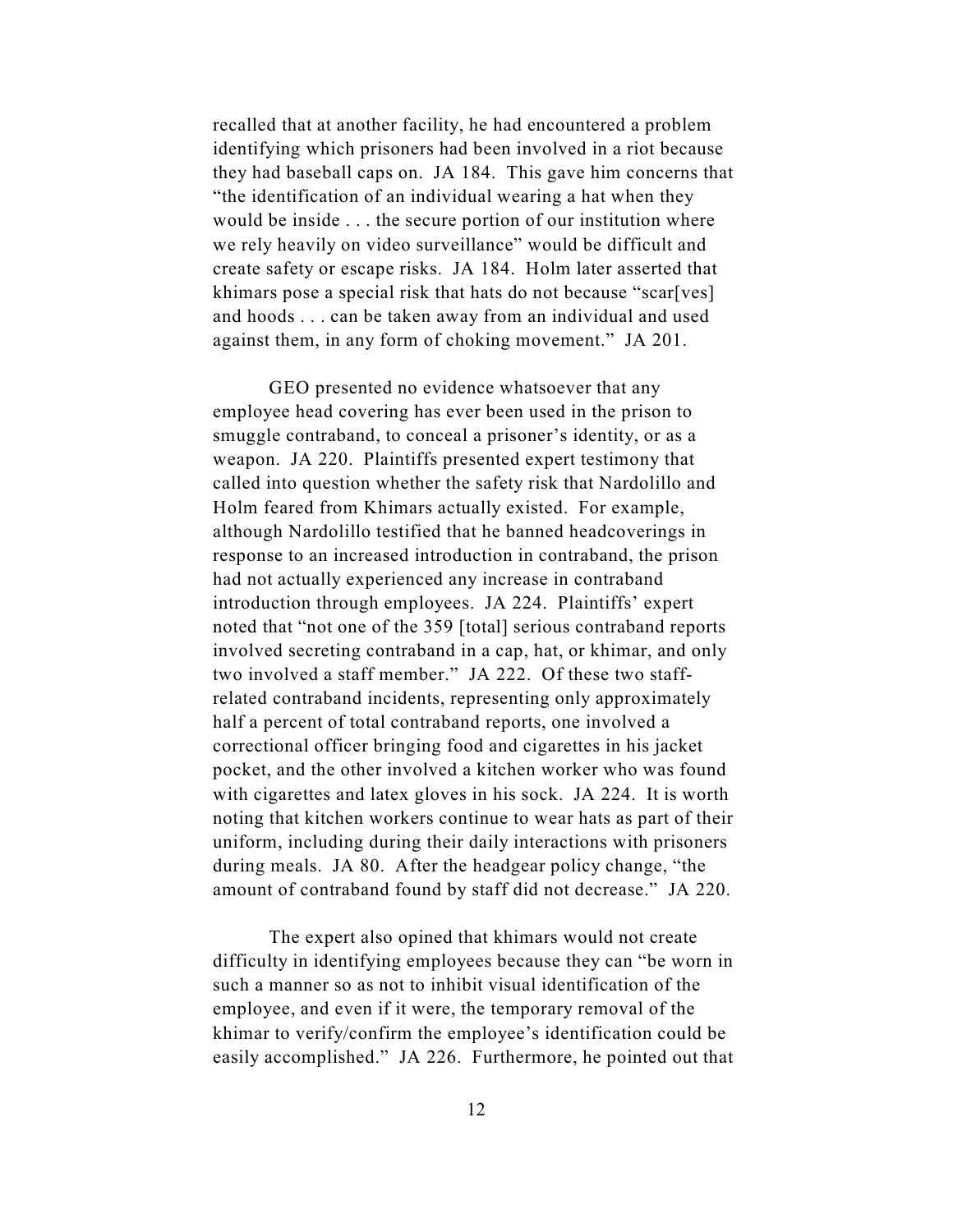a khimar's ability to obscure a prisoner's identity, allowing him to escape, does not differ from that of any other piece of clothing or fabric present in the prison. JA 226-27. He also concluded that GEO's concerns that a khimar could be used as a strangulation device were similarly unsupported, as any item of clothing can similarly be used for strangulation. JA 227-28. Neither Sharpe-Allen nor King regularly work within the secure perimeter of the prison, have frequent contact with prisoners, or participate in use of force events. Moss testified that she wore her underscarf in a manner that fit underneath a baseball cap, which seems to indicate that it could be tied like a bandana, and would not be tied under the neck. $<sup>1</sup>$ </sup>

According to the expert report, "all of the other jurisdictions" he surveyed "permit staff to wear uniform caps and or hats within their facilities," including jurisdictions in eight states, the District of Columbia, and the Federal Bureau of Prisons. JA 230. In particular, "[b]oth New York City and the District of Columbia correctional systems permit correctional officers and other female employees to wear the khimar within the secure perimeter of their facilities without adverse consequences." JA 230.

## **DISCUSSION**

## **The Majority Applied the Wrong Legal Standard**

 $\frac{1}{1}$  The majority credits GEO's assertion that one of the safety hazards posed by wearing a khimar is that it "could be used against a prison employee in an attack." Maj. Op. at 14. This is based on Holm's testimony that a khimar could be used in the "form of a choking movement . . . used against the staff." *Id.* at 11. This testimony assumes that the only way to wear a khimar is to tie it under the chin at the neck. But GEO never explored a possible accommodation of permitting the wearing of a khimar as a bandana would be worn, *i.e.*, not tied under the chin at the neck, or any other similar accommodation, or of wearing a bandana, underscarf, or smaller piece of fabric in lieu of a khimar, as Moss apparently was already doing.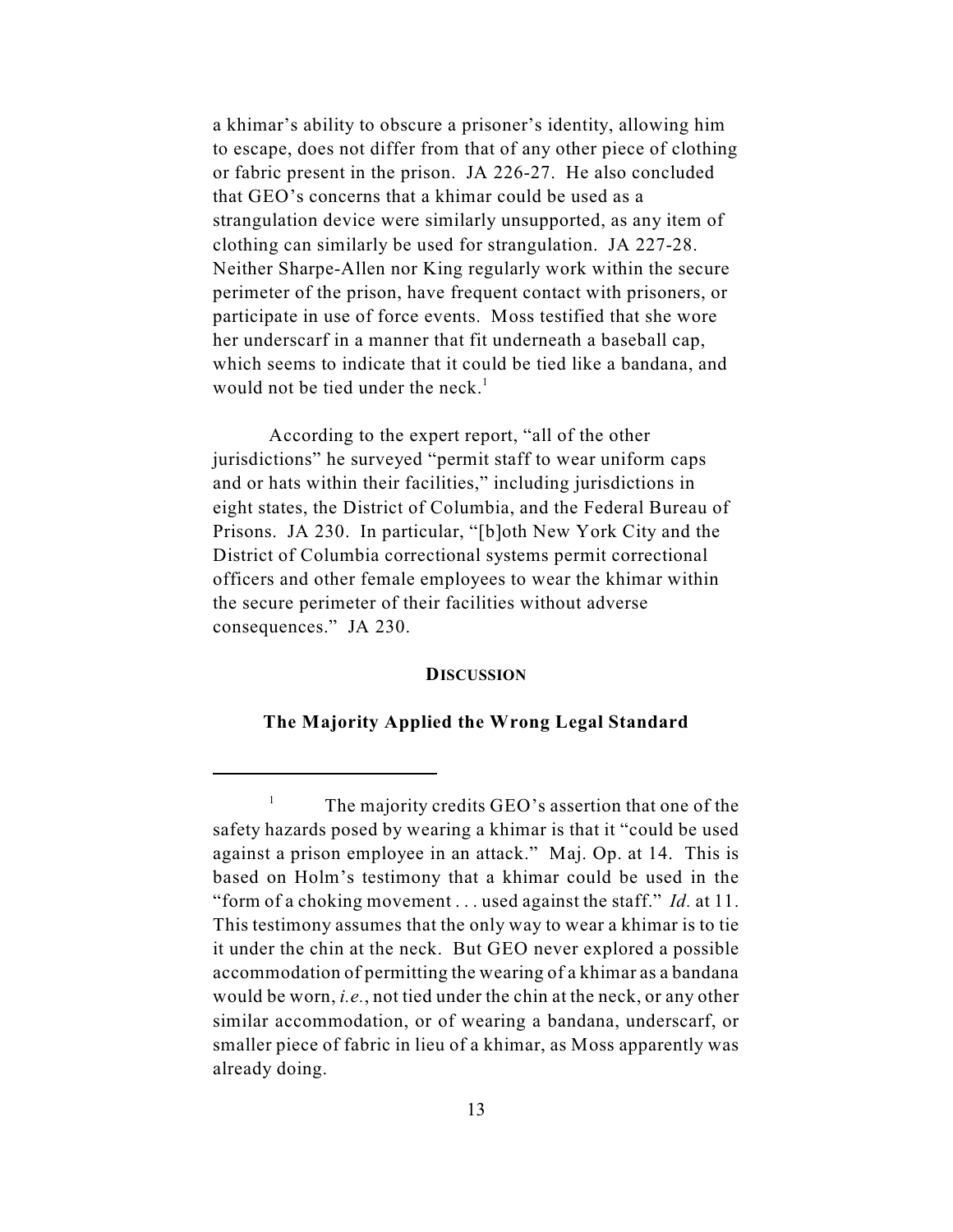The majority's holding that "[e]ven assuming khimars present only a small threat of the asserted dangers, they do present a threat which is something that GEO is entitled to attempt to prevent," Maj. Op. at 14, represents an unexplained shift from our established jurisprudence. The majority's approach allows an employer facing an asserted safety concern freely to discriminate on the basis of religion by merely inventing a *post-hoc* safety rationale for its refusal to accommodate its employees' religious practices. An employer cannot evade liability for religious discrimination by merely asserting that it has a legitimate business interest, no matter how important, for refusing to accommodate an employee's religious practice. Rather, the burden is on the employer to show that accommodating the employee's religious practice "would impose more than a de minimis cost on the employer." *Webb*, 562 F.3d at 260. As we said in *Webb*, that cost may be an a noneconomic cost, such as creating a safety risk. *Id.* However, the majority has failed even to perform the necessary inquiry into whether making a religious exception from the general headgear ban to accommodate khimars would, in fact, impose such an undue hardship on GEO.

The majority's approach creates an exception to the normal burden-shifting rule, which is an established part of our Title VII analysis when safety is the employer's asserted rationale. The majority acknowledges that the District Court did not made any finding or reach any conclusion about the existence of an undue hardship. Maj. Op. at 14. By the majority's own admission, this is also "a close case." *Id.* at 15. But the majority concludes nonetheless that "[e]ven assuming khimars present only a small threat of the asserted dangers, they do present a threat which is something that GEO is entitled to attempt to prevent." *Id.* at 14. The majority thereby effectively exempts GEO from Title VII's requirement that an employer must prove that its hardship is more than *de minimis*; instead, it concludes that this requirement is met merely because GEO has asserted that its hardship is safety. The majority, in effect, establishes a *per se* rule that when an employer asserts that its rationale for denying a religious accommodation is safety, the employer need not adduce any evidence to prove the existence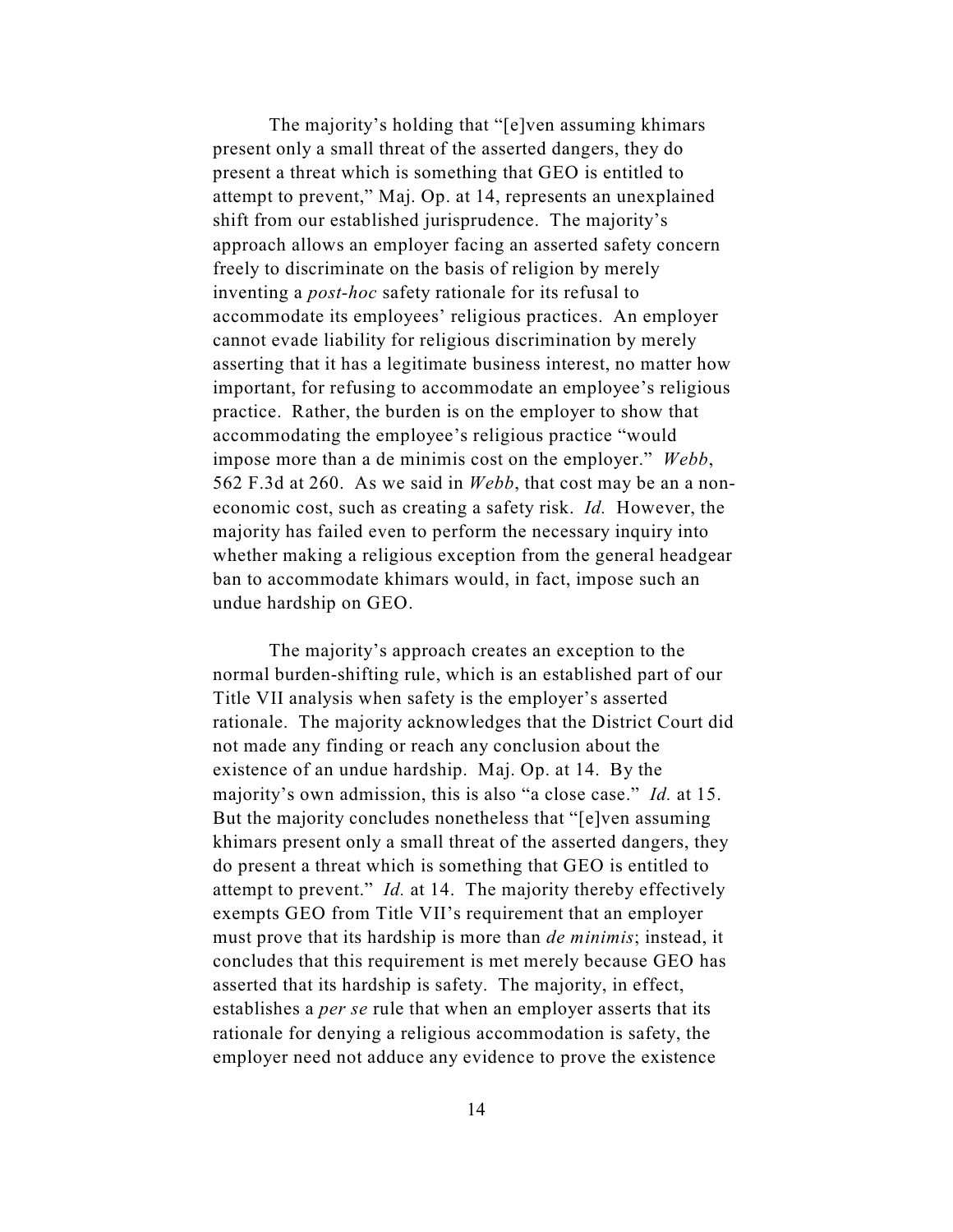of, let alone the magnitude of, the burden it would suffer by accommodating the religious practice. This is error, especially in light of plaintiffs' evidence to the contrary.

I agree with the majority that "'safety is undoubtedly an interest of the greatest importance." *Webb*, 562 F.3d at 262 (quoting *Fraternal Order of Police Newark Lodge No. 12 v. City of Newark*, 170 F.3d 359 (3d. Cir. 1999)). Certainly, "Title VII does not require that safety be subordinated to the religious beliefs of an employee." *Draper v. U.S. Pipe & Foundry Co.*, 527 F.2d 515, 521 (6th Cir. 1975). The importance of the employer's interest, however, does not *ipso facto* relieve the employer of its burden of proof. It is established law in this Circuit that "'[t]he *magnitude* as well as the *fact* of hardship must be determined by the examination of the facts of each case.'" *Protos v. Volkswagen of Am., Inc.*, 797 F.2d 129, 134 (3d. Cir. 1986) (quoting *Tooley v. Martin-Marietta Corp.*, 648 F.2d 1239, 1243 (9th Cir. 1981)). On this record, a reasonable jury could easily find that GEO has proven neither the fact nor magnitude of its asserted hardship.

# **Plaintiffs Have Raised Disputed Questions of Material Fact of GEO's Asserted Safety Interest**

Plaintiffs also have raised a disputed question of fact as to whether safety was even the reason that GEO changed its policy about head coverings. The shifting testimony of Nardolillo and Holm is internally inconsistent. At times, they testified that they when they decided to ban hats, they were motivated by safety concerns. On other occasions, they testified that they just did not like the way it appeared to have employees commonly wearing various non-uniform hats. A jury could infer that GEO's inconsistent and shifting rationale for its change in policy is "evidence tending to show pretext." *Abrahamson v. William Patterson Coll. of N.J.*, 260 F.3d 265, 284 (3d. Cir. 2001).

It would be perfectly reasonable for a jury to find, despite Nardolillo and Holm's testimony, that safety concerns did not actually motivate them to change the hat policy. Such a finding would be supported by the fact that the changes to the dress code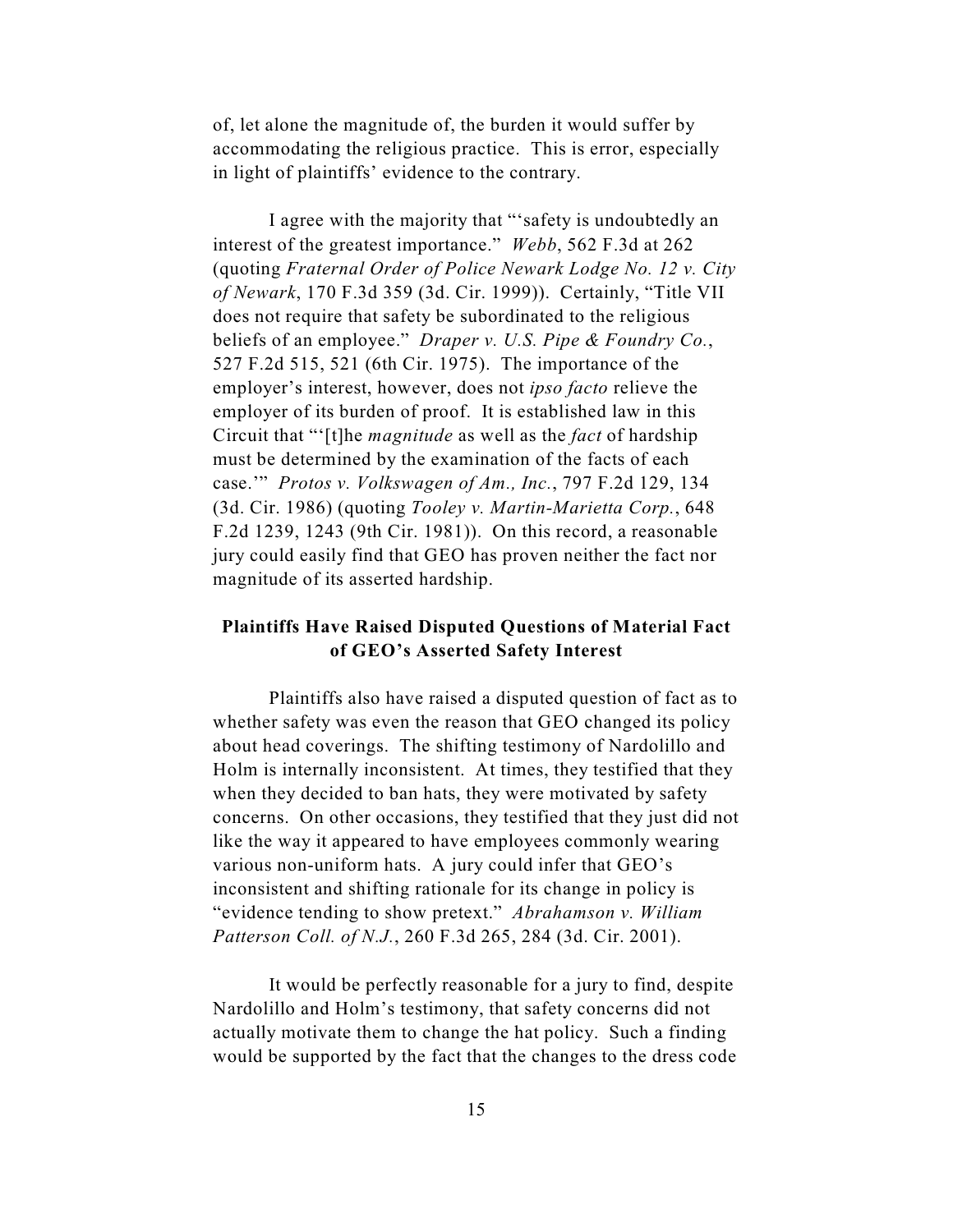in April 2005 did not actually include any changes to the hat policy, and that plaintiffs introduced evidence that hats continued to be commonly worn within the secure perimeter of the facility after the adoption of the new version of the dress code in April 2005. One could assume that if concern about the safety of hats had motivated the adoption of the April 2005 dress code, the new dress code would include revised language on hats, hats would have ceased to be issued with uniforms, hats would have been banned for all employees, and the new policy would have been implemented immediately.

A finding that the ban on khimars was not motivated by safety would be further bolstered by the fact that plaintiffs introduced evidence that GEO did not make any attempt to stop employees from wearing hats or khimars in the facility until the very day that Nardolillo became aware of Moss' request for permission to wear her khimar, and by the fact that after the issuance of the October 24, 2005 memorandum, Moss was singled out for reprimand for wearing her khimar the next day, while other correctional officers continued to wear their secular hats without incident. Additionally, kitchen employees who interact with prisoners on a more frequent basis than either Sharpe-Allen or King continue to wear hats within the secure facility. Further, two of the plaintiff-employees do not even work regularly within the secure areas of the prison.

The testimony of Nardolillo and Holm about their motivations simply does not match up with the evidence of their actions. Moss testified that Nardolillo told her that he did not want her "starting a fad or a fashion statement," that "[n]o religion will be honored" in the prison, and that religion was simply not important to him. JA 159-160. These contemporaneous statements directly contradict his later-asserted rationales for the change in policy. A reasonable jury could conclude that Nardolillo and Holm, were not actually motivated by any safety concerns about head coverings and, consistent with that mindset, did not take any actions to limit the wearing of hats in April 2005. Rather, when they became aware of Moss' request to wear a khimar in October of 2005, they discriminatorily decided to deny it, and decided they would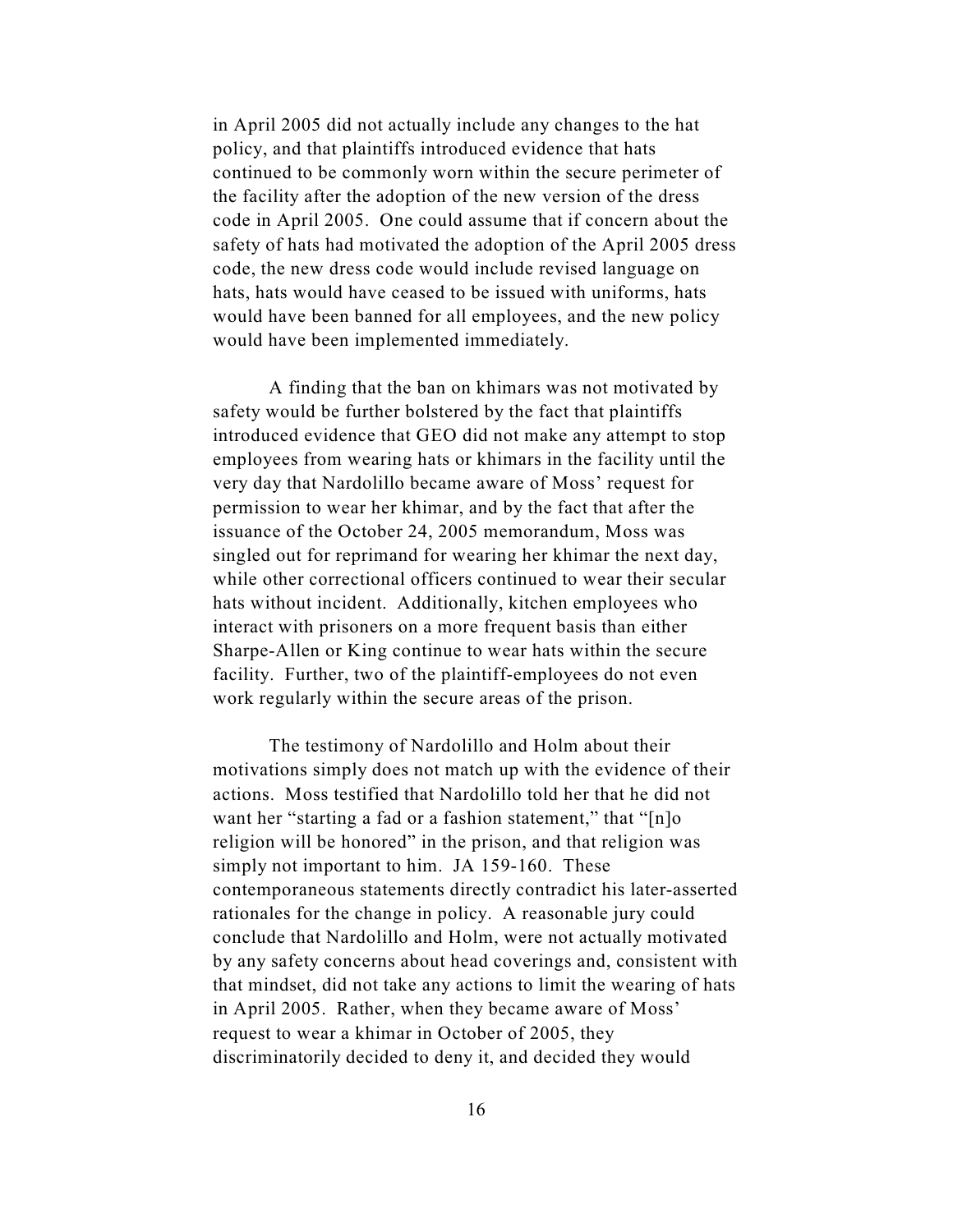rather ban all hats than allow khimars to be worn.

Even assuming that safety was the motivating factor behind the prohibition on hats within the facility, based on the record before us, plaintiffs have raised a disputed question of fact as to whether accommodating the wearing of khimars actually creates a significant safety risk. It is error for the majority to conclude, relying solely on the speculative testimony of Nardolillo and Holm that the wearing of khimars creates a safety risk, Maj. Op at 14, in the face of all of the evidence in the record to the contrary. GEO is not entitled to judgment simply because its officials have conclusorily recited imagined and hypothetical situations in which khimars could pose potential safety problems.

In order to succeeded on a motion for summary judgment, GEO cannot merely recite hypothetical safety concerns. It must adduce evidence that accommodating the wearing of khimars would have caused safety risks. As the Sixth Circuit has observed, the notion that an employer's mere assertion of speculative and hypothetical safety concerns can serve as the basis of an undue hardship is contrary to Title VII's burden of proof on the employer. In *Draper v. U.S. Pipe & Foundry Co.*, 527 F.2d 515, 521 (6th Cir. 1975), the employer asserted that allowing an employee to take Saturdays off for religious observances would compromise safety because it would require some employees to work longer than eight hour shifts, which would be dangerous because they worked around sophisticated and potentially dangerous electrical equipment. While recognizing that safety concerns are "highly relevant" to the employer's refusal to offer an accommodation, the court rejected the employer's unsupported argument that an accommodation would create a safety risk because the employer had not actually proven the fact of the claimed risk. The court found that the record indicated that employees "not infrequently are required to work more than eight hours in one day," so allowing such a practice would not be an undue hardship. *Id.*

The safety arguments advanced by GEO suffer from the same logical flaws and insufficient proof as the safety arguments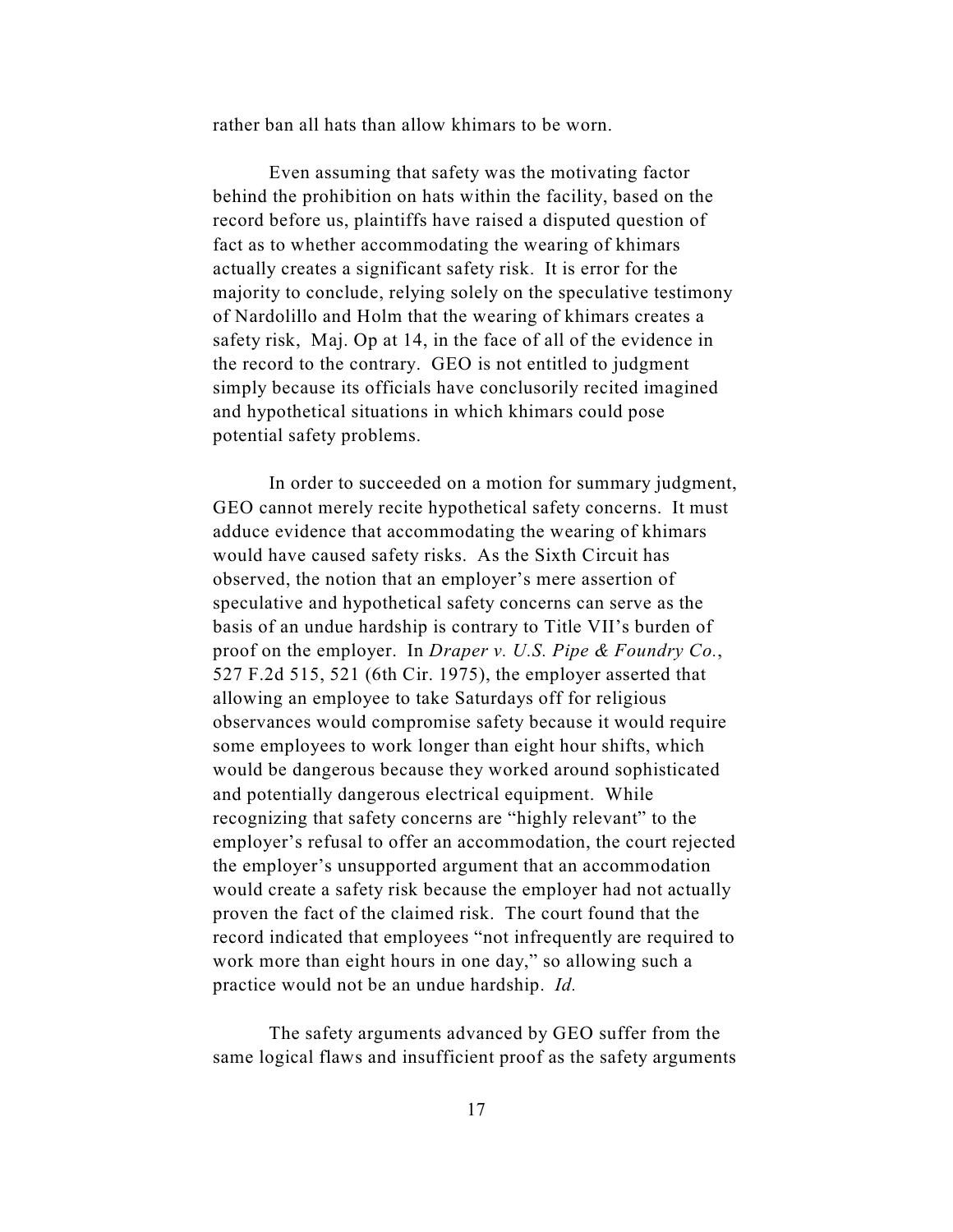rejected in *Draper*. GEO argues that all hats and khimars are unsafe, yet offers no explanation for why it (presumably safely) allows kitchen workers to continue to wear headcoverings during daily interactions with prisoners. The number of Muslim women who seek a religious accommodation to wear khimars is likely smaller than number of kitchen staff who wear hats around prisoners daily. Furthermore, the Muslim women employees perform a variety of jobs, serving as correctional officers, nurses, and intake specialists. In this wide range of positions, many have far less prisoner interaction than the kitchen staff.<sup>2</sup>

Nardolillo and Holm's testimony about their safety concerns becomes much less convincing when it is considered with the healthy skepticism required on review of summary judgment. For example, Holm testified that he had difficulty identifying which prisoners were involved in a riot in a California prison because they were all wearing hats. But this case is not about whether all prisoners should be issued hats, or

 $\degree$  GEO's kitchen is staffed by a mix of outside employees and inmates who work daily side-by-side in the kitchen. App. at 80. As the majority notes, all of these workers, employees and inmates a like, wear hats in order to comply with a Pennsylvania Administrative Code hygienic requirement applying to food workers. Maj. Op. at 17-18 (quoting 7 Pa. Code § 46.152(a)). Although GEO maintains no written policy against kitchen employees wearing their hats outside of the kitchen, Nardolillo testified that it is "just practice" that the hats are worn only in the kitchen. App. at 80. One could argue that if GEO were truly interested in safety, it could comply with the regulation by providing its kitchen workers with hair nets instead of hats, which would reduce the risk of secreting contraband inside them. That GEO has chosen, instead, to provide both inmates and employees who work side-by-side with hats would seemingly indicate that it does not view every hat as a potential safety threat. I also find it curious that GEO apparently has little difficulty safely accommodating headgear required by the Pennsylvania regulation, while at the same time claiming undue hardship in accommodating headgear worn by Muslim employees, as required by Title VII.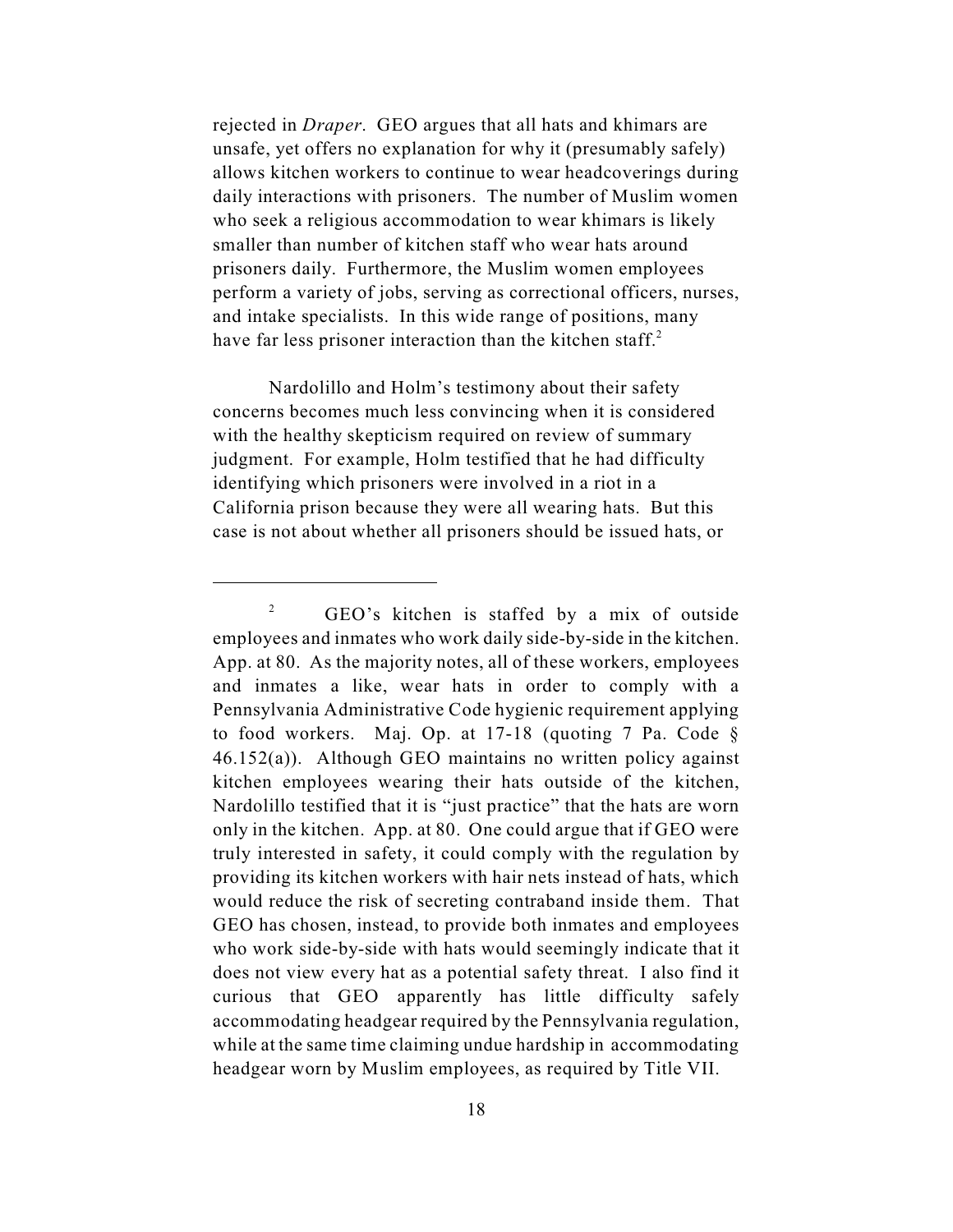whether all correctional officers should be allowed to wear hats. It is only about whether the religious practice of a few Muslim women employees, most of whom do not work as correctional officers, can be reasonably accommodated. The potential risk for obscured identity created by allowing a handful of correctional officers to wear underscarves does not remotely compare with the same risk created by issuing to or permitting the wearing of hats by hundreds of inmates.

On summary judgment, we must draw all inferences favorably to plaintiffs, because they are the non-moving parties. The assertion that khimars are a threat to safety in GEO's facilities is a factual one that has been vigorously disputed by plaintiffs, who presented ample evidence, including expert evidence, that khimars pose no threat at all. The correctional facilities in "Connecticut, Delaware, Massachusetts, Pennsylvania, Rhode Island, New York City, New York State, the District of Columbia, Indiana, Oklahoma, and the Federal Bureau of Prisons" allow all staff to wear headgear in their facilities. One can safely assume that these jurisdictions are not sacrificing safety for their employees' freedom of religion or even of style. Plaintiffs' expert noted that there had never been any contraband incidents involving headgear, and that the amount of contraband found by staff did not decrease after the dress code change of April 2005, nor did it decrease subsequent to the October 24, 2005 memorandum. JA 220. He noted that "[c]omparing the types of serious contraband items reported prior to the change in the khimar policy on October 24, 2005, with a comparable length of time after it was changed, reveals that the number of contraband items found at the facility actually rose by 91 percent." JA 220.

The majority misapplies the summary judgment standard in taking Nardolillo and Holm at their word that khimars pose even a "small threat" to prison safety. When the facts are interpreted in the light most favorable to plaintiffs, as the law requires on summary judgment, one must conclude that there are genuine disputed issues of material fact as to whether khimars pose a safety threat in the prison context.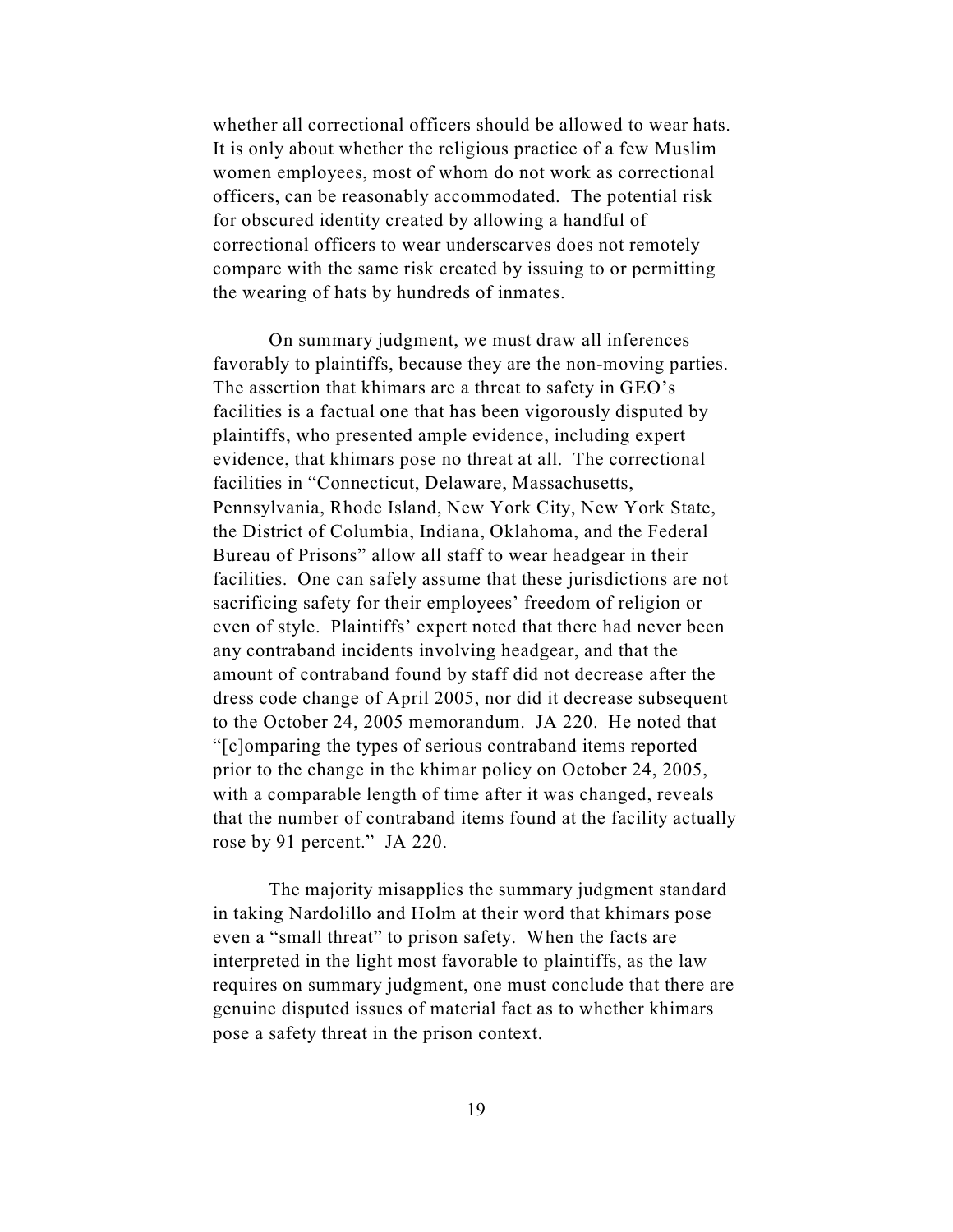Furthermore, whether that alleged safety risk can be alleviated by any measure short of banning all khimars worn by Muslim women employees, performing any job function, without working an undue hardship on GEO is an additional disputed question of fact. Moreover, even if the existence of a safety risk had been conceded by plaintiffs, GEO would not be entitled to summary judgment without demonstrating that the safety risk could not be remedied by some other measure short of banning khimars without imposing an undue burden on GEO. The majority does not even proceed to conduct this inquiry.

The majority acknowledges that GEO has argued "that the costs that it would incur were it to adopt the accommodation requested by the Muslim employees of allowing them to wear khimars would 'cause an undue burden with respect to prison resources.'" Maj. Op. at 13-14 (quoting Appellee's Br. at 18). The majority then admits that GEO "has not entirely convinced us that adopting the proposed accommodation of allowing female Muslim employees to wear khimars but removing them at each checkpoint would require locking down the prisoners in each such location." *Id.* at 14. *Id.* However, there has not yet been an opportunity for a finder of fact to determine whether or not accommodating khimars would cause more than a *de minimis* hardship.

Plaintiffs have raised a material question of fact as to the magnitude of the burden that GEO would bear by accommodating their khimars. Here, a reasonably jury could find that it would not impose an undue hardship on GEO to allow Muslim women employees to wear khimars. In the first instance, it is unclear why GEO would require Muslim women employees to remove their khimars at each checkpoint. It cannot be in order to check them for contraband, as they do not perform the same checks on socks or jackets – the only items of staff clothing ever to have been found to secrete contraband. And it is a disputed question of fact whether it would even be necessary for identification purposes, given that removal of hats, when they were in common use, was never required for identification purposes at these very same checkpoints. The khimars worn by plaintiffs do not include veils over their faces. GEO does not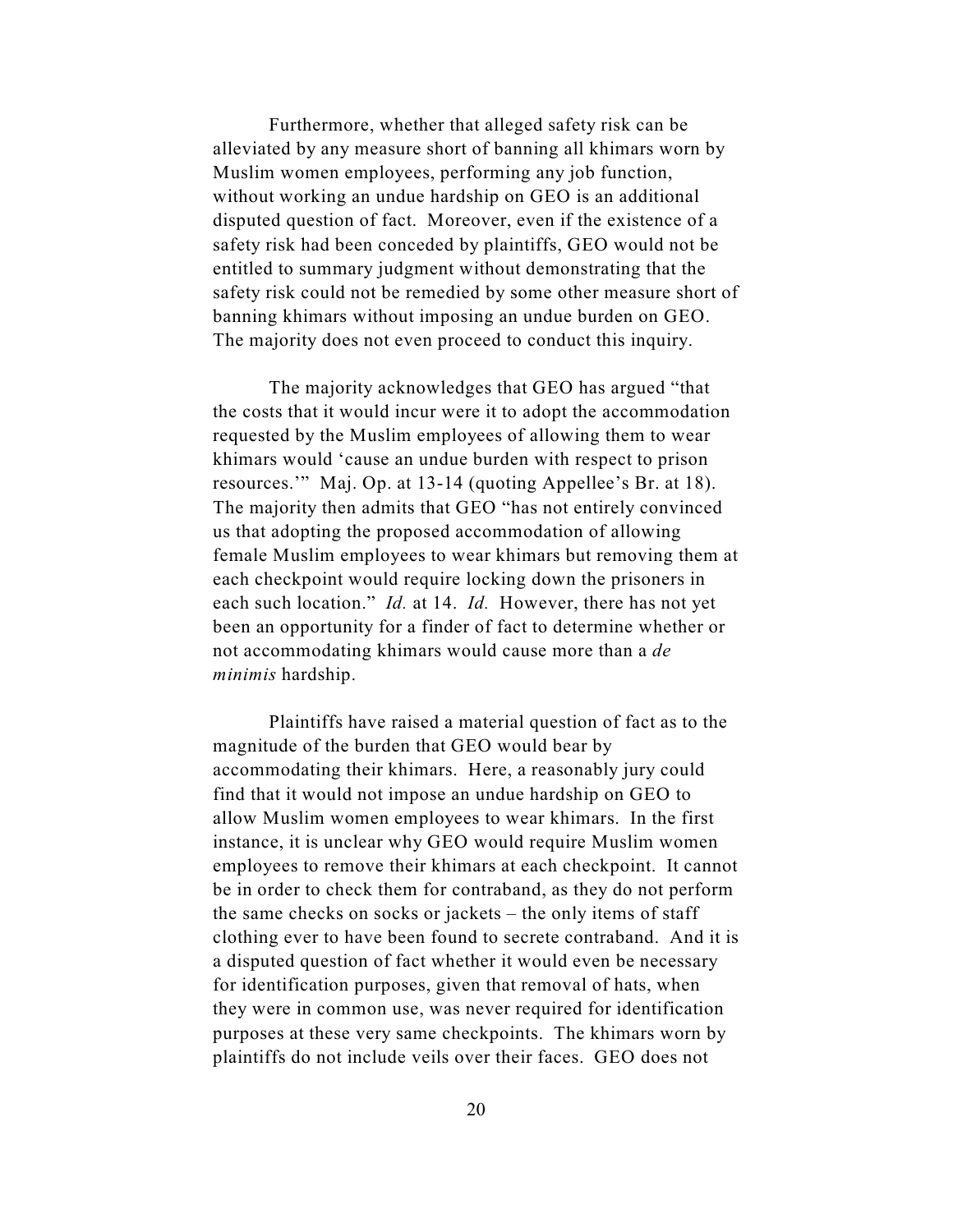explain why women in khimars cannot be adequately identified via closed circuit video cameras simply by looking at the camera, thereby ensuring that the camera has an unobstructed view of their faces, before they are allowed to pass.

The majority is not persuaded by plaintiff's evidence that their suggested accommodation would not cause undue hardship. It concludes that "[t]he khimar-switching proposals, either switching khimars or removing them at checkpoints, are facially implausible and time consuming." Maj. Op. at 16. In so concluding, the majority again engages in improper weighing of the evidence. *See Petruzzi's IGA Supermarkets, Inc. v. Darling-Delaware Co.*, Inc., 998 F.2d 1224, 1230 (3d. Cir.1993) ("at the summary judgment stage, a court is not to weigh the evidence or make credibility determinations. Instead, these tasks are left for the fact-finder.") (citation omitted). Determining the magnitude of GEO's burden is a task for the finder of fact, not an appellate court. *Id.* To defeat summary judgment, Plaintiffs do not need to convince the Court that the accommodating khimars would not impose an undue burden on GEO. They need only produce enough evidence to create a disputed question of fact as to the magnitude of the burden that an accommodation would impose. Because Plaintiffs have done so, GEO is not entitled to summary judgment.<sup>3</sup>

<sup>&</sup>lt;sup>3</sup> It is clear that the majority has unabashedly adopted GEO's view of the evidence as the "facts" that control this case. *See, e.g.,* Maj. Op. at 18 ("The Dissent appears to place more reliance on the testimony of the EEOC's expert witness than on the testimony of the experienced prison officials on the site at issue."). It does so under the guise of complying with the "direction we have been given by the Supreme Court." *Id.* (quoting *Turner v. Safley*, 482 U.S. 78, 84-85 (1987) ("federal courts [should] accord deference to the appropriate prison authorities")). But *Turner* does not even inform, much less control, the issues in this case. It involved a facial constitutional challenge to a prison regulation. *Turner* involved neither the standard of reviewing evidence on the grant of summary judgment nor the obligations of a private employer under Title VII.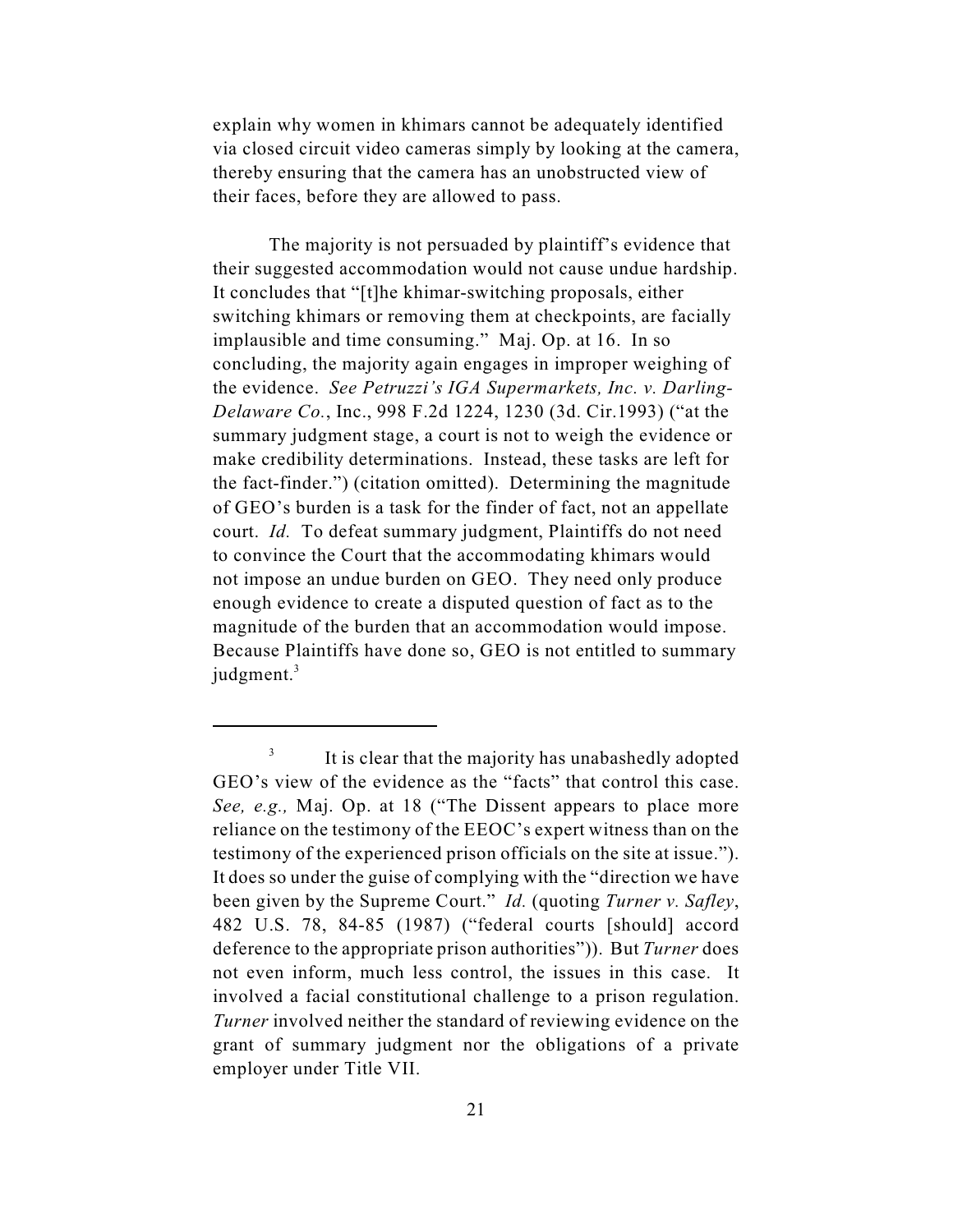### *Webb* **Does Not Control This Case**

The District Court, in granting summary judgment to GEO, held that *Webb* was dispositive, concluding that there was "no meaningful distinction between prison guards and similar personnel, on the one hand, and police officers." *EEOC v. GEO Group, Inc.*, 2009 WL 1382914 (E.D. Pa. 2008). The majority elides this issue, *see* Maj. Op. at 13 ("It is unnecessary for us to decide whether this interest alone would support summary judgment, as we decide the case on different grounds."), but I must address it because I disagree that this case can be decided in GEO's favor "on different grounds."

Because GEO has not met its burden of proving the fact or the magnitude of the burden to its safety interest that it would bear by allowing a religious accommodation for khimars, I now turn to whether GEO's asserted interest in the uniform appearance of it's employees justifies the ban on khimars under *Webb*. We held in *Webb* that requiring the Philadelphia Police Department to allow Muslim women police officers to wear khimars while on duty would work an undue hardship upon it because it would compromise the police department's interest in promoting the essential values of "impartiality, religious neutrality, uniformity, and the subordination of personal preference." *Webb*, 562 F.3d 256, 261 (2009).

GEO argues that it is entitled to summary judgment as a matter of law because it has asserted an interest in uniform dress among a "'paramilitary law enforcement unit'" similar to the police. *Id.* at 262 (quoting *Thomas v. Whalen*, 51 F.3d 1285, 1291 (6th Cir. 1995)). However, the interest in uniformity that Nardolillo and Holm actually testified to was not akin to the interest recognized in *Webb.* Nardolillo and Holm were concerned that their employees looked sloppy wearing whatever they wanted on their heads. The Philadelphia police department was concerned about "the safety of officers (so that the public will be able to identify officers as genuine, based on their uniform appearance), morale and esprit de corps, and public confidence in the police." *Id.* (discussing *Fraternal Order of Police*, 170 F.3d at 366).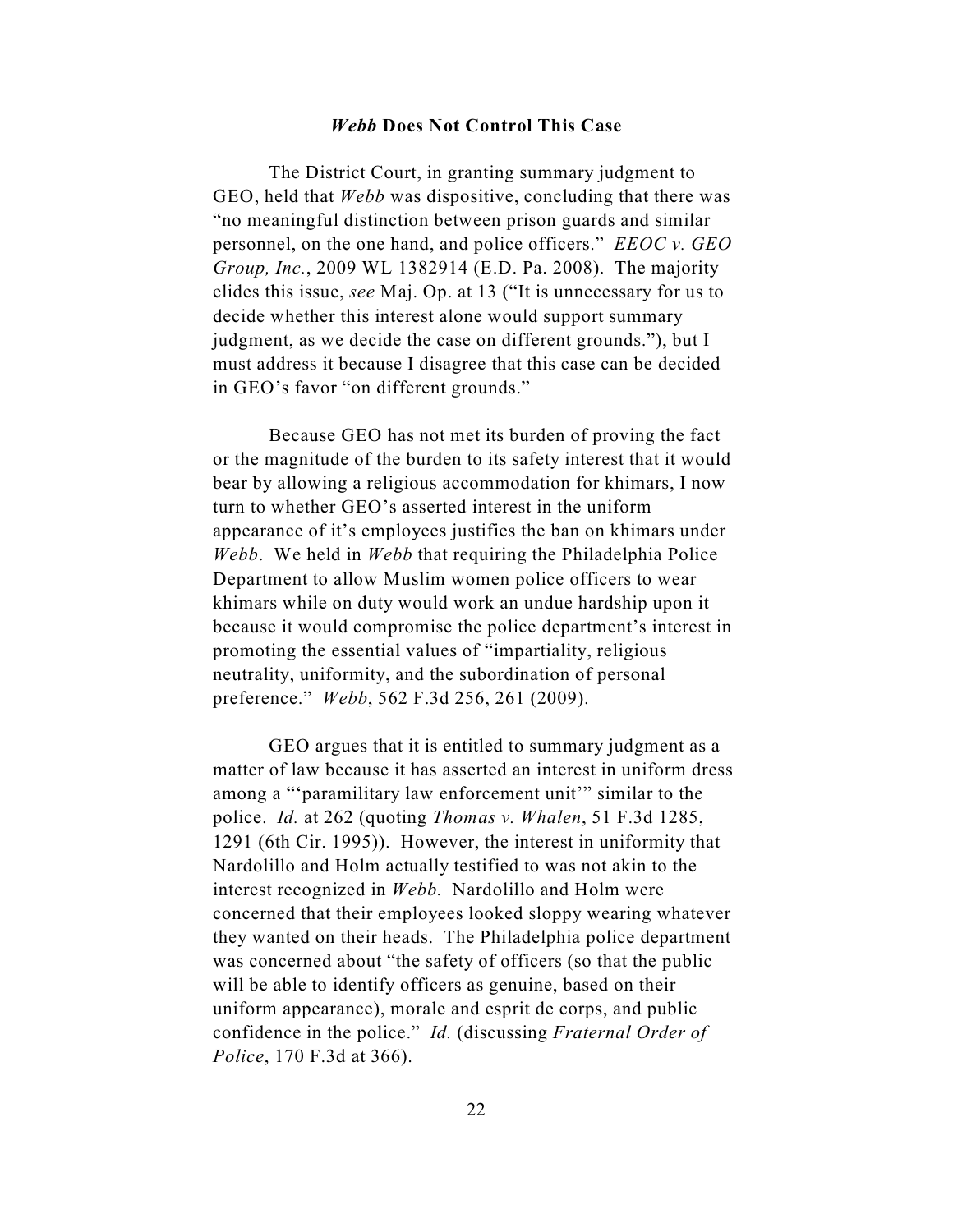Prison employees, unlike police officers, do not serve as an impartial symbol of law enforcement authority to the general public. There is no evidence, for example, that a prisoner would think a GEO employee wearing a khimar was not a genuine GEO employee. There is also no evidence that any prisoner has ever expressed a concern that they are being discriminated against because of the religious affiliation of a GEO employee, as indicated by that employee's wearing of a khimar. There is no evidence that being a prison guard requires the same level of cohesiveness and esprit de corps of a paramilitary organization such as the police. $4$ 

There was also no indication in *Webb* that the Philadelphia Police Department also sought to prohibit nonuniformed employees who did not regularly interact with the public from wearing khimars, as GEO does. Prison nurses and intake officers certainly do not share the same safety or morale concerns as sworn police officers, because they are not trained or expected to participate in use of force events. Additionally, given that neither King nor Sharpe-Allen are classified as uniformed employees, it is disingenuous, at best, for GEO to argue that it would work an undue hardship to allow them to wear non-uniform attire. In fact, they are not uniformed guardemployees with routine access to the prison's secure areas.

The record before us indicates that GEO's interest in uniformity only encompassed an aesthetic disapproval of employees starting a "fad or fashion statement" by wearing

<sup>&</sup>lt;sup>4</sup> On the factors *Webb* found dispositive, the record was uncontroverted and consisted largely of the affidavit of the Police Commissioner. *See Webb*, 562 F.3d at 261. Here, the record is highly controverted and the only expert declaration was submitted by plaintiffs. Moreover, GEO is a private corporation which runs the prison under contract. One could argue that one reason which supports the contracting out of prison administration to a private corporation is that, unlike a metropolitan police department, a prison need not be run by an official, governmental, para-military organization.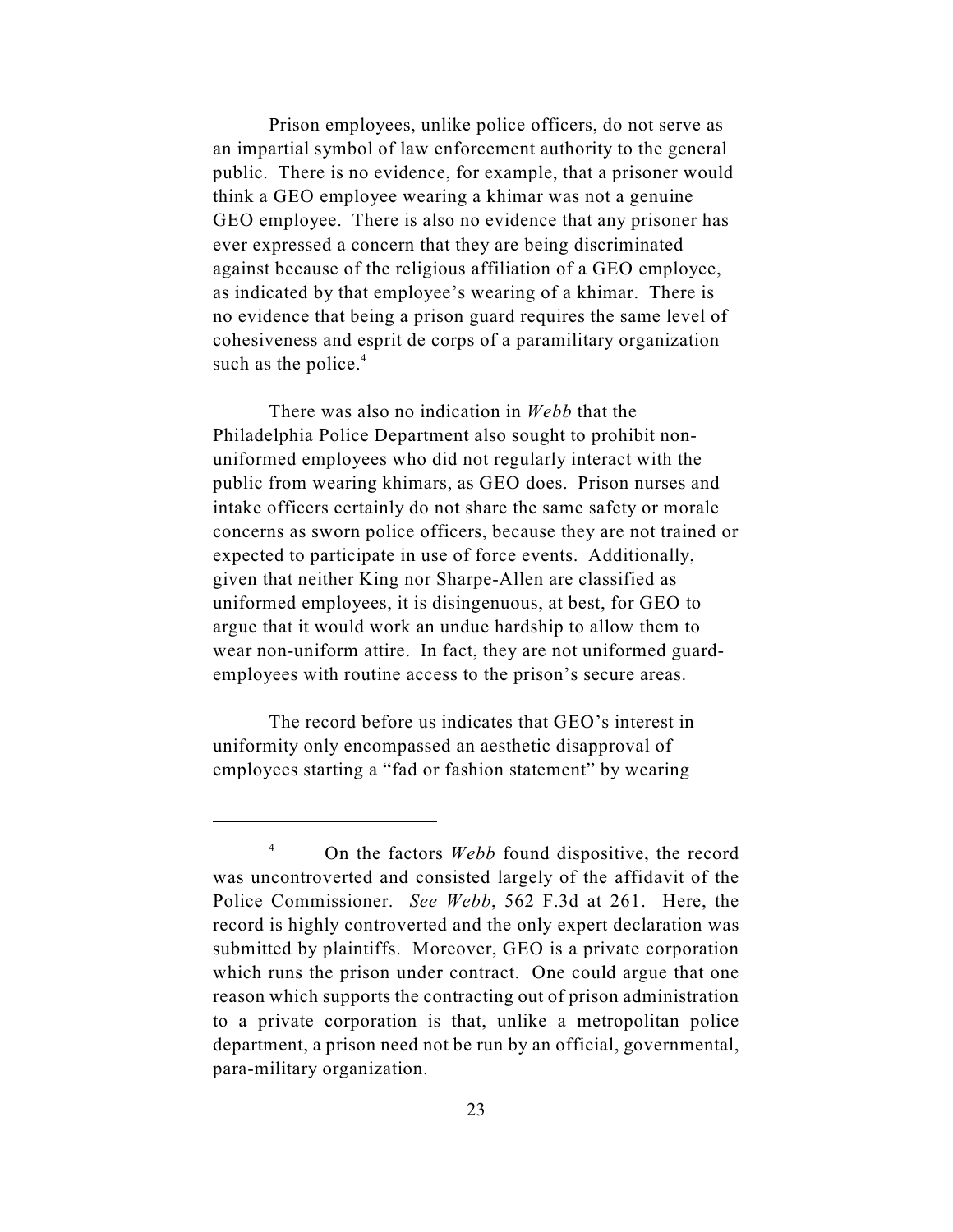khimars. JA 159. That concern is not equivalent to those we found to be "'of the greatest importance'" in *Webb*. *Id.* (quoting *Fraternal Order of Police*, 170 F.3d at 365). *Webb* does not control this case. GEO is free to ban its employees from wearing Yankees caps backwards and sideways if they just do not like the way they look. But they are not free to ban khimars for the same reason.

# **The Alternative Accommodation Offered by GEO Is Unreasonable as a Matter of Law**

Having concluded that issues of material fact remain with respect to GEO's arguments that accommodating khimars would work an undue burden upon their interests in safety and uniformity, I next consider whether GEO "made a good-faith effort to reasonably accommodate the religious beliefs" of plaintiffs. *Id.* at 259. GEO argues that it did offer a reasonable alternative accommodation, allowing them to wear a hairpiece, presumably a wig, instead of a khimar. An accommodation is reasonable if it "eliminates the conflict between employment requirements and religious practices by allowing the individual to observe fully." *Ansonia Bd. of Educ. v. Philbrook*, 479 U.S. 60, 70 (1986). GEO contends that wearing a wig would eliminate the religious conflict of having uncovered hair for its Muslim women employees because their natural hair would be covered by synthetic hair. It further asserts that the fact that one Muslim woman employee allegedly agreed to wear such a hairpiece instead of a khimar is evidence that the offered accommodation would resolve class members' religious conflicts.

The offered accommodation is not reasonable and was rightly rejected by the majority. Maj. Op. at 9. The Koran teaches that women must "guard their modesty" by wearing a khimar to cover their hair, heads, neck, and breast. JA 28-29. Plaintiffs maintain that covering their hair with natural-looking synthetic hair would not achieve that goal and eliminate the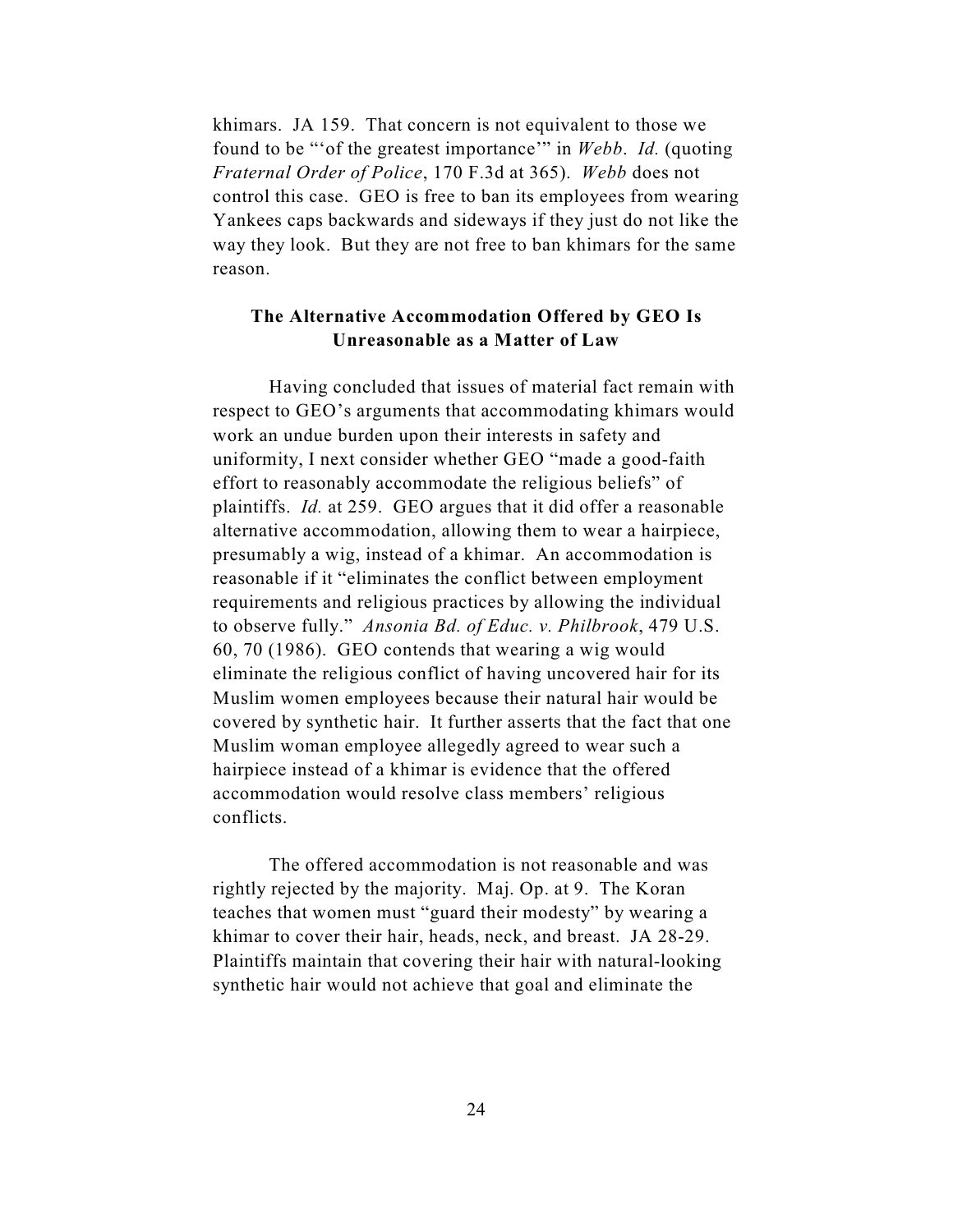religious conflict at issue.<sup>5</sup> GEO has not questioned the sincerity of this religious belief. Therefore, under our religious accommodation precedents, this assertion is enough to resolve the question of whether the offer of an alternate hairpiece accommodation was reasonable.

An employer is not entitled to interpret the employee's religion and determine what is and is not religiously acceptable to them. For example, in *EEOC v. Ilona of Hungary, Inc.*, 108 F.3d 1569, 1576 (7th Cir. 1997), two Jewish employees requested Yom Kippur off from work so that they could observe the religious holiday. The employer offered the employees another day off instead to observe the holiday. The Court held that this was not a reasonable accommodation. Just as it is not reasonable to ask a Christian employee to observe Christmas in July, it is not reasonable to ask a Muslim woman who must hide her hair to appear in public displaying a full head of hair. GEO's assertion that it has found one person who would agree to such a scheme does not prove that it is a reasonable accommodation. It is neither the court's nor the employer's prerogative to dictate to an employee how she should comply with the requirements of her religion. As the majority observes, "[w]e are unwilling to delve into any matters of theology." Maj. Op. at 9.

### **Conclusion**

Today the majority ignores the facts in the record and the well-established standard for reviewing them on summary judgment. In doing so, it establishes an unwise and unworkable exception that makes a shambles of our Title VII religious accommodation jurisprudence. The record in this case is full of contradictions. It is impossible to tell whether, at what point, and how the prison's dress code and uniform were ever officially changed, or whether the warden simply changed his mind about allowing hats and khimars in the prison and for what reason.

 $\frac{5}{5}$  Further, under the safety rationale, one could argue that contraband could be more easily hidden under a wig than under a khimar.